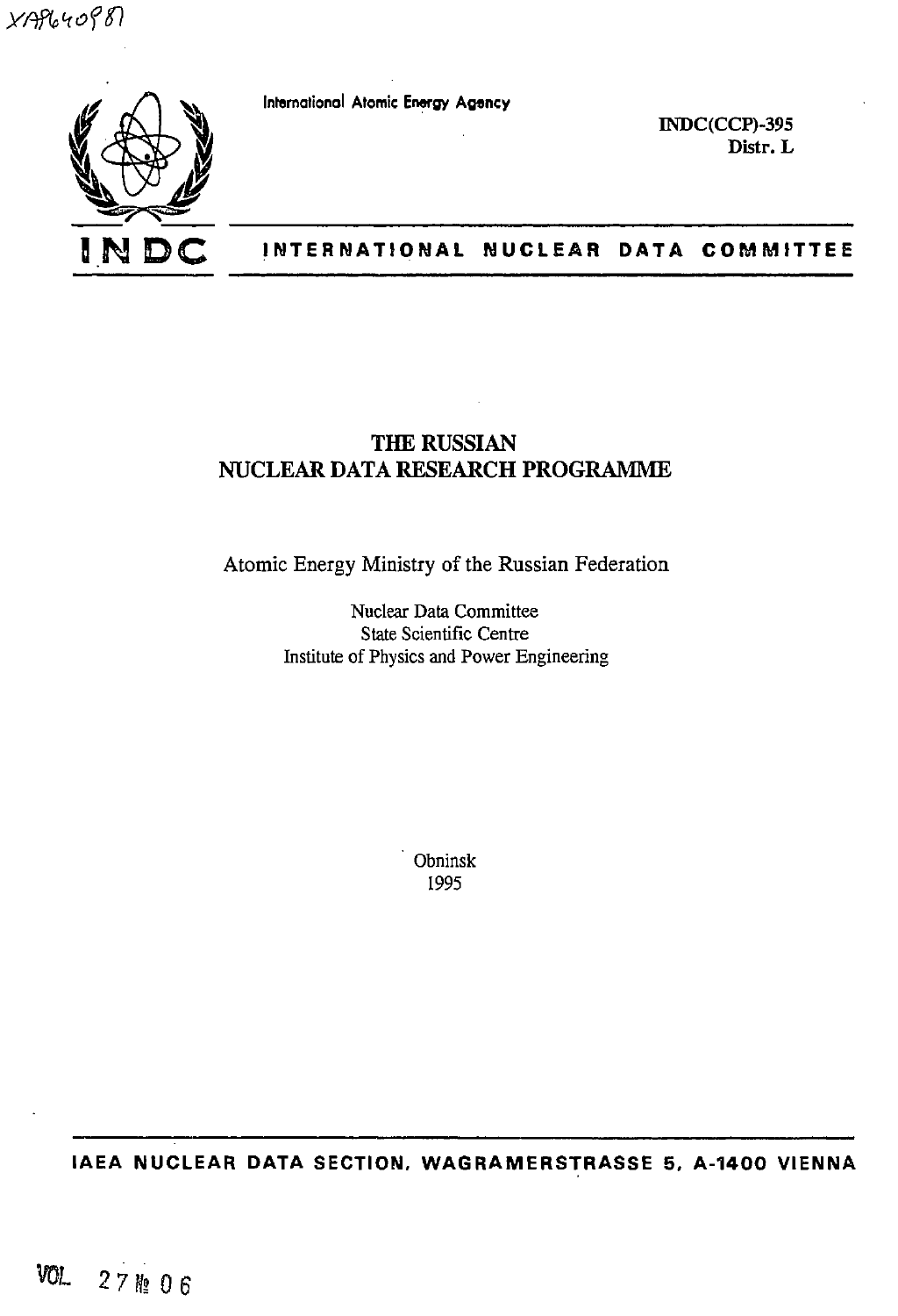Printed by the IAEA in Austria November 1995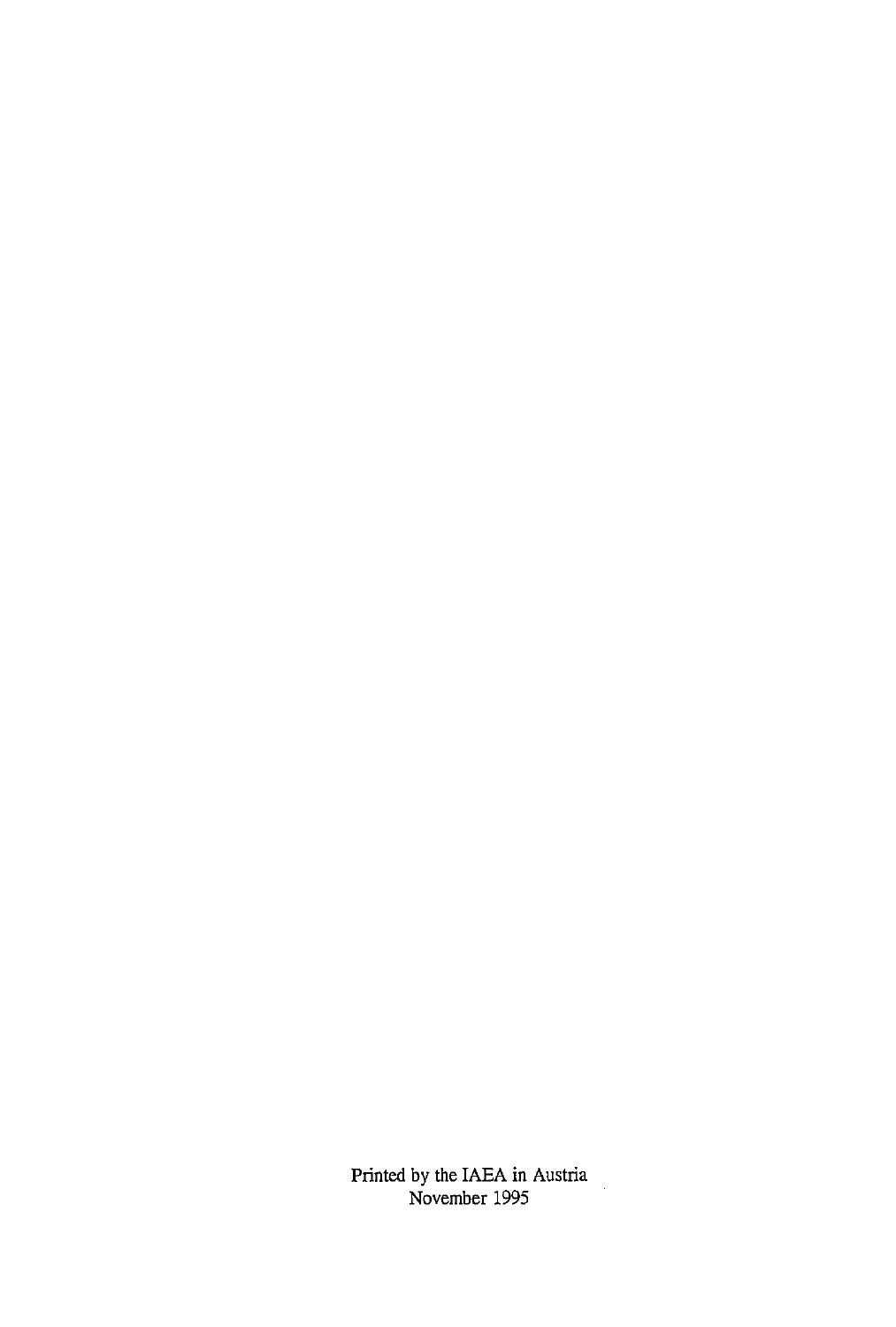# **THE RUSSIAN NUCLEAR DATA RESEARCH PROGRAMME**

Atomic Energy Ministry of the Russian Federation

Nuclear Data Committee State Scientific Centre Institute of Physics and Power Engineering

> Obninsk 1995

#### **Abstract**

The report contains the Russian programme of nuclear data research, approved by the Russian Nuclear Data Committee on 16 December 1994. It gives surveys on nuclear data needs, on the structure of nuclear data activities, on experimental facilities for nuclear data measurements at five Russian institutes, on theoretical model work, nuclear data evaluation, and nuclear data testing. It describes four Russian nuclear data centers and their relations to the International Nuclear Data Centres Network, and their holdings of nuclear data libraries of Russian and international origin. A summary of nuclear data applications in energy and non-energy fields is given. An appendix contains a detailed nuclear data research programme for the years 1995 - 2005.

Translated by the IAEA from a Russian report (without report identification) entitled "Programma Perspektivnykh Issledovanij po Jadernym Dannym", Obninsk 1995.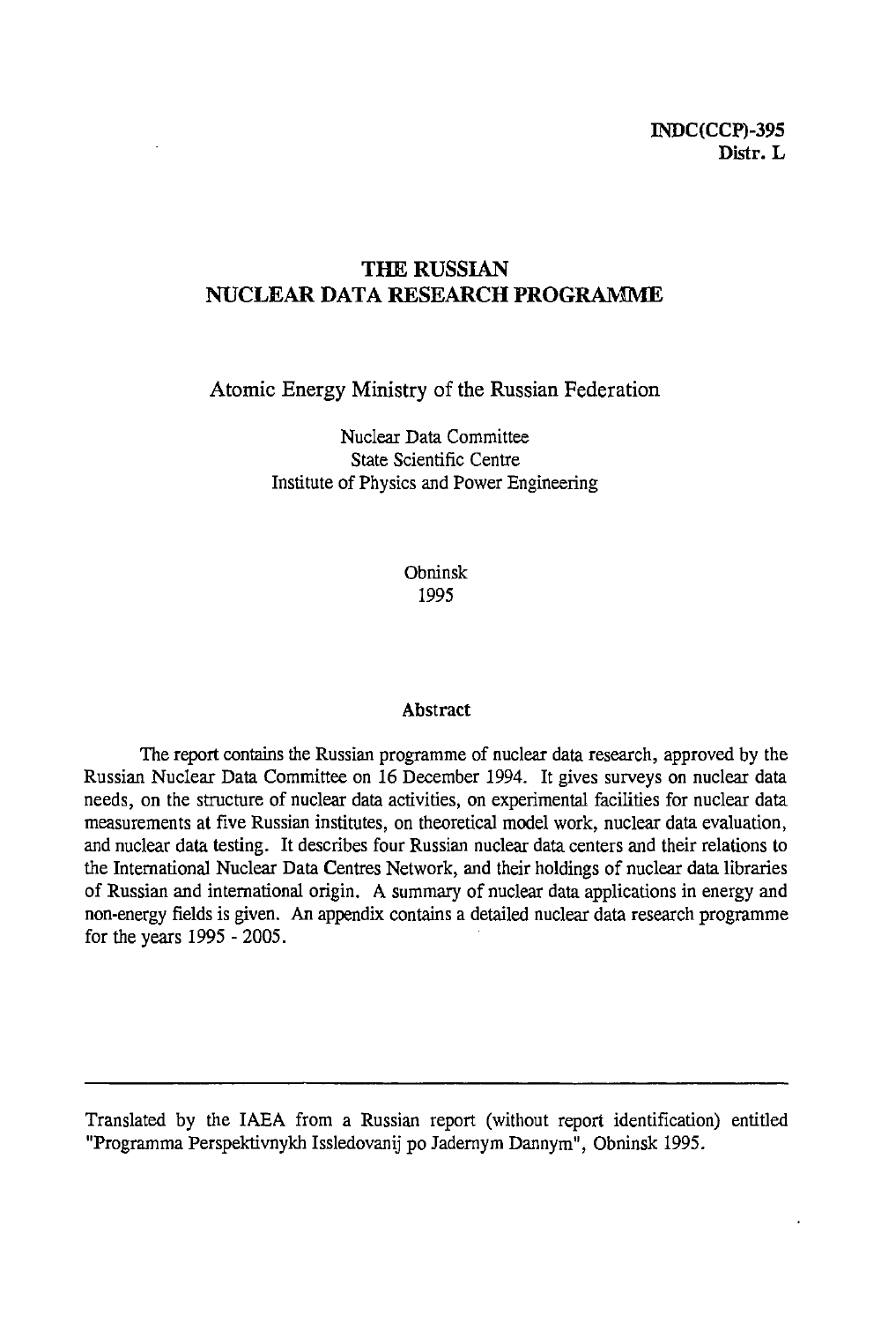# **Contents**

 $\mathcal{L}^{\text{max}}_{\text{max}}$ 

 $\mathcal{L}^{\text{max}}_{\text{max}}$  and  $\mathcal{L}^{\text{max}}_{\text{max}}$ 

| Page         |                                                                           |                                                                                                                                                                                                                                                                                                                                                                                                             |  |  |  |  |  |  |
|--------------|---------------------------------------------------------------------------|-------------------------------------------------------------------------------------------------------------------------------------------------------------------------------------------------------------------------------------------------------------------------------------------------------------------------------------------------------------------------------------------------------------|--|--|--|--|--|--|
| $\mathbf{1}$ | The members of the Working Group of the<br>Russian Nuclear Data Committee |                                                                                                                                                                                                                                                                                                                                                                                                             |  |  |  |  |  |  |
| 3            |                                                                           | Introduction                                                                                                                                                                                                                                                                                                                                                                                                |  |  |  |  |  |  |
| 5            | Ι.                                                                        | Structure of nuclear data activities                                                                                                                                                                                                                                                                                                                                                                        |  |  |  |  |  |  |
| 8            | П.                                                                        | Experimental facilities for nuclear data studies                                                                                                                                                                                                                                                                                                                                                            |  |  |  |  |  |  |
| 11           | Щ.                                                                        | Development of theoretical models                                                                                                                                                                                                                                                                                                                                                                           |  |  |  |  |  |  |
| 13           | IV.                                                                       | Nuclear data evaluation                                                                                                                                                                                                                                                                                                                                                                                     |  |  |  |  |  |  |
| 15           | V.                                                                        | Russian evaluated neutron data library                                                                                                                                                                                                                                                                                                                                                                      |  |  |  |  |  |  |
| 17           | VI.                                                                       | Testing of nuclear Data                                                                                                                                                                                                                                                                                                                                                                                     |  |  |  |  |  |  |
| 19           | VII.                                                                      | Nuclear data centres                                                                                                                                                                                                                                                                                                                                                                                        |  |  |  |  |  |  |
| 25           | VIII.                                                                     | The human factor                                                                                                                                                                                                                                                                                                                                                                                            |  |  |  |  |  |  |
| 25           | IX.                                                                       | Current nuclear data requirements                                                                                                                                                                                                                                                                                                                                                                           |  |  |  |  |  |  |
|              |                                                                           | Operating nuclear power plants<br>1.<br>2.<br>Advanced nuclear reactors<br>3.<br>Transmutation of radioactive waste<br><b>Fusion facilities</b><br>4.<br>5.<br>Nuclear medicine<br>Decommissioning of fission reactors<br>6.<br>7.<br>Reference cross-sections and values<br>Nuclear microanalysis of materials<br>8.<br>Non-proliferation safeguards for fissile materials<br>9.<br>10. Space applications |  |  |  |  |  |  |
| 42           |                                                                           | Conclusions and recommendations                                                                                                                                                                                                                                                                                                                                                                             |  |  |  |  |  |  |
| 46           | References                                                                |                                                                                                                                                                                                                                                                                                                                                                                                             |  |  |  |  |  |  |
| 47           |                                                                           | Appendix 1: Nuclear data libraries available at the nuclear data centre                                                                                                                                                                                                                                                                                                                                     |  |  |  |  |  |  |
| 50           |                                                                           | Appendix 2: Programme of nuclear data studies for 1995 - 2005                                                                                                                                                                                                                                                                                                                                               |  |  |  |  |  |  |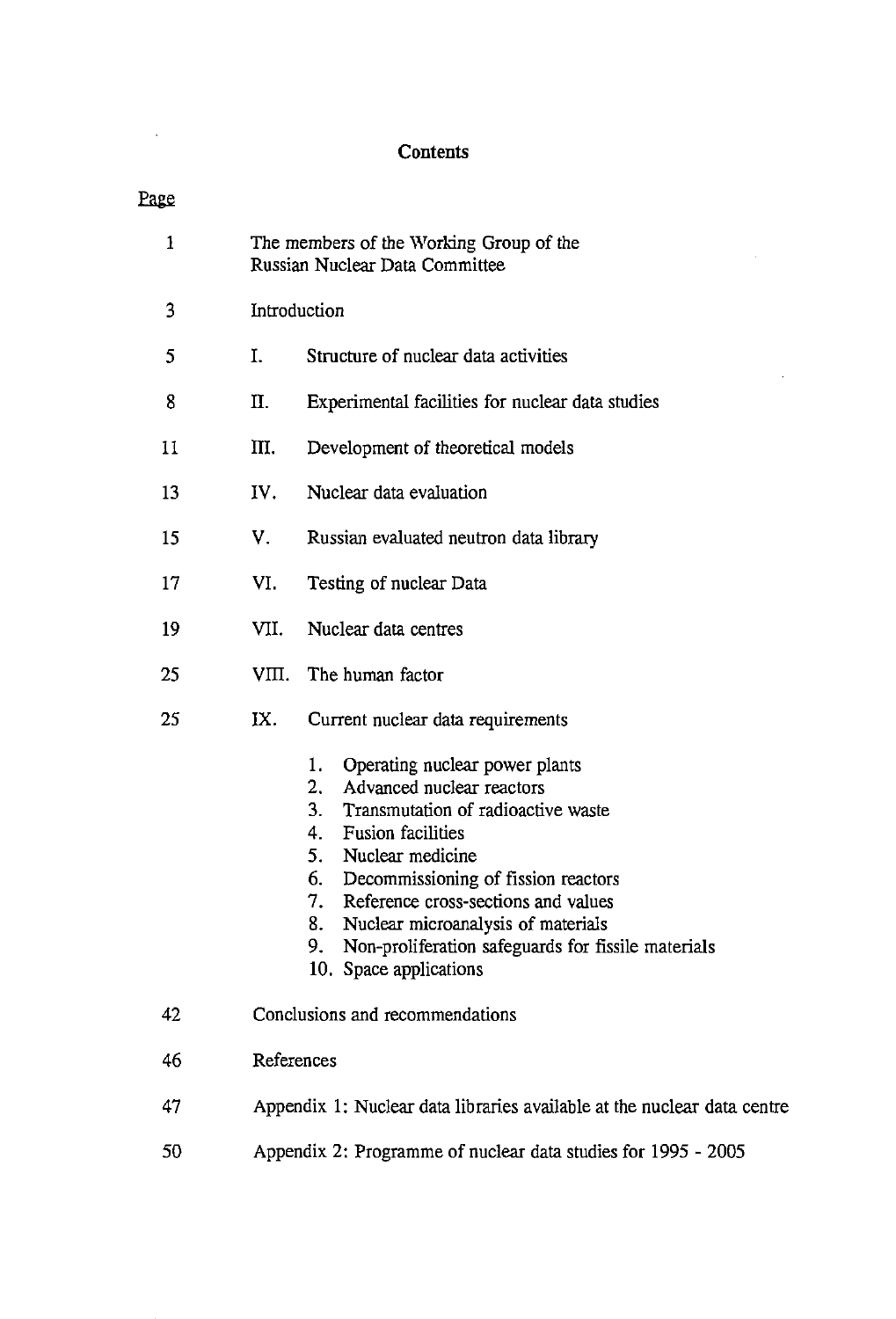The present programme has been prepared, on the instructions of the Ministry of the Russian Federation for Atomic Energy (MAE), by a working group of the Nuclear Data Committee (NDC) consisting of:

| E.V. Kulikov    | Head, Principal Scientific and Technical Directorate, MAE                                                   |
|-----------------|-------------------------------------------------------------------------------------------------------------|
| B.D. Kuz'minov  | Chairman, NDC, and Director, Nuclear Physics Division,<br>Institute of Physics and Power Engineering (IPPE) |
| V.N. Manokhin   | Deputy Chairman, NDC, and Head, Nuclear Data Centre                                                         |
| F.E. Chukreev   | Deputy Chairman, NDC, and Head, Nuclear Structure and<br><b>Reaction Data Centre</b>                        |
| V.P. Eismont    | Division Head, Radium Institute                                                                             |
| A.V. Ignatyuk   | Division Head, IPPE                                                                                         |
| B.I. Fursov     | Division Head, IPPE                                                                                         |
| M.N. Nikolaev   | Principal Scientist, IPPE                                                                                   |
| Eh.F. Fomushkin | Principal Scientist, All-Russian Scientific Research Institute for<br><b>Experimental Physics</b>           |
| A.P. Vasil'ev   | Laboratory Head, All-Russian Scientific Research Institute for<br><b>Theoretical Physics</b>                |
| A.I. Blokhin    | Principal Scientist, IPPE                                                                                   |

The programme was considered and approved by the Nuclear Data Committee at its meeting held on 16 December 1994.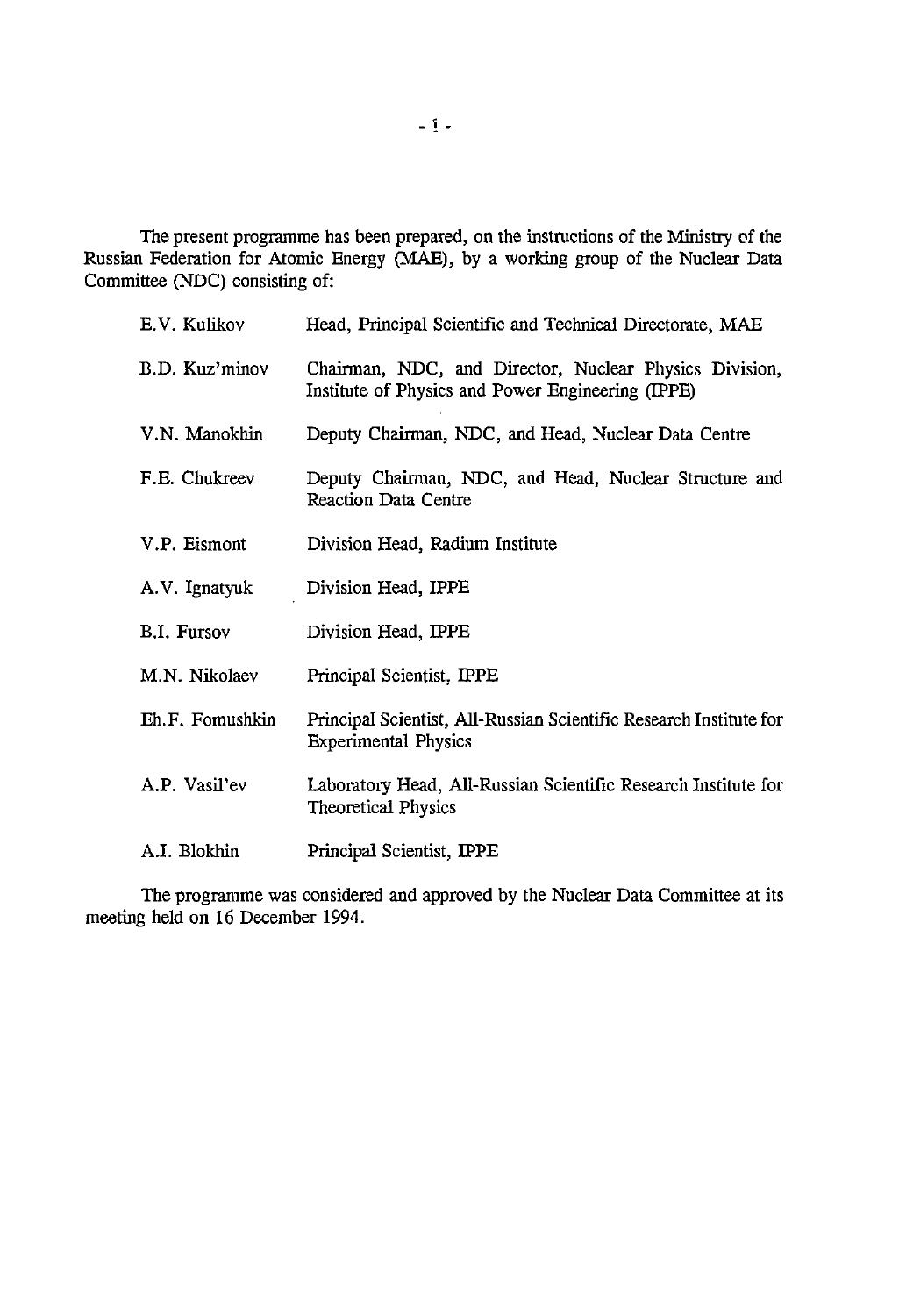#### INTRODUCTION

Nowadays nuclear transformations have a broad range of applications in a number of sectors of the economy and in science.

They include:

 $\bar{z}$ 

- Nuclear power engineering (fission reactors, fusion reactors and radioisotope sources);
- Transmutation of nuclides (radioisotope production for medical and other applications and burning of long-lived radionuclides);
- Industrial nuclear instruments (activation analysis, nuclear microanalysis, monitoring of fissionable materials);
- Scientific research (fundamental nuclear physics, nuclear astrophysics, radiobiology, agricultural radiology, ecology, etc.).

Design calculations and predictions of the operating process of nuclear facilities for various purposes are based on fundamental constants which characterize the properties of nuclear reactions, the structure of nuclei and radioactive decay properties. The radiation and nuclear safety, and the ecological acceptability of nuclear facilities depend on the completeness and quality of the nuclear data used in calculations for these facilities.

Nuclear data are an integral part of nuclear technology fundamentals. Considering the vast economic scope of the industries which use nuclear data and the major role played by nuclear data in the various steps of development of these industries, we can conclude that financial resources expended on nuclear data activities represent an exceptionally effective form of national investment.

Updating, enlargement of the volume and improvement of nuclear data raise the cost-effectiveness of the operating nuclear facilities by reducing design margins without detriment to the necessary level of safety, providing the current designs with reliable nuclear data and decrease the time lag in providing data for the nuclear technology of the future.

Nuclear technologies involve processes based on the most diverse nuclear transformations for more than 500 stable and radioactive nuclides with incident particle energies ranging from hundredths of an eV to several GeV.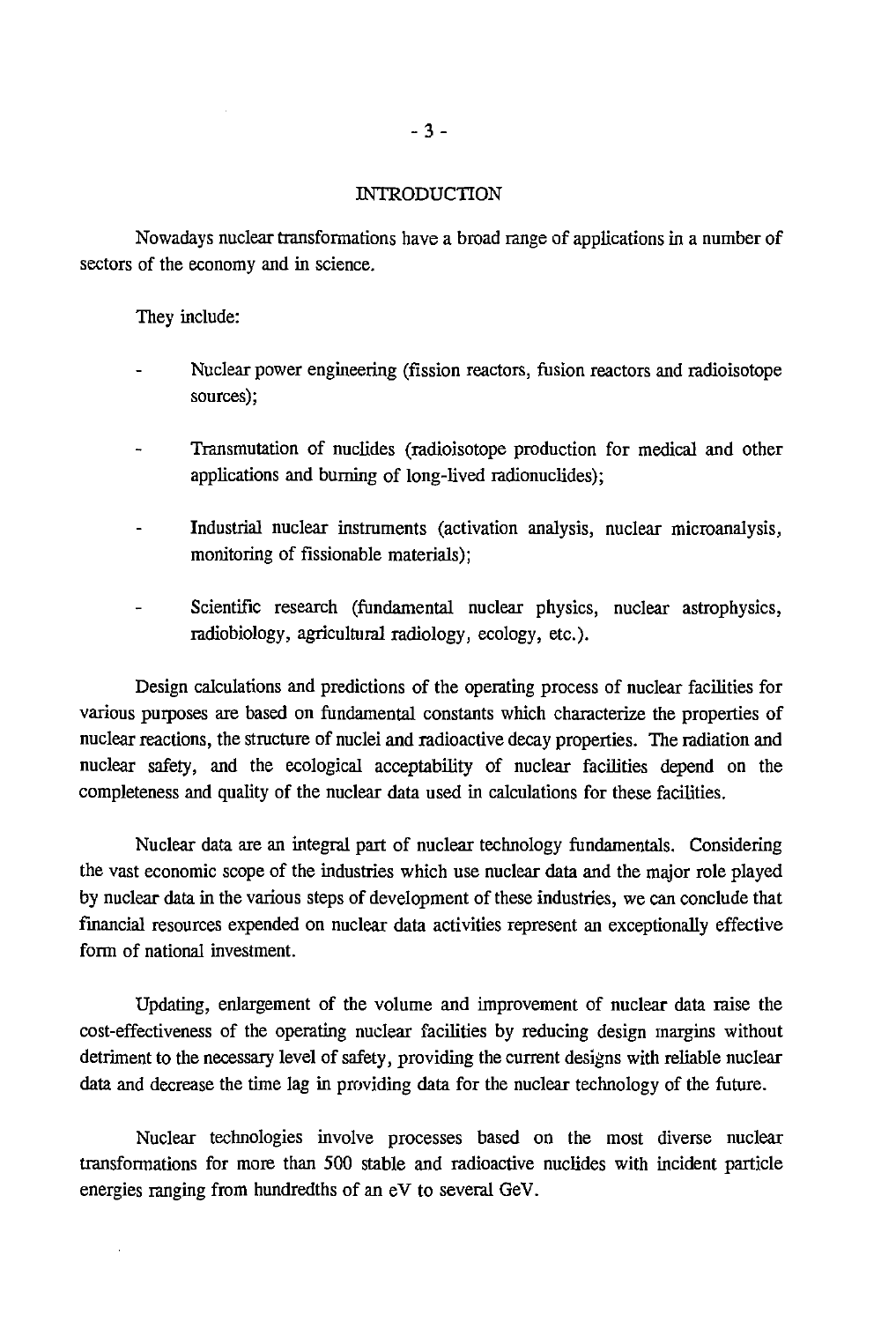The national resources earmarked for nuclear data activities in Russia are not sufficient to obtain high-quality data to describe the entire spectrum of nuclear interactions in the above energy region. The same is also true in other countries.

As a result, there has been a natural gravitation towards international co-operation in nuclear data activities. International collaboration takes place both under the aegis of the IAEA and in the form of bilateral agreements. International exchange of experimental and evaluated nuclear data, participation in international nuclear data projects, joint experimental and theoretical work all considerably increase the volume of accessible information on nuclear data for each collaborating country, create the conditions for objective evaluation of the nuclear data quality and provide the means of utilization of data which cannot be obtained in national laboratories for lack of the appropriate experimental capability.

International nuclear data activities are stimulated by the similarity of national needs and problems in the field of nuclear data. Any difference stems mainly from priorities associated with the specific requirements of national programmes in the field of nuclear technologies.

The generation of nuclear data is a complex scientific process demanding highly-qualified manpower and precision instruments.

The time is now ripe for developing a co-ordinated, scientifically justified programme of work on nuclear data to resolve current or short-term problems and to provide future advanced technologies with nuclear data. A joint programme will help to keep costs to a minimum, identify priority tasks, provide access to a world bank of nuclear data and preserve a minimum of scientific potential and the experience and knowledge gained over decades in the field of nuclear data. Programmes of this type have recently been prepared in the USA and, independently, in Western Europe, and aspects of these programmes which are of relevance to Russia have been used in preparing our national programme.

Tbs creation of a nuclear database as part of a single State programme will help to control the quality of the nuclear data provided to the various users and to ensure that the systems of constants used in technical designs conform to international standards.

The following sections make a survey of the status of investigations in the area of nuclear data in Russia, highlighting its place in the world community and identifying the range of strategical problems in this area whose solution is essential for further development of nuclear technology.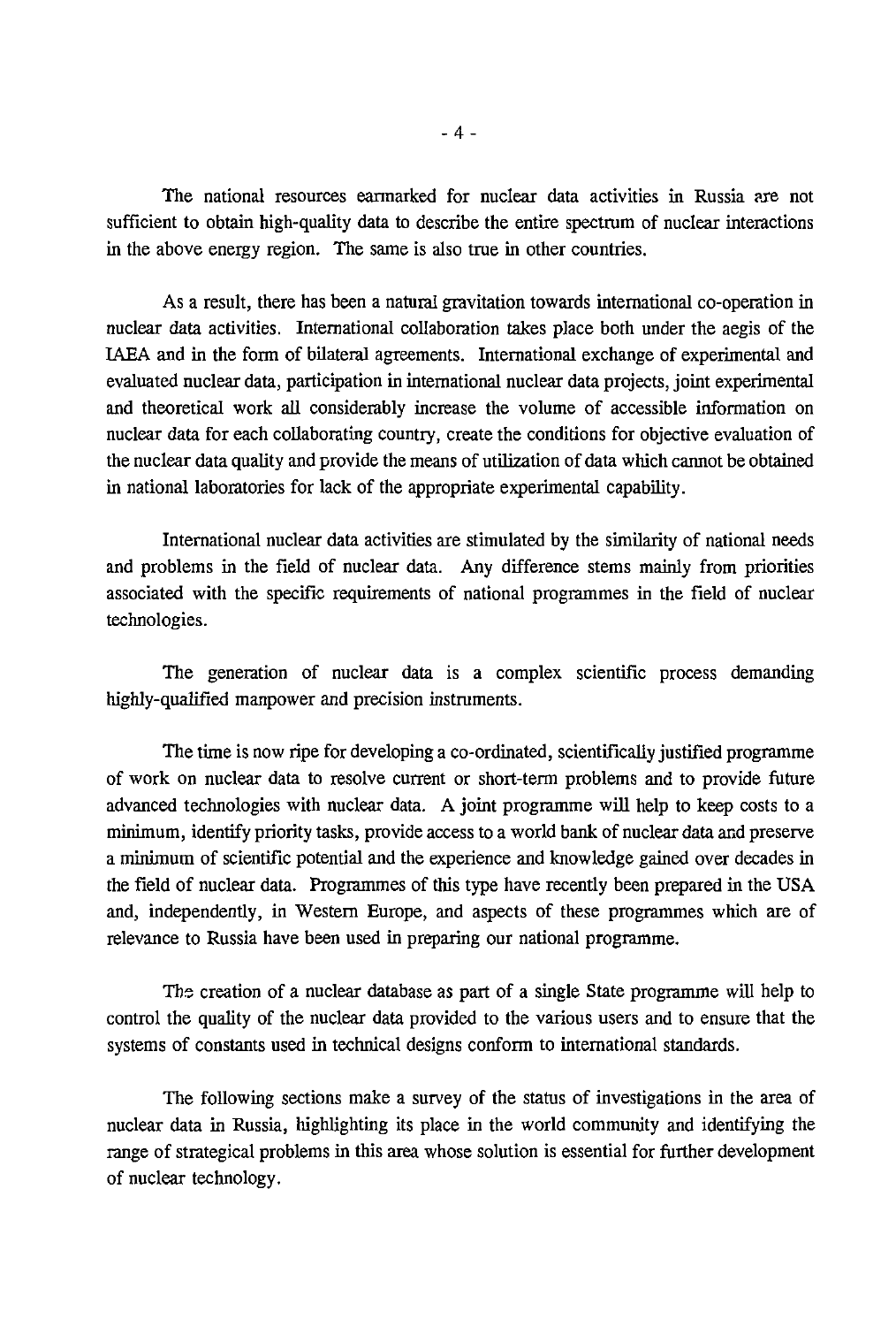#### **I. STRUCTURE OF NUCLEAR DATA ACTIVITIES**

There are several types of nuclear data:

- Differential experimental nuclear data characterizing nuclear interactions for basic research;
- Reference or standard nuclear data, which are measured with particular care and precision;
- Theoretical data, based on model calculations;
- Integral nuclear data characterizing the overall effect of several types of nuclear interaction in different media, or differential characteristics averaged over a wide energy spectrum;
- Evaluated nuclear data obtained on the basis of both experimental data and theoretical models of nuclear reactions;
- Problem-oriented data.

The main purpose of nuclear data activities is to create a universal library of evaluated nuclear data which can be used as basic data to meet the specific requirements of various nuclear technologies.

Figure 1 shows the organizational chart of nuclear data activities, as evolved over several decades. This pattern will evidently remain valid also for the foreseeable future, since elimination of any of the boxes would upset the activity as a whole or lead to a considerable decline in nuclear data quality.

Nuclear data users set specific requirements regarding the accuracy of the calculation of parameters or functionals characterizing the properties of a planned nuclear facility. On the basis of these specific requirements specialists prepare a list of nuclear data requirements with permissible uncertainties. An uncertainty is considered to be acceptable if it is less than the unavoidable component of uncertainty due to the manufacturing process or if it leads to an error which can easily be compensated for by the standard control elements. In the first stage of design, when the feasibility of the facility is studied, the accuracy of the nuclear data is not essential. At later stages of design, however, when conceptual problems are being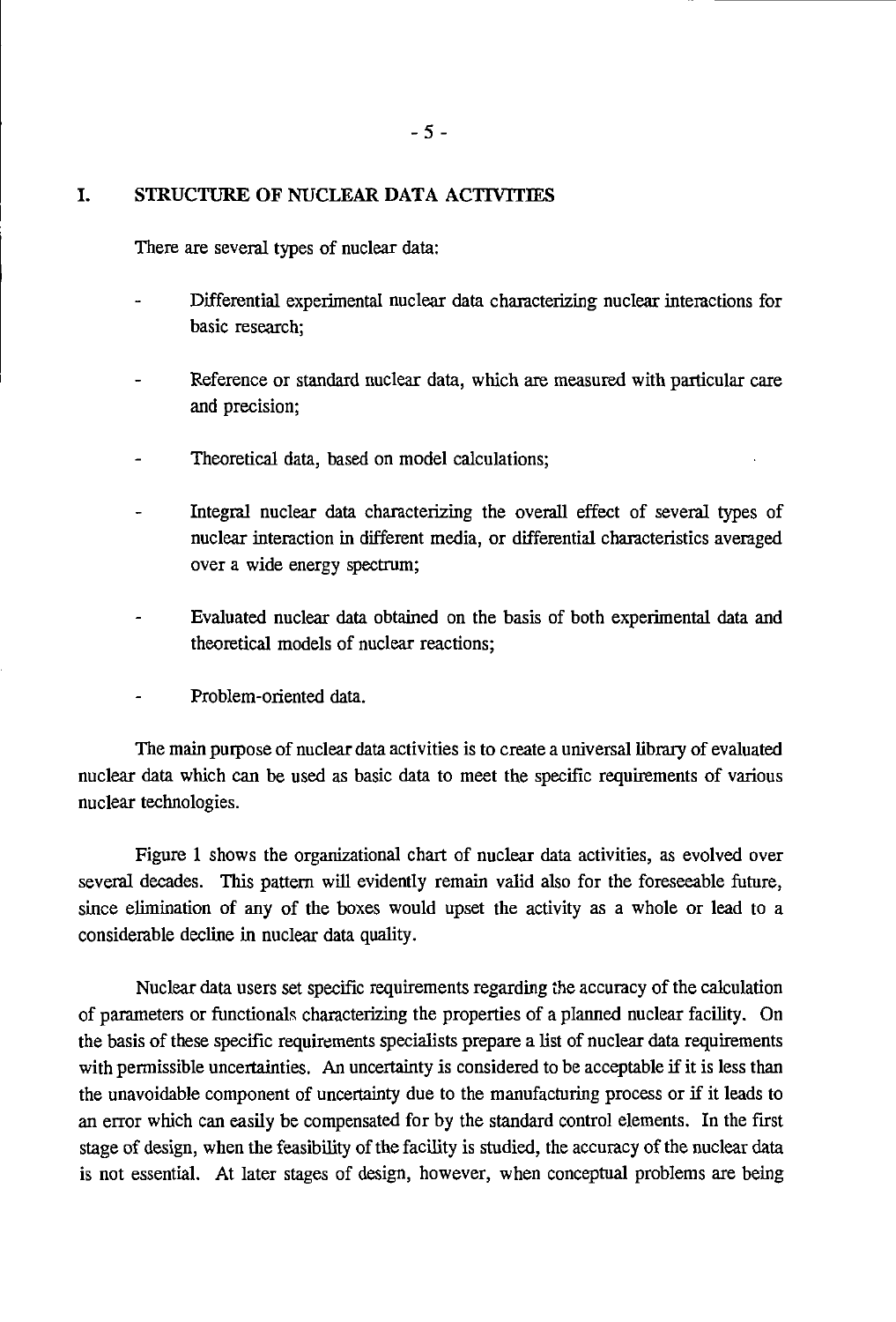tackled and safety and economic aspects gain importance, much more accurate data are required.

If the specified requirements cannot be met by the experimental and evaluated nuclear data available in banks, a programme of investigations is prepared. The volume of such investigations is determined by the available funds.

Differential nuclear data are measured either to validate nuclear models or to normalize calculated results with regard to precision experimental data, or for special applied purposes. The results of differential nuclear data measurements are a primary source for generating evaluated data.

Theoretical modelling of nuclear interactions currently plays an important role in meeting nuclear data requirements, since on financial grounds or in view of the time needed it is not possible to resolve a nuclear data problem covering more than 500 stable and radioactive nuclides and energies of up to several GeV only by means of measurements. Model calculations give an actual representation of the shape of curves, but absolute values of the calculated reaction cross-sections are still unsatisfactory although in narrow regions errors do not exceed 50%. The results of calculation need to be normalized with respect to reference experimental data in order to improve their accuracy.

Thus, theoretical and experimental results successfully supplement each other: theory enables us to work out the shape of continuous curves, experiment considerably increases the accuracy of the absolute values of data and provides a number of parameters which can be incorporated in theoretical models, for example, fission barrier characteristics, level density, optical model parameters and so on. Further progress in the theory of the nucleus and appropriate computer programs will undoubtedly enhance the role of theory in the nuclear data generation process.

A vast quantity of detailed experimental and theoretical data has been accumulated to date, but the results obtained by the different authors do not always agree. Experimental and theoretical information should pass through an evaluation stage before being used in nuclear technology. At this stage, specialists are collecting all the accessible information for an isotope or an element, making a critical analysis of the experimental and theoretical data and obtaining the best values, which are being included in the evaluated data file. The evaluated data are being recorded in a standardized international computer format.

The generated file undergoes format and physical checking and is sent to the national evaluated nuclear data library.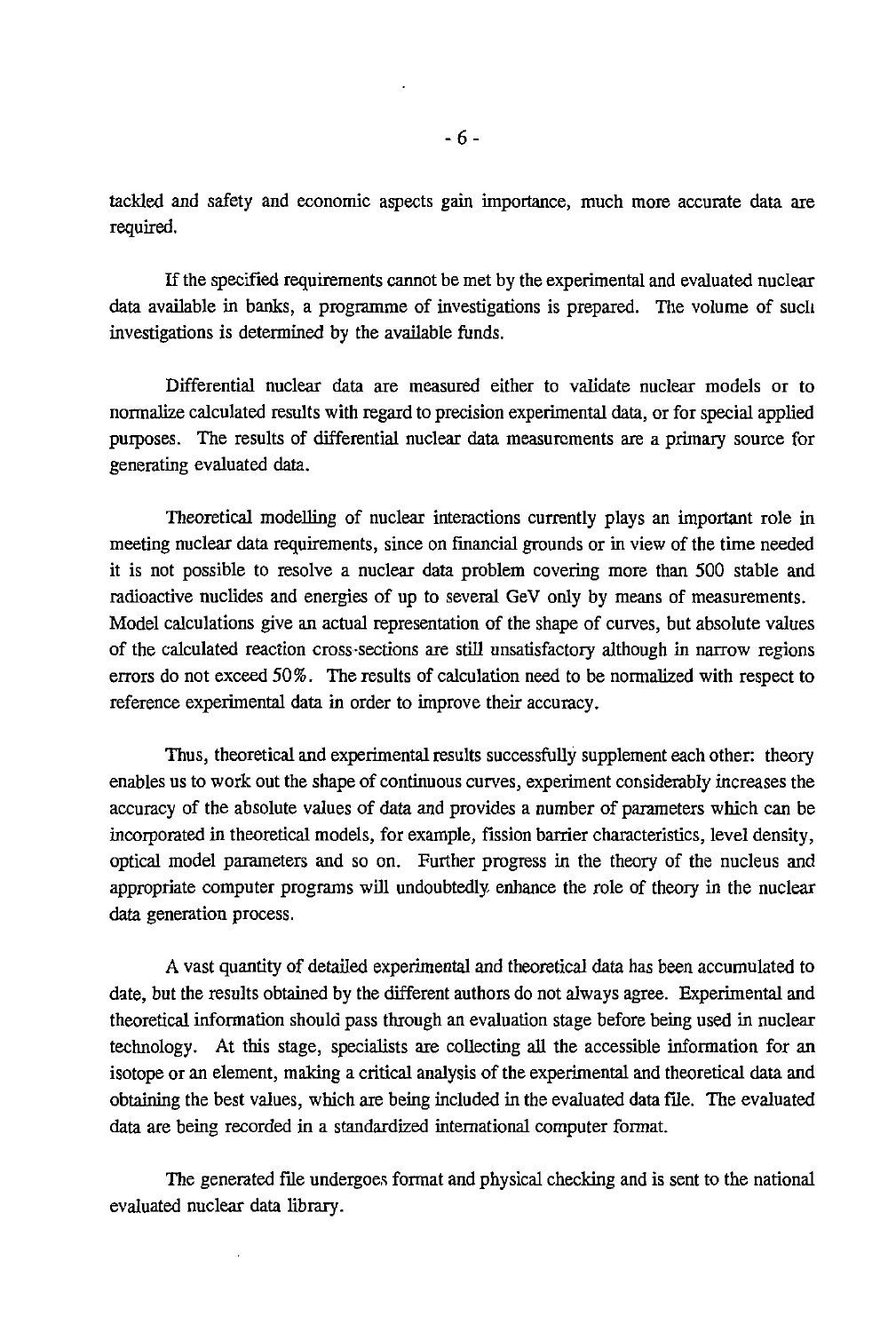



World bank of evaluated data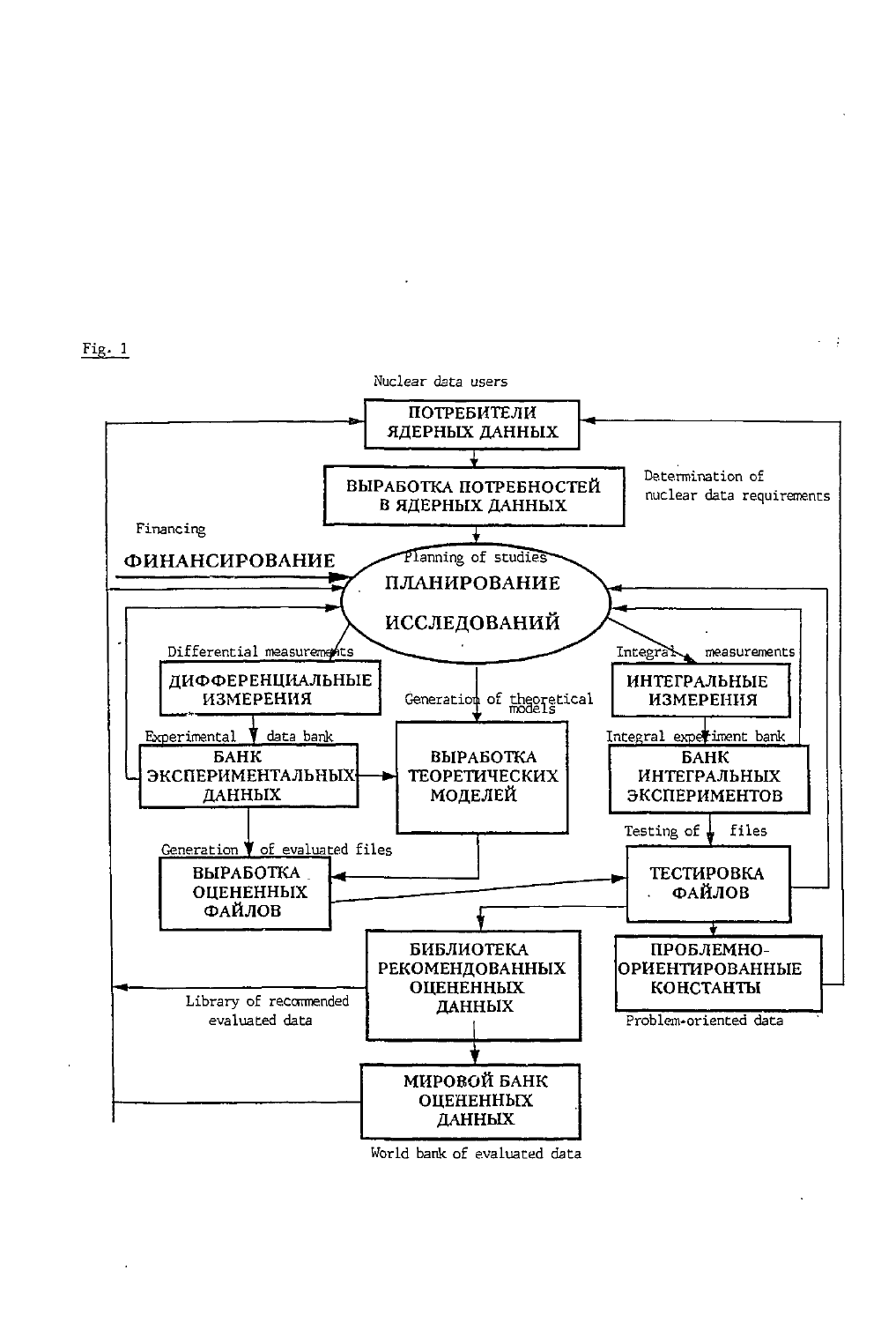The integral measurement results are used to test evaluated data and to validate calculation methods. They can be used, for example, to determine with what degree of reliability the evaluated differential data are capable of describing the most important parameters of reactors which characterize their nuclear and radiation safety, the required fuel enrichment, the efficiency of absorber materials, the distribution of heat release, and so on. However, integral measurements are, as a rule, specific to a nuclear facility of a particular type and are used to obtain problem-oriented data.. The differential data are used to extrapolate calculations to facilities of different types, to predict the behaviour of facilities in time, for non-power applications, and so on.

Thanks to its participation in international co-operation, the national experimental data bank contains the results of practically all the experimental work carried out in the world (about 8000 studies). The evaluated databank also contains practically all the evaluated nuclear data existing in the world.

One of the important aims is to ensure speedy response to the needs of new nuclear technologies so that lack of nuclear data does not slow down their development. Since nuclear data generation is a rather time-consuming process - more than five years elapse from the time of formulation of a problem to the time of generation of the evaluated data - it is necessary to develop the nuclear databank continuously by improving the quality and increasing the volume of data and extending the energy range. Only then will it be possible to respond speedily to the most unexpected nuclear data requirements of new incipient technologies.

The volume of information stored in evaluated nuclear data libraries is exceedingly large and the structure of these data is highly complex so that engineering calculation programs do not, as a rule, use libraries of evaluated data but the group constants obtained on their basis.

Group constants, which are used to describe the interaction of neutrons with matter, are cross-sections averaged over a fairly broad energy intervals. Since the cross-sections in these intervals sometimes vary by several orders of magnitude, the result of averaging depends on a number of factors (the concentration of nuclides in the medium, the temperature). This dependence is taken into account by means of special self-shielding factors, which are also regarded as group constants. Spectra and angular distributions of scattered neutrons are described by additional group constants.

During the preparation of group constants the fullest possible account is taken of the characteristics of the system being calculated, in particular, the heterogeneous structure of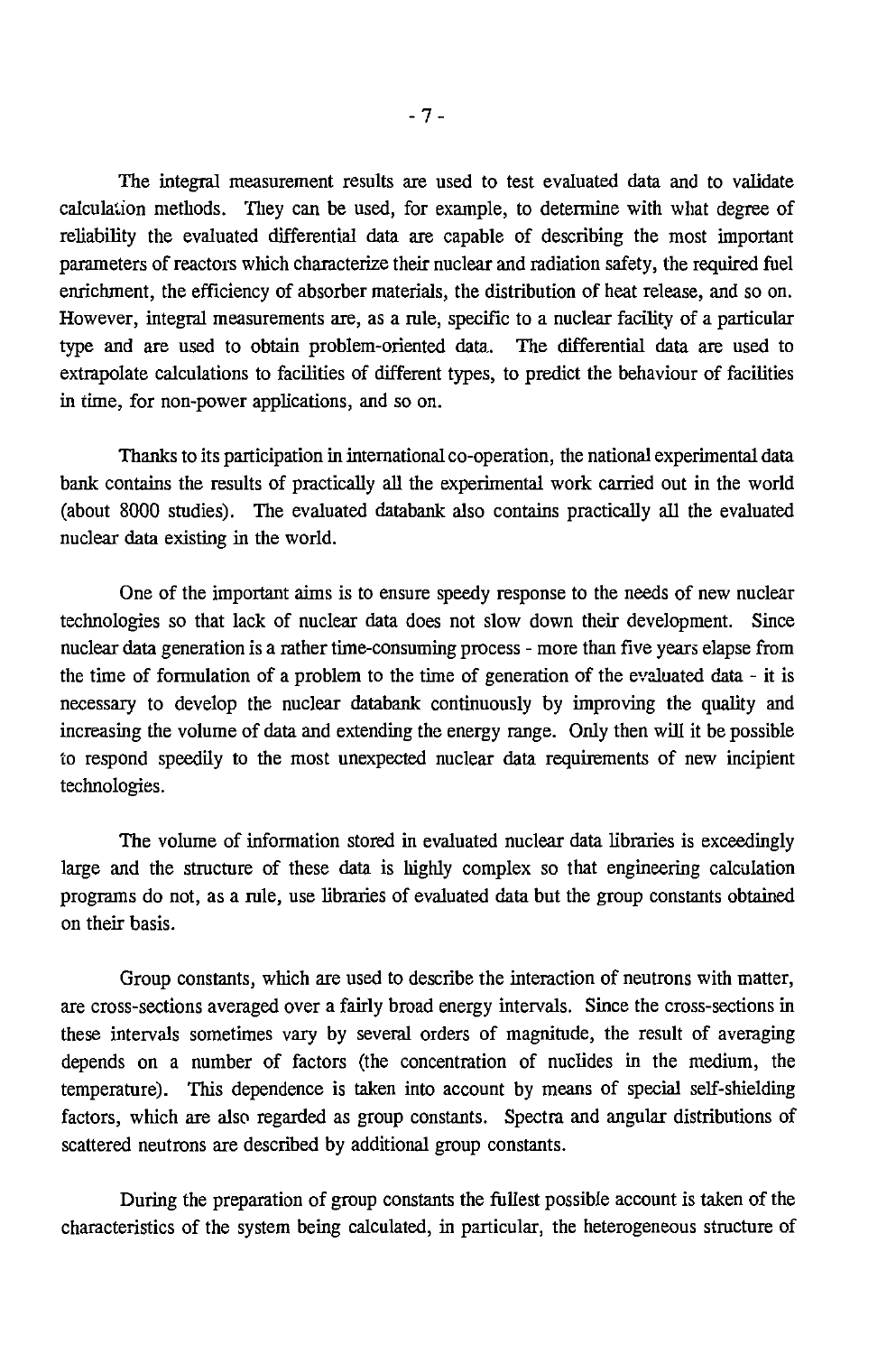the reactor cores, fuel burnup and so on. Thus, programs for preparing group constants for calculation are closely linked with reactor neutron physics calculation programs.

In Russia the most widely used and only professionally supported group constant system is the BNAB constant system, the latest version of which, BNAB-93, together with the program package for preparing these constants for calculation, CONSYST-2, is currently at the stage of testing and trial use. The adoption of this system as the State system of standard reference data is under consideration. The nuclear data development programme should therefore include improvement of the CONSYST system with BNAB constants based on the BROND evaluated data file library.

In the activities on supplying users with nuclear data an important part is played by the nuclear data centres. They gather and compile numerical and bibliographical data, provide a computerized databank service, participate in the development of evaluated databases, co-ordinate work on nuclear data evaluation, supply users with information in accordance with their requests, and so on.

## **H. EXPERIMENTAL FACILITIES FOR NUCLEAR DATA STUDIES**

Measurements of differential nuclear data constitute the most expensive and timeconsuming part of nuclear data activities.

These measurements are carried out with the use of powerful neutron sources based on reactors and accelerators of different types, charged particle accelerators in the energy range from tens of MeV to several GeV, complex equipment for recording and spectrometry of the nuclear reaction and radiation products, and computerized systems for collection and treatment of experimental data.

Below is a list of the national facilities used for investigations in the area of nuclear data and the topics of such investigation.

| Institute, facilities                            | <u>Topic</u>                                                                                                                                              |
|--------------------------------------------------|-----------------------------------------------------------------------------------------------------------------------------------------------------------|
| 1. Institute of Physics and Power<br>Engineering |                                                                                                                                                           |
| KG-0.3 accelerator (14 MeV neutron<br>generator) | Integral experiments on spherical samples, photon<br>production cross-sections, double differential cross-<br>sections for the $(n, n' \gamma)$ reaction. |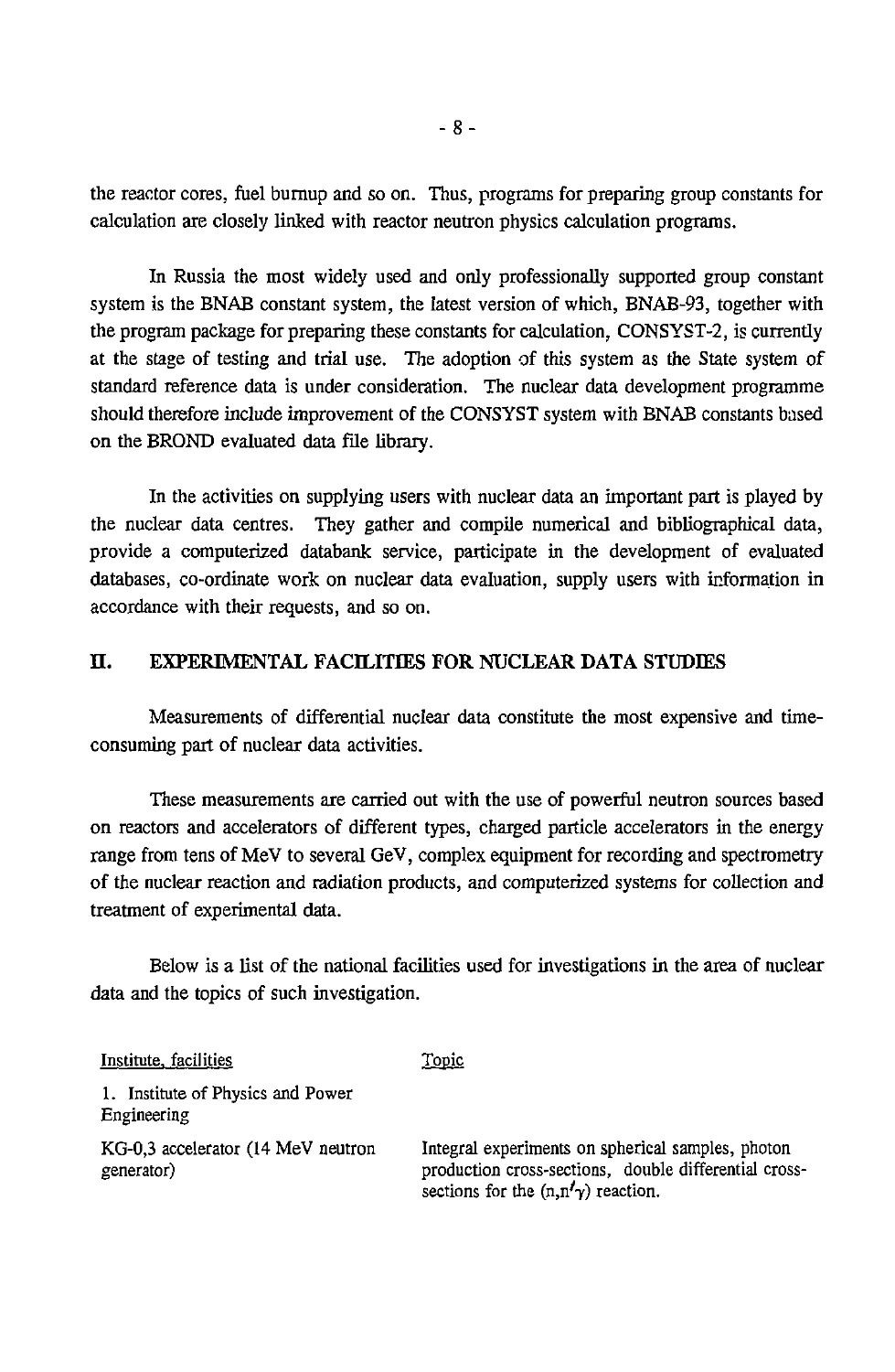KG-2,5 cascade generator (maximum current 500  $\mu$ A, maximum potential 2.2 MV).

EG-1 Van de Graaff accelerator (maximum potential 4.6 MV, current in the continuous mode 30  $\mu$ A and in the nanosecond pulsed mode  $6 \mu A$ ).

EGP-10M tandem accelerator (maximum potential 4.5 MV, pulsed mode: pulse height 1 ns, frequency 1 and 5 MHz, average current 2  $\mu$ A).

Fission cross-sections for transuranic nuclides, delayed neutron yields, fission neutron spectra, activation cross-sections, physics of nuclear fission,  $(n, \alpha)$  reaction.

Fission cross-sections for transuranic nuclei, neutron radiative capture cross-sections, inelastically scattered neutron cross-sections and spectra, physics of nuclear fission.

Fission cross-sections for transactinides, fission neutron spectra, double differential cross-sections for neutron emission in the  $(p,n)$  and  $(d,n)$  reactions; the  $(n,\alpha)$  reaction cross-sections and mechanism: optical potential near the Coulomb barrier.

Reference reactions with thermal neutrons.

BR-10 fast neutron reactor with thermal column.

The set of accelerators at the Institute of Physics and Power Engineering can be used for the study of monoenergetic neutrons in the region up to 25 MeV.

2. All-Russian Scientific Research Institute for Experimental Physics

EGP-10 tandem accelerator (maximum potential 6.5 MV).

LU-50 linear electron accelerator (electron energy 55 MeV, white spectrum neutron source in the 0.5- 14 MeV range, pulse height 10 ns, frequency 2400 Hz, average yield 2 x 10<sup>-13</sup> fast neutrons per second)

3. Radium Institute

14 MeV neutron generator

Van de Graaff accelerator (maximum potential 3.5 MV)

Proton synchrotron (maximum energy 200 MeV)

Physics of nuclear fission in reactions (d, pf), (t,pf), etc. Fusion reactions for light nuclei.

Average number of prompt neutrons, fission crosssections, total neutron cross-sections, gamma production cross-sections.

Fission neutron spectra, cross-sections of nuclear activation, tritium yield during fission, photon spectra and yields during interaction of neutrons with heavy and fissile nuclei

Radiative capture cross-sections, low-level excitation cross-sections during neutron inelastic scattering, absolute fission cross-sections, tritium yield during fission, fission neutron spectra.

Proton-induced fission cross-sections for actinides, cross-section for the (p,xn) reaction , photon yields during the interaction of protons with nuclei.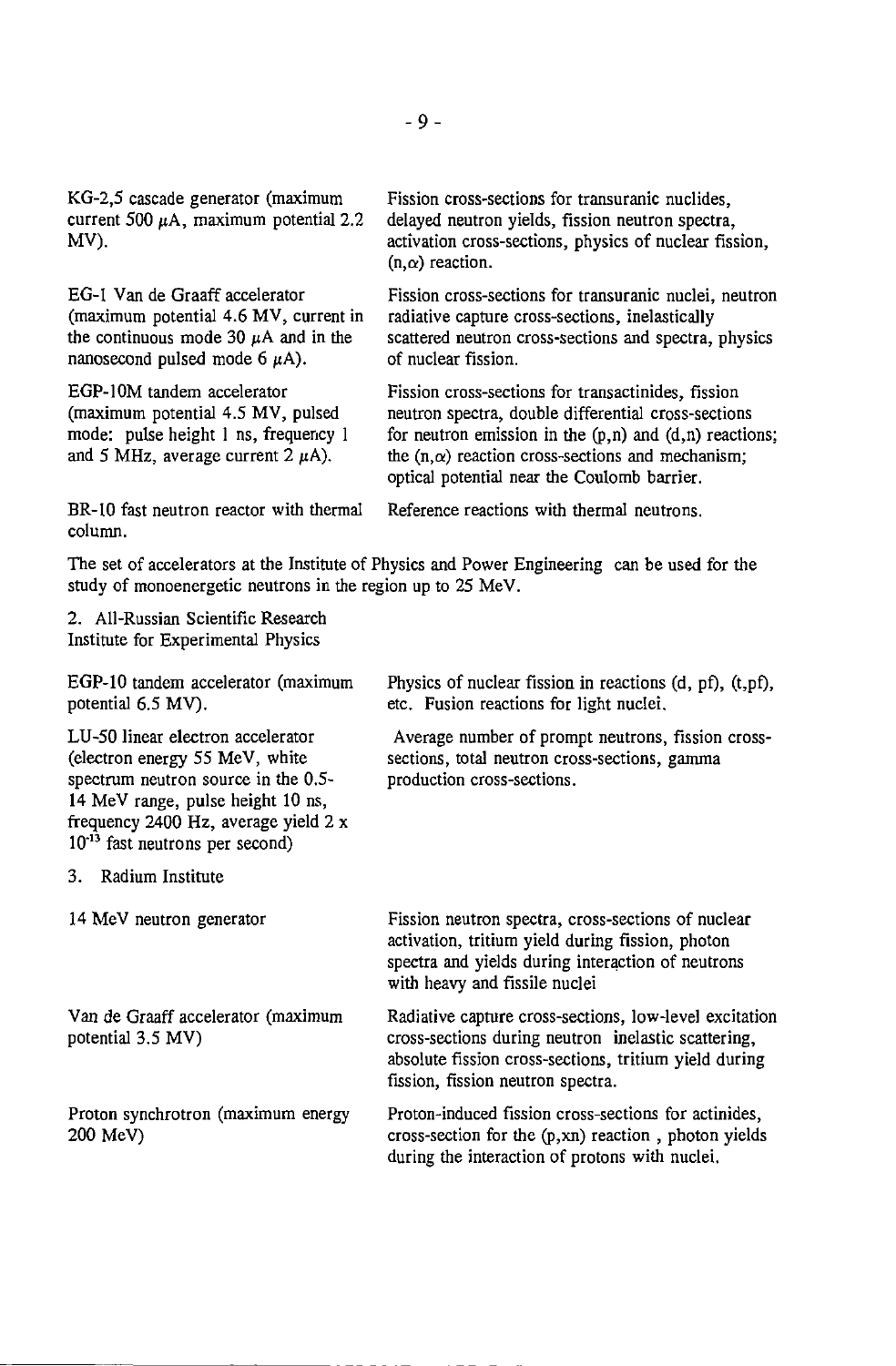| 4. Neutron Physics Laboratory, Joint<br>Institute for Nuclear Research                                        |                                                                                                                                                                                                                                          |
|---------------------------------------------------------------------------------------------------------------|------------------------------------------------------------------------------------------------------------------------------------------------------------------------------------------------------------------------------------------|
| IBR-30 pulsed fast reactor. White-<br>spectrum neutron source.                                                | Transmission through fissile material samples, self-<br>shielding, Doppler effect, physics of nuclear fission,<br>fission cross-sections for actinides, fission photon<br>yield.                                                         |
| 5. Scientific Research Institute for<br>Nuclear Physics, Moscow State<br>University                           |                                                                                                                                                                                                                                          |
| Split microtron - continuous electron<br>accelerator (maximum design energy<br>175 MeV, current 100 $\mu$ A). | Cross-sections of reactions with the emission of<br>various particles $((\gamma,n), (\gamma,p), (\gamma,d), (\gamma,t), (\gamma,\gamma'),$<br>etc.), reaction yields, product particle spectra, yields<br>of radioactive product nuclei. |
| Microtron - elementary particle<br>accelerator $(p,d,t,\alpha)$ (maximum proton<br>energy $7 \text{ MeV}$ )   | Cross-sections, yields, energy spectra, angular<br>distributions, angular correlations.                                                                                                                                                  |

A weak point as regards the national experimental facilities for nuclear data investigations is the lack of high-resolution equipment to study the resonance structure of cross-sections.

Various institutes in Russia have a number of facilities, which, in addition to their basic functions, can be used for nuclear data work. These are:

- The proton accelerators of the Radium Institute, the St. Petersburg Institute  $\ddot{ }$ of Nuclear Physics, the Institute of High-Energy Physics, the Joint Institute for Nuclear Research, the Institute of Theoretical and Experimental Physics and the Institute of Nuclear Research of the Russian Academy of Sciences can be used to measure nuclear data in the intermediate- and high-energy regions;
- The GNEIS facility (St. Petersburg Institute of Nuclear Physics), the FAKEL accelerator (Kurchatov Institute) and the IBR-30 pulsed reactor (Joint Institute for Nuclear Research) can be used to study the resonance cross-sections of nuclei.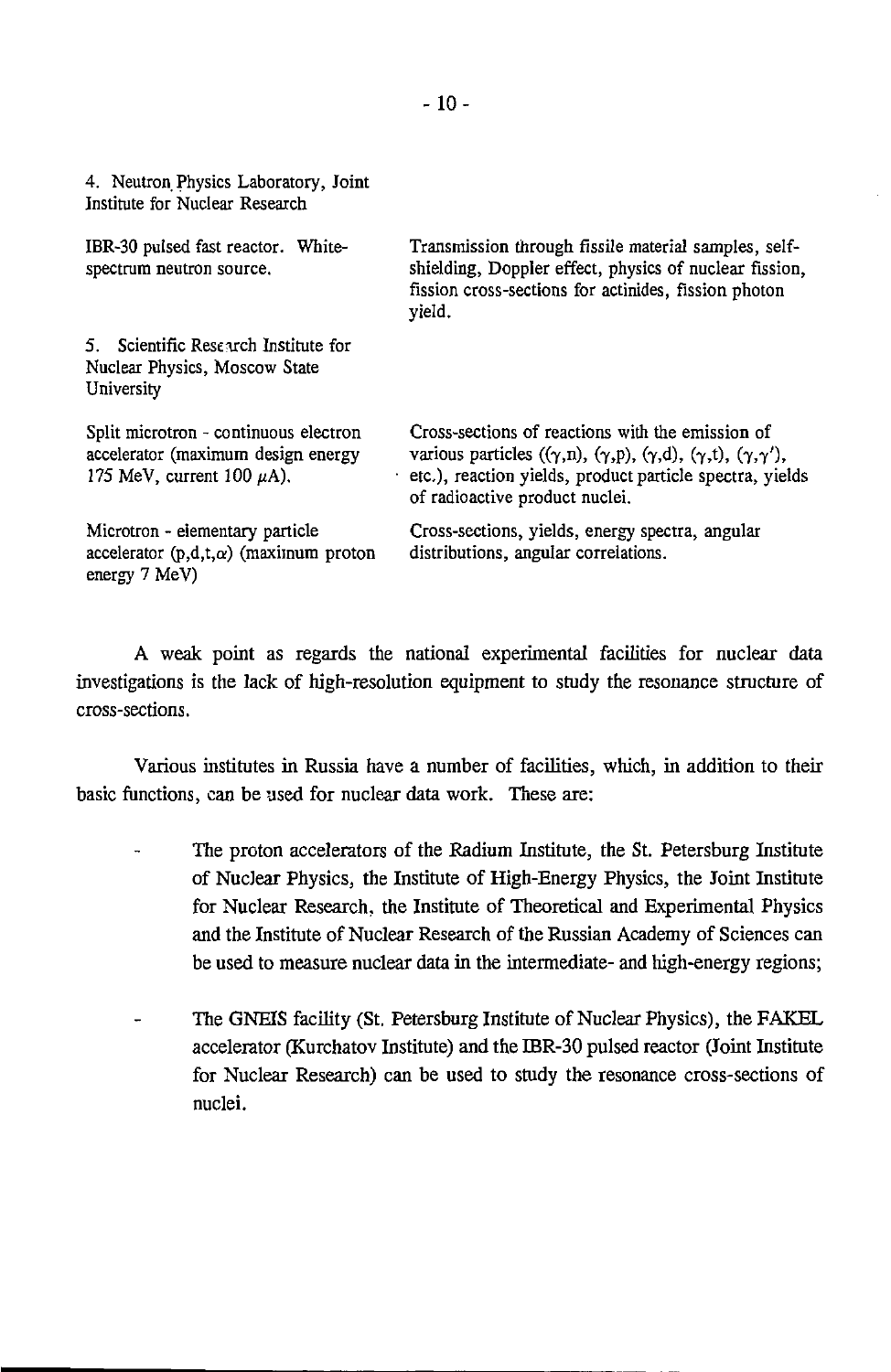Considering that it is extremely expensive to maintain in working order and to run the operating accelerators and that construction of new large facilities is not a feasible proposition, it is necessary:

- To develop a minimum programme of experimental studies for the purpose of testing theoretical models and making precision measurements of the most important constants which cannot be performed by other means;
- To prepare a list of the minimum key operating facilities necessary to resolve current and future problems in the field of nuclear data and to allocate special funds for their operation;
- To organize the co-operation of groups of experimenters within Russia with a view to the joint use of the operating facilities and experimental equipment;

 $\mathbf{r}$ 

- To establish pools of separated stable and radioactive isotopes for collective use;
- To strengthen the existing co-operation in the area of experimental studies with laboratories abroad and to prepare proposals for expanding such co-operation.

#### **HI. DEVELOPMENT OF THEORETICAL MODELS**

It is impossible to meet nuclear data requirements by means of measurements alone. Therefore, one of the main tasks of physicists is to develop model representations of the processes of neutron-nucleus interactions which can ensure the required reliability of the results of calculations.

In order to study the mechanism of nuclear reactions occurring in nuclear facilities for different purposes, the Institute of Physics and Power Engineering developed a comprehensive programme for the study of the equilibrium and non-equilibrium processes, covering the reactions  $(n,n')$ ,  $(p,n)$ ,  $(\alpha,n)$  and  $(n,2n)$  for an extensive range of nuclei and energy. As a result of these studies, it has been possible to determine the contribution of the direct processes to neutron spectra and the excitation functions of collective levels of nuclei at incident neutron energies of up to 14 MeV. Efficient theoretical methods have been devised to describe the direct transitions and, for higher neutron energies, a generalized exciton model based on the concept of a leading particle has been developed.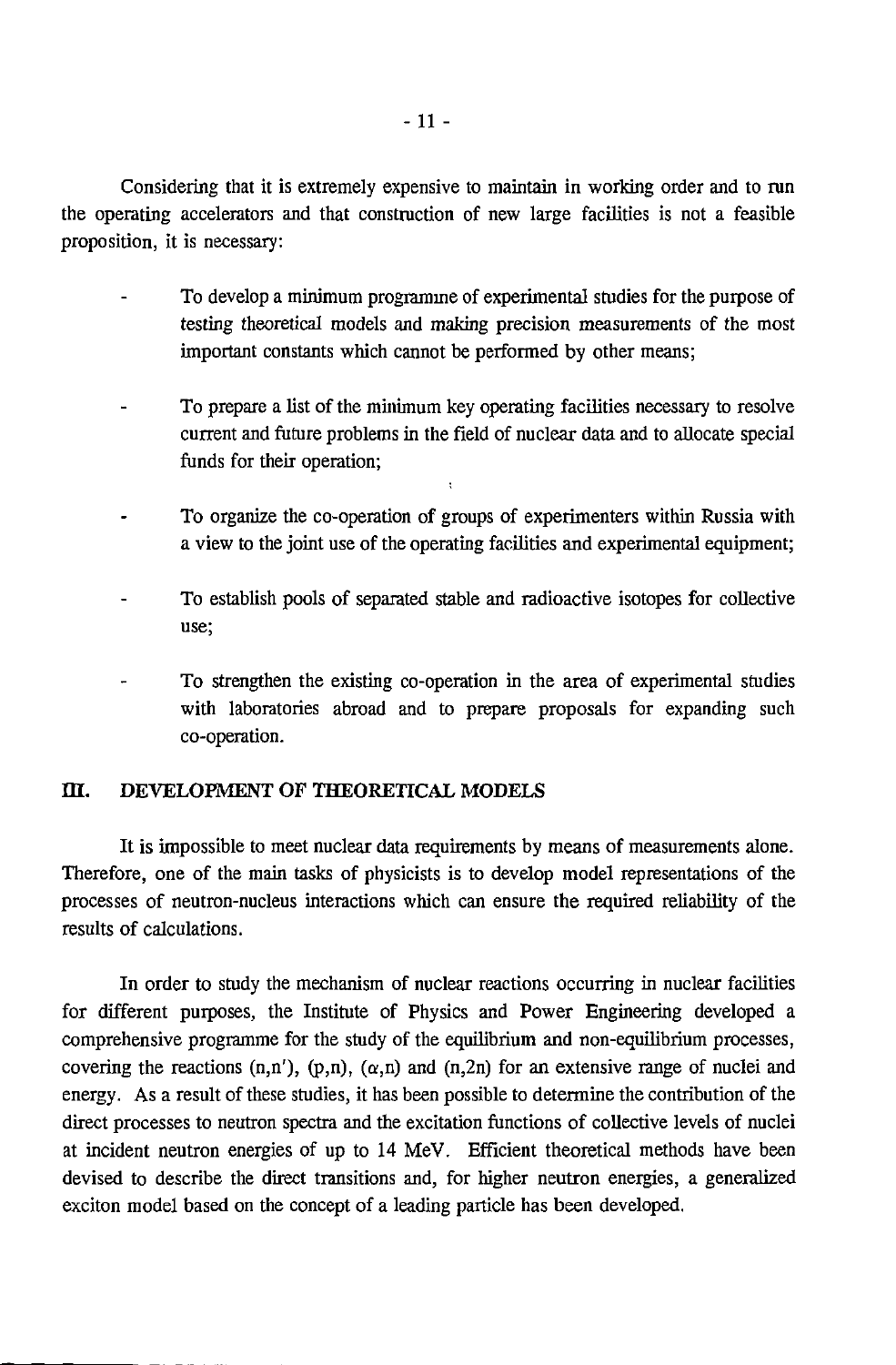In the statistical theory, the nuclear level density plays a decisive role at sufficiently high excitation energies. The studies referred to above have, to a noticeable degree, filled a gap in the experimental data on the energy dependence of level density. For the purpose of level density analysis, consistent methods of describing the shell, superfluid and collective effects have been developed, together with phenomenological systematics of the energy changes of level density suitable for practical application. The level density studies carried out at the Institute of Physics and Power Engineering have won international recognition, and

the proposed level density systematics are used extensively in many of the latest evaluations

of nuclear reaction cross-sections.

Russian scientists have made a notable contribution to the development of the physics of fission. Extensive information has been obtained on the shape of the fission barrier for heavy nuclei, the quasi-stationary states in the second well of the potential barrier, the spectrum of the transitional states of nuclei, the statistical characteristics of such states at high excitation levels, the dynamic characteristics of the fission process, the mass and kinetic energy distribution of fission fragments, the process of neutron emission by excited fragments, and so on. The final result of this series of studies was the systematics of the various fission process characteristics which are important from the standpoint of practical applications. By their wide coverage of the problem and interpretation of the laws found, Russian studies of the nuclear fission process are a pace-setter in world achievements in this branch of science.

The results of the experimental and theoretical studies of the physics of the neutronnucleus interaction processes have not only considerably enriched and widened our understanding about the properties of nuclei and the mechanisms of nuclear reactions, but have also served as a basis for the development of systematics and evaluations of nuclear data which cannot be measured directly.

In recent years, a good deal of attention has been paid to nuclear data for intermediate and high energies of incident particles. The intermediate range usually covers incident particle energies from  $-20$  MeV to the  $\pi$ -meson generation threshold ( $-150$  MeV) and the high range covers up to the nucleon generation threshold  $(-1500 \text{ MeV})$ . This division reflects the specific characteristics of the nuclear reaction mechanisms at the corresponding energies. For intermediate energies, there is a predominance of multi-stage direct processes leading to the excitation of different collective degrees of freedom of the nuclei and subsequent dissipation of collective motion in relation to possible quasi-particle excitations. At higher energies intranuclear nucleon-nucleon collisions predominate, with substantially weakened collective effects.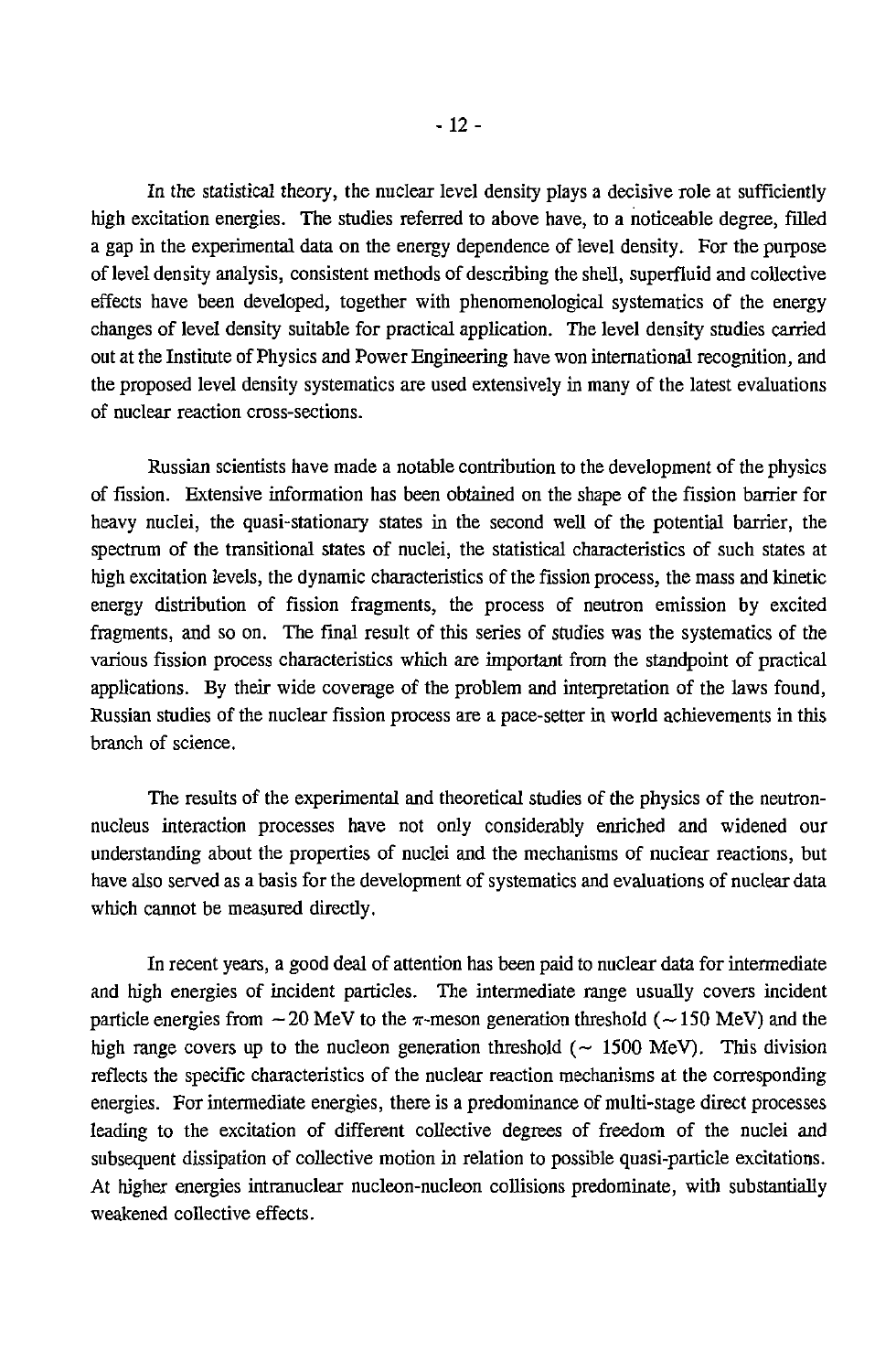Despite the marked success of the modern theory of multi-stage direct and preequilibrium reactions, a rigorous theoretical description has not yet been found for many characteristics of reactions at intermediate and high energies. Hence there is continued interest in experimental studies of the cross-sections for the various nuclear reactions in the corresponding energy ranges and in the development of more rigorous theoretical models for their analysis.

Promising areas of study are further development of statistical methods proposed earlier to describe the highly excited states of nuclei, methods of taking account of the influence of nuclear viscosity on the competition of the fission and multiple nucleon emission processes, microscopic methods of describing cluster formation, methods of consideration of multi-stage direct and compound nuclear processes on the basis of microscopic analysis of the effective nucleon-nucleon interactions and the corresponding transition densities of quasi-particle excitations.

Since experimental capabilities are limited and, in many cases, it is basically impossible to obtain experimental data, particularly on fission product nuclei, we must further develop the methods of calculating the most important reaction cross-sections for these nuclei.

#### **IV. NUCLEAR DATA EVALUATION**

The evaluation process consists of obtaining, on the basis of the available experimental data and theoretical model representations, a continuous curve describing a particular characteristic of the neutron-nucleus interaction in the reactor energy range (0-20 MeV) and determining the error in this description. The evaluations are used to generate files - consistent sets of all the characteristics of neutron interactions with this nucleus.

The Institute of Physics and Power Engineering has carried out a considerable amount of studies to develop and implement evaluation methods for fissile nuclei, the nuclei of structural and other materials used in fission technology, and fission products.

The relations of the optical-statistical model of nuclear reactions are used extensively in nuclear data evaluation work. The generalized optical model can be used, on the basis of limited experimental data on angular distributions of elastically scattered neutrons, to determine with sufficient reliability the changes in neutron angular distributions and the total neutron cross-sections in wide incident neutron energy ranges. The optical model is also used to calculate the neutron transmission coefficients needed for calculating the neutron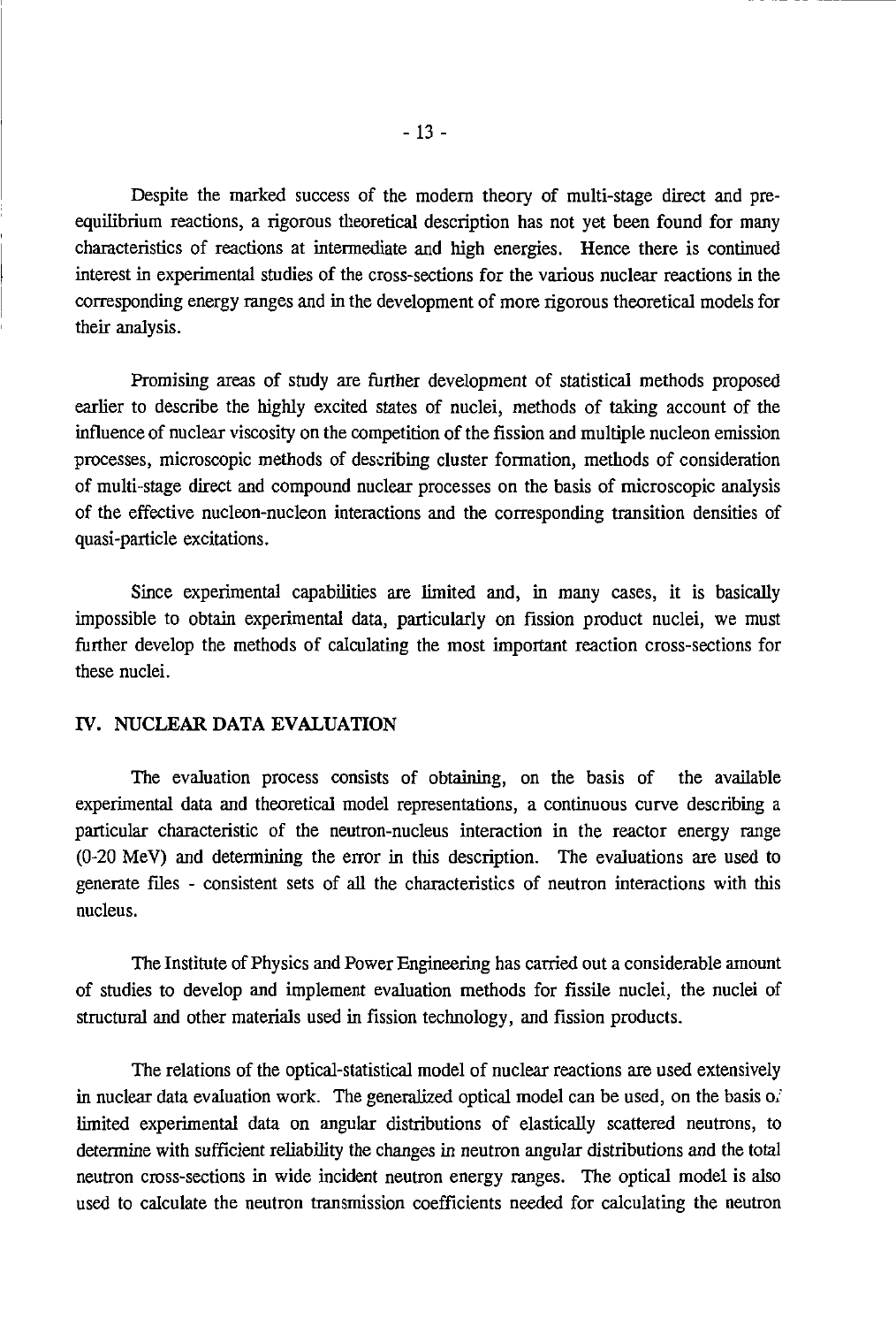inelastic scattering and radiative capture cross-sections, and the fission cross-sections for heavy nuclei. At present the Nuclear Data Centre of the Institute of Physics and Power Engineering has developed several standard program packages for optical-statistical calculation which have been tested at international level.

In the case of the main fissile nuclei, the individual neutron resonance parameters have been fully analysed, and the neutron and radiation strength functions have been found, and a consistent optical-statistical description has been obtained for the total neutron crosssections, the elastic and inelastic scattering cross-sections, the fission cross-sections, the neutron spectra and the excitation functions for the (n,2n) reactions.

In generating the files for structural materials, thanks to the new approaches that have been developed, account could be taken of the contributions of direct and pre-equilibrium reaction mechanisms over the whole neutron energy range and a correct evaluation could be made of the excitation functions of low-lying levels and the neutron spectra of separated isotopes, for which in the majority of cases there are no direct experimental data.

New neutron cross-section evaluations were performed for the most important fission products which make a dominant contribution to core poisoning and to the residual activity of the spent fuel. Comparisons with evaluated data from abroad have demonstrated the confidence level and reliability of the Russian recommended nuclear data.

One of the urgent problems awaiting solution in the area of nuclear data evaluation is the determination of the uncertainties and correlations of the recommended data. In recent years the Institute of Physics and Power Engineering has devoted much attention to developing efficient algorithms to solve this problem and has made considerable progress in determining the co-variance matrices of errors for the file of standard and dosimetric reactions. However, much work still has to be done to extend similar methods to the full neutron data files.

Another problem which has acquired urgency lately is creation of libraries of evaluated cross-sections for the dominant nuclear reactions for intermediate neutron and proton energies. Such data are very important in the area of medical radiotherapy, protection of spacecraft against radiation and development of methods for burning radioactive waste in accelerators. The volume of data required is so huge that a full solution to the problem can only be found through international co-operation by pooling the efforts of all nuclear centres. The need for such co-operation was underlined in the recommendations of the Working Party on International Evaluation Co-operation (Oak Ridge, 4-6 May 1994).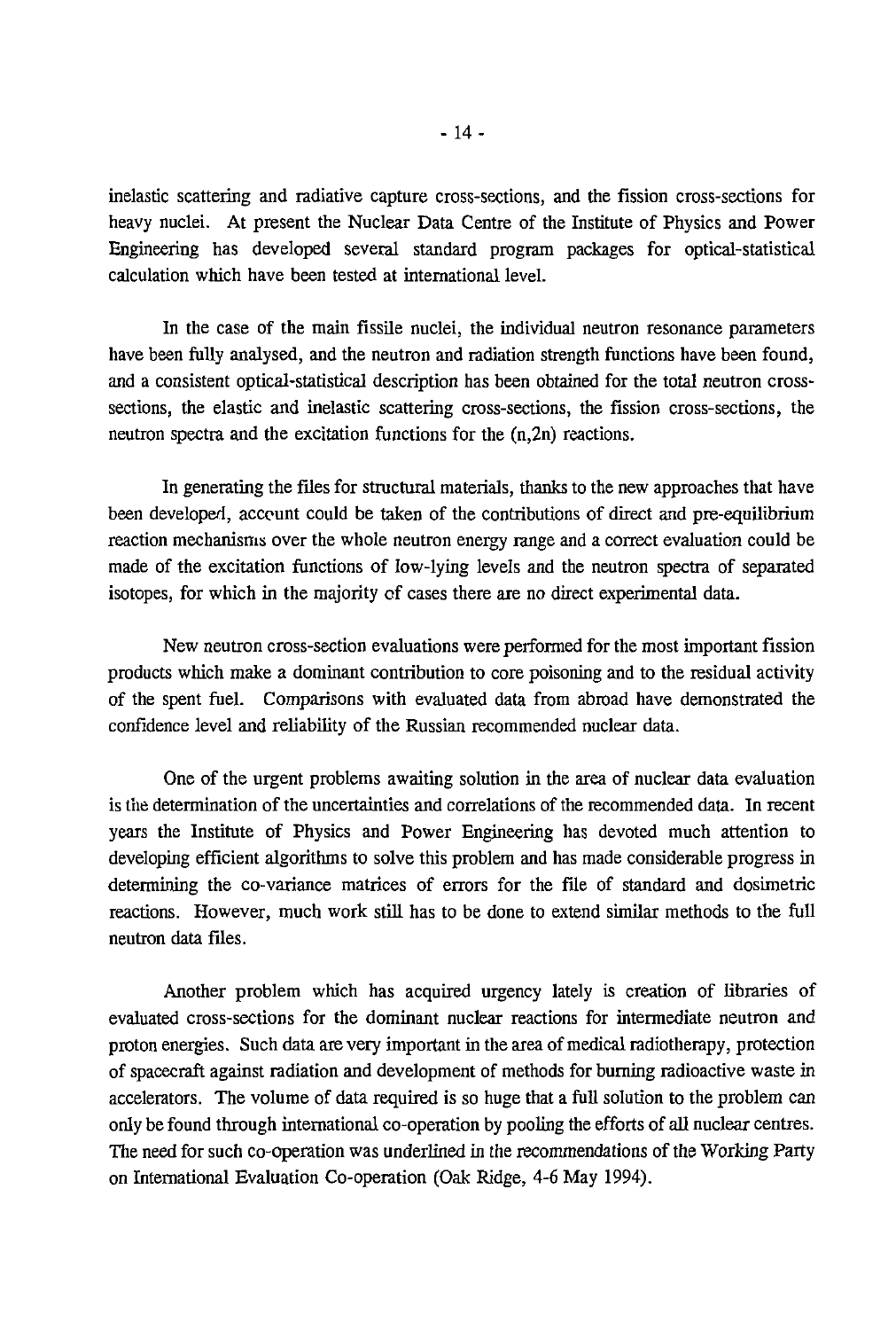#### V. RUSSIAN EVALUATED NEUTRON DATA LIBRARY

Work began on the establishment of a national computerized evaluated neutron data library at the Institute of Physics and Power Engineering in the early 70s, and the first version of the Recommended Evaluated Neutron Data Library (BROND-1) was developed in 1985. It included about 70 complete files for the most important fuel, structural and other materials used in reactor technology.

During the development of the revised version, BROND-2, attention was focused on nuclear data requirements for advanced nuclear reactors. The new version of the library containing 121 files was produced in 1990 for the main reactor materials. The library contains evaluations carried out at the Institute of Physics and Power Engineering and at Minsk. In the case of materials whose cross-sections are used as standards, files recommended by the IAEA were taken. The library contains full sets of neutron data (crosssections of all reactions, angular and energy distributions of secondary neutrons) for the 10 eV - 20 MeV incident neutron energy range. All the files were checked for the physical consistency of the cross-sections and conformity with the ENDF/B international format, and after routine corrections had been made the BROND-2 library was disseminated to Russian nuclear data users and sent to the IAEA for international exchange. The updated content of the library is given in Table 1.

It should be noted that, in addition to the BROND library files, a large number (more than 50) of revised and supplemented files from foreign libraries are also used for reactor calculations. These additional files are included in the FOND-2 library, the content of which is given in Table 2. The BROND  $+$  FOND files served as the basis for the latest version of the BNAB-90 group constant system, which is used directly in practical calculations for national nuclear reactors.

In recent years a revised library of evaluated thermal reactor data, KORT (93), and a library of neutron resonance parameters, LIPAR (94), have been prepared at the Kurchatov Institute. The latter includes full sets of resolved resonance parameters for the 96 most important isotopes. Together with the BNAB-90 group constants, the KORT  $+$  LIPAR libraries meet the basic calculation needs for national thermal reactors, including precision calculations associated with reactor safety analysis and the development of new advanced reactors.

The Atomic and Nuclear Data Centre contributes to the development of the ENSDF international library for nuclear structure, which is widely used in Russia.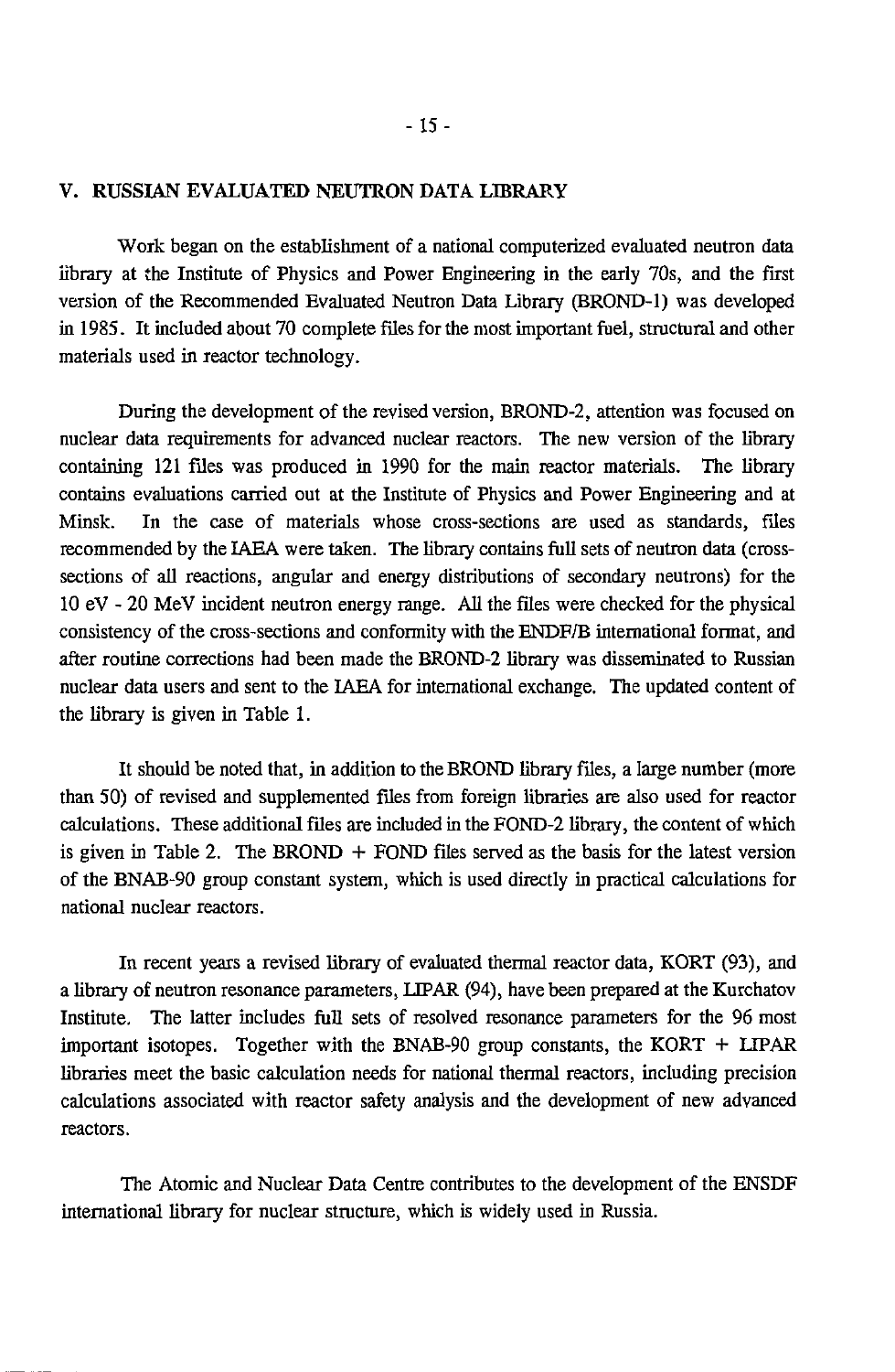In addition to the general-purpose file of the BROND-2 library, the Nuclear Data Centre is working on the development of specialized nuclear data libraries. In 1990 work began on a library of evaluated photoneutron data (BOFOD). It includes neutron formation cross-sections, neutron spectra and photofission cross-sections for transuranics. The first version of the library includes 26 files of the most important reactor materials and shielding materials: <sup>9</sup>Be, <sup>23</sup>Na, <sup>52</sup>Cr, <sup>55</sup>Mn, <sup>∞</sup>Zr, <sup>92,94,96,98,1∞</sup>Mo,<sup>182,184,186</sup>W, <sup>∞</sup>Pb, <sup>209</sup>Bi, <sup>232</sup>Th materials: <sup>9</sup>Be, <sup>23</sup>Na, <sup>52</sup>Cr, <sup>55</sup>Mn, <sup>00</sup>Zr, <sup>92,94,96,98,100</sup>Mo,<sup>182,184,186</sup>W, <sup>00</sup>Pb, <sup>209</sup>Bi, <sup>232</sup>Th, <sup>233</sup>,234,235,236,238</sup>U, <sup>237</sup>Np, <sup>239,241</sup>Pu and <sup>241,243</sup>Am. In 1993 evaluations were also made of the photoneutron cross-sections of a number of the most important fission products: <sup>90</sup>Sr, <sup>93,94</sup>Zr, <sup>99</sup>Tc, <sup>121,126</sup>Sn, <sup>107</sup>Pd, <sup>108</sup>Ag, <sup>135,137</sup>Cs, <sup>129</sup>I, <sup>166</sup>Ho, <sup>147,148,151</sup>Sm, <sup>158</sup>T

In 1994 the Nuclear Data Centre prepared the Russian dosimetric file for neutron reactions, RDF-94, used as standard neutron cross-sections. The content of the file is given in Table 3. The file includes the errors and the error covariant matrices for all the reactions. The use of a single dosimetric file in neutron spectrum measurements for different nuclear power plants is very important from the point of view of standardization of the relevant measurements and analysis of radiation damage in reactor structural materials.

In 1993 the Obninsk Institute of Nuclear Power Engineering and the Institute of Physics and Power Engineering collaborated in preparing a new version of the activation cross-section library ADL-3. It contains more than 33 000 neutron reactions for stable and radioactive isotopes and also for nuclei in isomeric states. The cross-sections were obtained on the basis of analysis of the entire set of available experimental data and calculations using the latest theoretical models. It is the most complete library of activation cross-sections intended for calculations of the activation of materials in strong neutron fields, particularly materials for planned fusion reactors and high-flux accelerator blankets.

The Nuclear Data Centre is currently also preparing a nuclear data library for intermediate- and high-energy neutrons and protons. The first version of the library (MENDL-2) includes intermediate-energy (up to 100 MeV) neutron activation cross-sections for 500 stable and long-lived radioactive nuclei obtained from statistical calculations. This library is important for analysis of the activation of the targets and structural materials for various designs involving the use of high-energy accelerators.

In recent years the Nuclear Data Centre and the Moscow Institute of Physics and Engineering have started collaborating in the creation of a library of fission product yields (ASIYaD), which includes the evaluated mass-charge distributions of fission products for the most important fissile isotopes.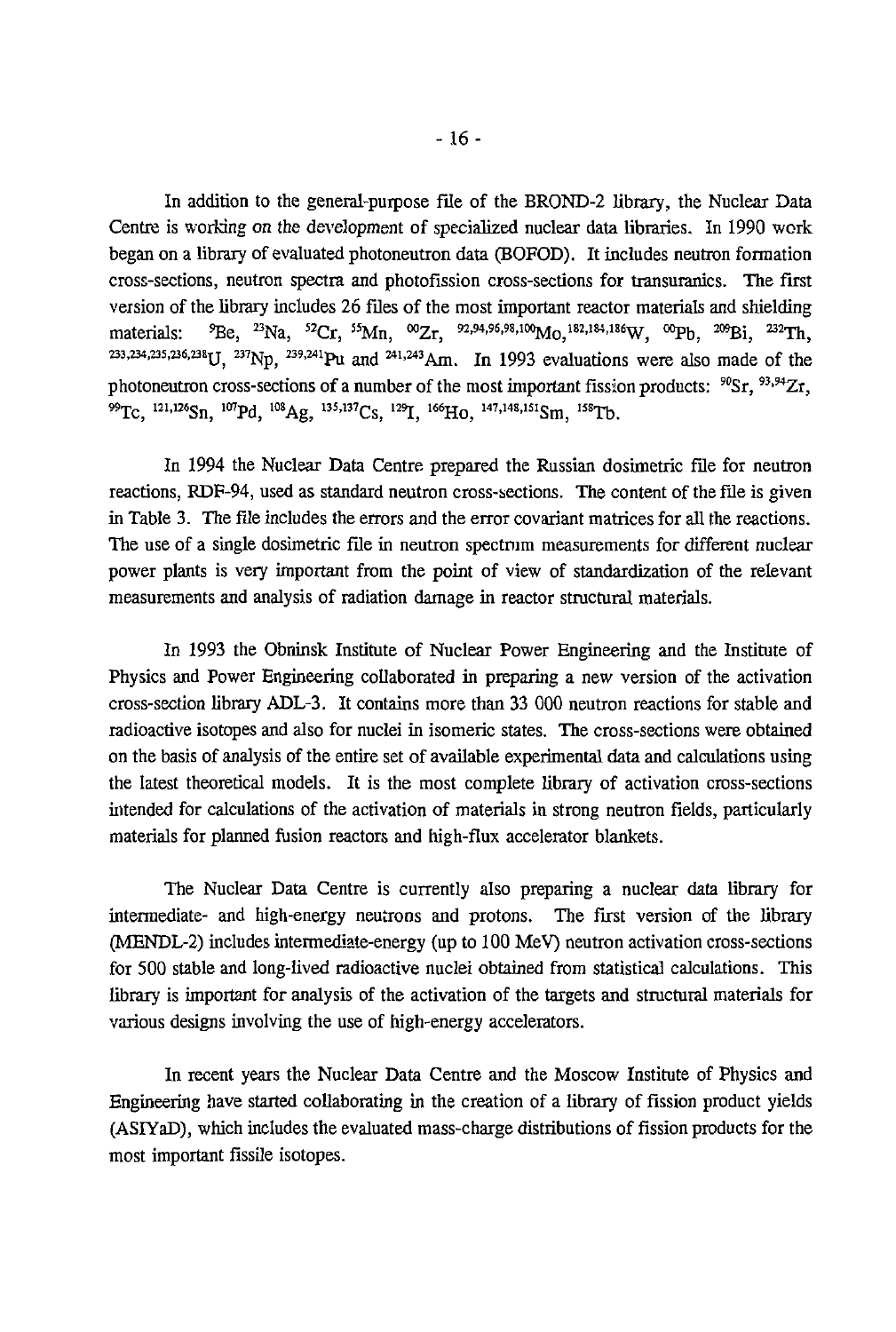Ù,

 $\mathcal{L}^{\text{max}}_{\text{max}}$  , where  $\mathcal{L}^{\text{max}}_{\text{max}}$ 

# Table 1 List of files included in BROND-2.2

| <b>Isotopes</b> | Eval./rev. | <b>Authors</b>          | <b>Isotopes</b> | Eval./rev. | <b>Authors</b>          |
|-----------------|------------|-------------------------|-----------------|------------|-------------------------|
| $H-2,3$         | 1988       | Nikolacv M.N.           | $Xc-131$        | 1985       | Ignatyuk A.V.,          |
| $He-3.4$        | 1988       | Nikolaev M.N.           |                 |            | Kravchenko I V          |
| $He-1$          | 1976       | Nikolaev M.N. et al.    | $Cs-133,135$    | 1985/1991  | Ignatyuk A.V.,          |
| L1-0            | 1989       | Nikolaev M.N.           |                 |            | Kravchenko I.V.         |
| $Li-7$          | 1984       | Bondarenko I.M.         | Ce-140,142,     | 1990       | Ignatyuk A.V., Ulaeva   |
| N-14,15         | 1988/1993  | Blokhin A.I. et al.     | 144             |            | M.V.                    |
| $0 - 16$        | 1977       | Nikolaev M.N. et al.    | Nd-143,145      | 1985       | Ignativk A.V.,          |
| $F-19$          | 1990       | Blokhin A.I. et al.     |                 |            | Kravchenko I.V.         |
| $Na-23$         | 1978       | Nikolaev M.N. et al.    | Pm-147          | 1985       | Ignatyuk A.V.           |
| Si-000          | 1985/1993  | Hermalorf D., Blokhin   |                 |            | Kravchenko I V.         |
|                 |            | A.I. et al.             | Sm-000,         | 1989       | Belanova T.S. et al.    |
| P-31            | 1989       | Koscheev V.N.           | 144.154         |            |                         |
| $C1-000$        | 1990       | Nikolaev M.N. et al.    | Sm-147,149,     | 1985       | Ignatyuk A.V.           |
| Cr-000          | 1984/1988  | Pronyaev V.G. et al.    | 151             |            | Kravchenko I.V          |
| $Cr-50,52,$     | 1987       | Blokhin A.I. et al.     | Sm-148,150,     | 1987       | Zakharova S.M. Ignatyuk |
| 53,54           |            |                         | 152             |            | A.V.                    |
| Fe-000          | 1985/1994  | Pronyacv V.G. et al.    | Eu-153          | 1985       | Ignatvuk A.V.,          |
| Fe-54,56,       | 1985       | Pronyaev V.G. et al.    |                 |            | Kravchenko I.V.         |
| 57,58           |            |                         | Gd-000,152.     | 1989       | Blokhin A.I.            |
| Ni-000          | 1984       | Blokhin A.I., Ignatyuk  | 154,155,156,    |            |                         |
|                 |            | A.V. et al.             | 157,158.160     |            |                         |
| Ni-58,60,61.    | 1985       | Blokhin A.I., Ignatyuk  | $Er-162, 104.$  | 1976       | Zakharova S.M. et al.   |
| 62,64           |            | A.V. et al.             | 166,167.        |            |                         |
| $Cu4$ $00$      | 1981       | Nikolaev M.N. et al.    | 168,170         |            |                         |
| Ζπ (100         | 1989       | Nikolaev M.N.,          | Ta-181          | 1988       | Manturov G.N.,          |
|                 |            | Zabrodskaya S.V.        |                 |            | Korchagina G.A          |
| $Sr-90$         | 1990       | Grudzevich O.T.,        | W-182,183,      | 1983       | Abagyan L.P., Manturov  |
|                 |            | Zelenetsky A.V.         | 184,186         |            | G.N.                    |
| Zr-000          | 1988       | Grudzevich O.T.,        | Re-000          | 1988       | Nikolaev M.N. et al.    |
|                 |            | Zelenetsky A.V.         | Os-000          | 1990       | Nikolaev M.N.           |
| Zr-90,91,92.    | 1988/1993  | Grudzevich O.T. et      | $L-000$         | 1990       | Nikolaev M.N.,          |
| 94,96           |            | al./Blokhin A.I.        |                 |            | Zabrodskava S.V.        |
| Zr-93,95        | 1989       | Grudzevich O.T.         | Pb-000          | 1984/1994  | Hermsdorf D., Blokhin   |
|                 |            | Zelenetsky A.V.         |                 |            | A.I.                    |
| Nb-93           | 1988/1993  | V.G.Pronyaev et al.     | Pb-204,206,     | 1990/1993  | Blokhin A.I. et al.     |
| Nb-95           | 1990       | Grudzevich O.T.,        | 207,208         |            |                         |
|                 |            | Zelenetsky A.V.         | Bi-209          | 1990/1993  | Blokhin A.I. et al.     |
| $Tc-99$         | 1984       | Ignatyuk A.V.           | $Th-232$        | 1983       | Nikolaev M.N. et al.    |
|                 |            | Kravchenko I.V.         | Pa-231,233      | 1994       | Blokhin A.I. et al.     |
|                 | 1984       | Ignatyuk A.V.           | $U-233$         | 1990       |                         |
| Ru-101,102,     |            | Kravchenko I.V.         |                 |            | Sukhovitsky E.,         |
| 104,106         |            |                         |                 |            | Klepatsky A.            |
| Rh-103          | 1985       | Ignatyuk A.V.,          | U-235,236       | 1986       | Konshin V.A. et al.     |
|                 |            | Kravchenko I.V.         | U-238           | 1980       | Nikolaev M.N. et al.    |
| Pd-105,107      | 1985       | Ignatyuk A.V.,          | Pu-238          | 1987       | Sukhovitsky E.,         |
|                 |            | Kravchenko I.V.         |                 |            | Klepatsky A.            |
| Pd-106,108      | 1987       | Belanova T.S., Ignatyuk | Pu-239,240,     | 1980       | Konshin V.A. et al.     |
|                 |            | A.V.                    | 241,242         |            |                         |
| Ag-109          | 1985       | Ignatyuk A.V.,          | Am-241, 242,    | 1990/1994  | Blokhin A.I., Maslov    |
|                 |            | Kravchenko I.V.         | 242m, 243       |            | V.M.                    |
| Sn-000          | 1990/1993  | V.G.Pronyaev et al.     |                 |            |                         |
| $1 - 129$       | 1985       | Ignatyuk A.V.,          | Cm-242,244      | 1987       | Sukhovitsky E.,         |
|                 |            | Kravchenko I.V.         |                 |            | Klepatsky A.            |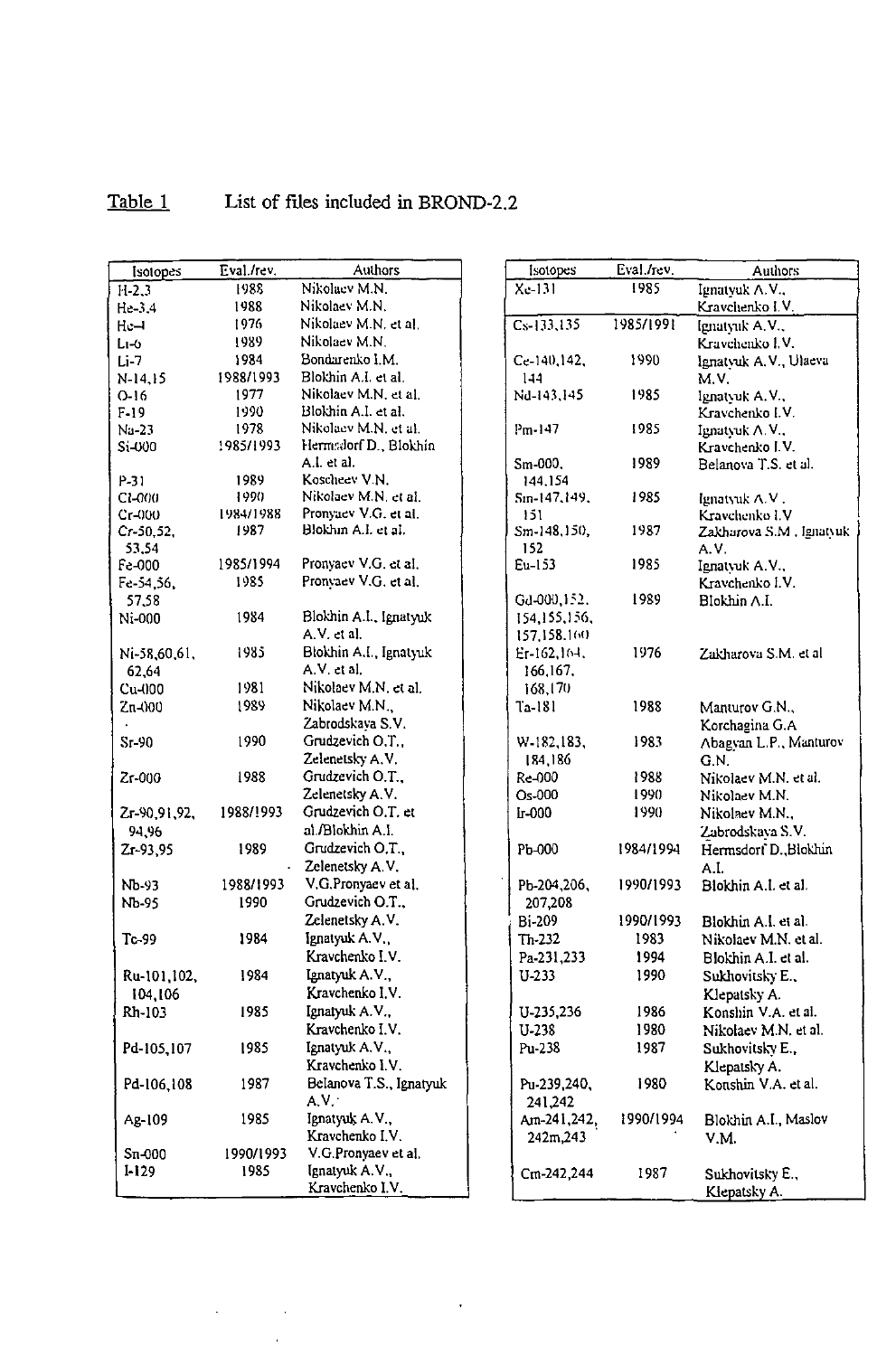# Table 2 Additional files included in FOND

|                  | Origin                       | Comments                                                 |         | Elem Eval/Rev         |          |                                                         |
|------------------|------------------------------|----------------------------------------------------------|---------|-----------------------|----------|---------------------------------------------------------|
| Elem Eval/Rev    |                              |                                                          |         |                       | Origin   | Comments                                                |
|                  |                              | *H 1989/1993 ENDF/B-6 Capture data were modified.        |         |                       |          | In 1974-1979 ENDF/B-6 In-113,115 files were used.       |
| Be 1983/1993 -"- |                              | Thermal capture was corrected.                           |         |                       |          | Sb 1974-1979 ENDF/B-6 Sb-121,123,125 files were used.   |
| <b>B</b> 1989    | -"-                          | B-10,11 files were used.                                 |         |                       |          | Te 1974-1980 ENDF/B-6 Te-120,122,123,124,125,126,       |
| "N 1983-1990 -"- |                              | N-14,15 files were used.                                 |         |                       |          | 128,130 files were used.                                |
| <b>*O</b> 1990   | -1                           |                                                          |         | 1980                  | ENDF/B-6 |                                                         |
| "F 1990          | $\mathcal{L}^{\mathbf{r}}$ . |                                                          |         | Xe 1978               |          | ENDF/B-6 Xe-124,126,128,129,130,                        |
| Mg 1987          | JENDL-3                      |                                                          |         |                       |          | 132,134,136 files were used.                            |
| Al 1988          | JENDL-3                      |                                                          |         |                       |          | Cs 1974-1978 ENDF/B-6 Cs-134,137 files were used.       |
| *Si 1989         | JENDL-3                      |                                                          |         | Ba 1978               |          | ENDF/B-6 Ba-134,135,136,137,138 files were              |
| "S 1979/1993     |                              | ENDF/B-6 INT law for MT=103 was                          |         |                       |          | used. Ba-130,132 were considered                        |
|                  |                              | corrected.                                               |         |                       |          | as Ba-134                                               |
|                  |                              | *Cl 1979/1993 ENDF/B-6 INT law for MT=103-107 was        |         | La 1977               | JENDL-3  |                                                         |
|                  |                              | corrected.                                               |         | Pr 1984/1991 ENDF/B-6 |          |                                                         |
| Ar 1979          | $\Gamma$ F-1                 |                                                          |         |                       |          | Nd 1974/1980 ENDF/B-5 Nd-142,144,146,148,150 files were |
| K 1987           | JENDL-3                      |                                                          |         |                       |          | used. Nd-143,145 - from BROND-                          |
| Ca 1987/1993     | JENDL-3                      | $\Gamma_{\text{compact}}$ were added for res.            |         |                       |          | 2.                                                      |
| Sc 1983          | JENDL-3                      |                                                          |         | Eu 1986               |          | ENDF/B-6 Eu-151 was used, Eu-153 - from                 |
| Ti 1988/1993     | JENDL-3                      | Threshold for 1-st inelastic level                       |         |                       |          | BROND-2.                                                |
|                  |                              | was corrected.                                           |         | Tb 1980               | ENDF/B-6 |                                                         |
| $V$ 1932         | ENDL-83                      |                                                          |         |                       |          | Dy 1974-1980 ENDF/B-6 Dy-160.161,162,163,164 files were |
| Mn 1988          | ENDF/B-6                     |                                                          |         |                       |          | used with res. param. modifyed.                         |
| Co 1989          | ENDF/B-6                     |                                                          |         |                       |          | Dy-156,158 consider as Dy-160.                          |
| *Ni 1989/1993    |                              | ENDF/B-6 Ni-58,60,61,62,64 files were used               |         | Ho 1974/1980 ENDF/B-6 |          |                                                         |
|                  |                              | and missed p-res. were added.                            |         |                       |          | Lu 1967/1980 ENDF/B-6 Lu-175 and Lu-176 files were used |
| "Cu 1987         | JENDL-3                      |                                                          |         | Hf 1989               | JENDL-3  | Hf-nat, 174, 176, 177, 178, 179 and                     |
| Ga 1982          | ENDL-83                      |                                                          |         |                       |          | Hf-180 files were used.                                 |
| Ge 1974          |                              | ENDF/B-6 Ge-70,73,74,76 files were used,                 |         | *Ta 1989              | JENDL-3  |                                                         |
|                  |                              | res. param. for Ge-70 were                               |         | Pt 1982/1991 ENDL-83  |          | Some errors were found and                              |
|                  |                              | modifyed.                                                |         |                       |          | removed.                                                |
| As 1982          | ENDL-83                      |                                                          |         | "Pb 1989              | JENDL-3  | Selection is based on integral                          |
| Se 1974/1993     |                              | ENDF/B-6 Data in resonance and fast regions              |         |                       |          | experiments.                                            |
|                  |                              | were revised.                                            |         | Th 1981               | JENDL-3  | Th-228,229 files were used.                             |
|                  |                              | Br 1974/1992 ENDF/B-6 Br-79 and Br-81 files were used    |         |                       |          | 1982/1993 ENDF/B-6 Th-230 was used. Thermal cross       |
|                  |                              | and (n,2n) reactions were added.                         |         |                       |          | sections were corrected.                                |
|                  |                              | Kr 1974-1984 ENDF/B-6 Kr-78,80,82,83,84,86 files were    |         |                       |          | "Pa 1977-1978 ENDF/B-6 Pa-231, 233 were files used.     |
|                  |                              | used.                                                    |         |                       |          | *U 1978-1989 ENDF/B-6 U-232,234,235 files were used.    |
| Rb 1984          | JEF-1                        | Rb-85,87 files were used.                                |         |                       |          | Np 1978/1990 ENDF/B-5 Np-237 was used and (n,2n) cross  |
|                  |                              | Sr 1984/1992 ENDF/B-6 Sr-84,86,87,88 were used, (n,2n)   |         |                       |          | sections were modified.                                 |
|                  |                              | reactions were added.                                    |         | 1989                  | JENDL-3  | Np-239 file was used.                                   |
| *Zr 1977         | JENDL-3                      |                                                          |         | *Pu 1987/1993 JENDL-3 |          | Pu-239 was used; LIPAR-5 library                        |
| Mo 1989          | JENDL-3                      | Mo-nat, 95, 97, 98, 100 files were                       | $\cdot$ |                       |          | was used below 100 ev.                                  |
|                  |                              | used.                                                    |         |                       |          | Pu 1976-1978 ENDF/B-6 Pu-243 and Pu-244 files were used |
| Ru 1990          |                              | ENDF/B-6 Ru-96,98,99,100 files were used,                |         |                       |          | Cm 1976-1978 ENDF/B-6 Cm-243,245,246,247,248 files      |
|                  |                              | others - from BROND-2.                                   |         |                       |          | were used.                                              |
| Pd 1980-1991     |                              | ENDF/B-6 Pd-102,104 files were used, others -            |         | 1987                  | JENDL-3  | Cm-249,250 files were used.                             |
|                  |                              | from BROND-2.                                            |         | Bk 1986               |          | ENDF/B-6 Bk-249 file was used.                          |
| Ag 1977          | JENDL-3                      | Ag-107 was used, Ag-109 - from                           |         |                       |          | Cf 1975-1986 ENDF/B-6 Cf-249,250,251,252,253 files were |
|                  |                              | BROND-2.                                                 |         |                       |          | used.                                                   |
|                  |                              | Cd 1975/1991 ENDF/B-6 Cd-nat and Cd-113 files were used. |         | Es 1975               |          | ENDF/B-6 Es-253 file was used.                          |
|                  |                              | Energy spectra $(n, 2n)$ reaction were                   |         |                       |          |                                                         |
|                  |                              | corrected.                                               |         |                       |          |                                                         |

 $\ddot{\phantom{0}}$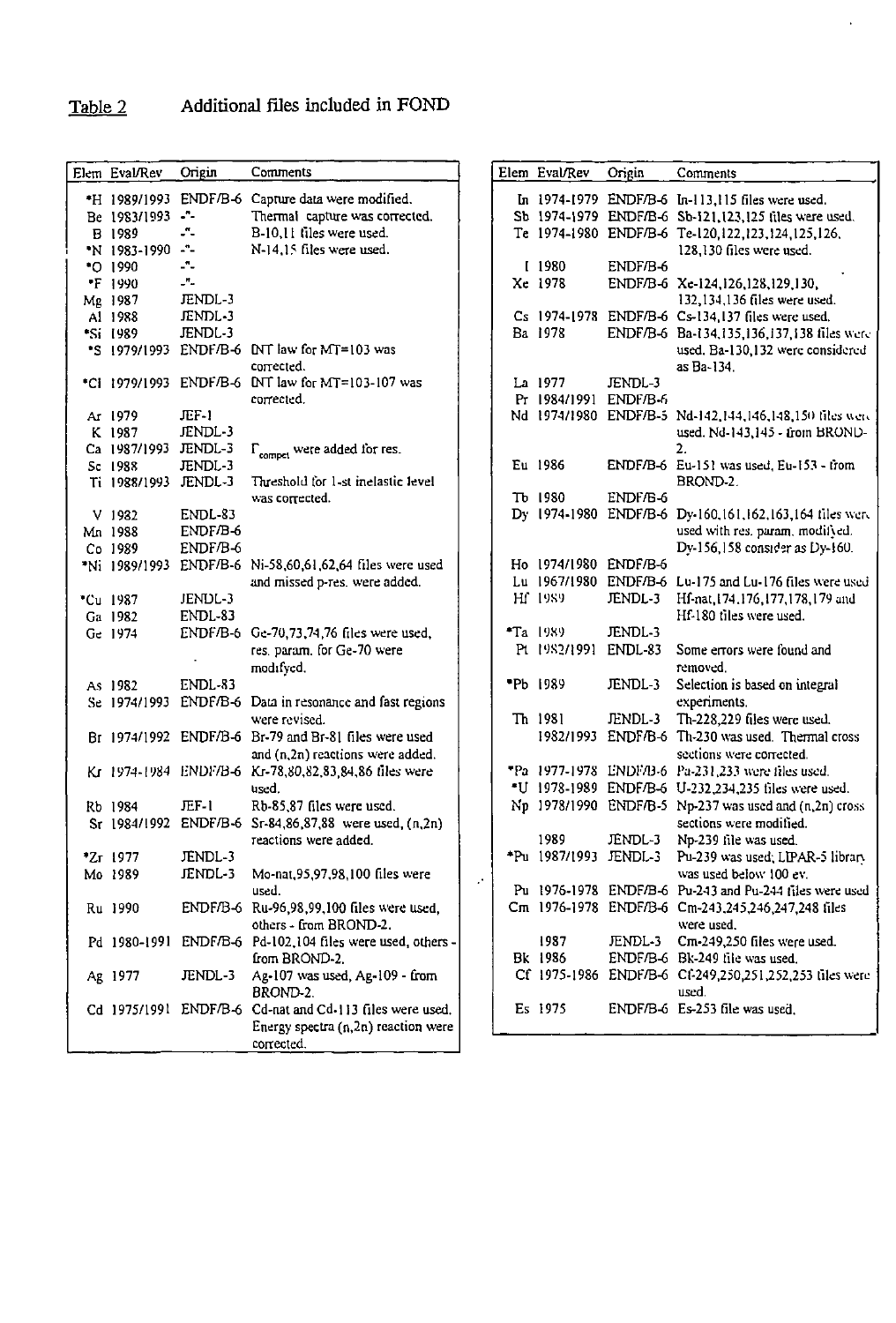| $7-Li(n,t)^*$     | $52 - Cr(n, 2n)$   | 93-Nb(n,n')m            |
|-------------------|--------------------|-------------------------|
| $10-B(n,\alpha)$  | 55-Mn(n,2n)        | 93-Nb(n,2n)m            |
| $19-F(n,2n)$      | $55-Mn(n,y)$       | $115 - In(n, 2n)$       |
| $23-Na(n,y)$      | 54-Fe(n,2n)        | $127 - I(n, 2n)$        |
| $24-Mg(n,p)$      | $54-Fe(n,p)$       | $139-La(n,y)$           |
| $27 - Al(n, p)$   | $56-Fe(n,p)$       | $141 - Pr(n, 2n)$       |
| 27-Al(n,α)        | 59-Co(n,2n)        | $181 - Ta(n, \gamma)$   |
| $45-Sc(n,2n)$     | 58-Ni(n,2n)        | 197-Au(n,2n)            |
| 45-Sc(n,2n)m      | $58-Ni(n,p)$       | $197 - Au(n, \gamma)^*$ |
| $45-Sc(n,2n)g$    | $60-Ni(n,p)$       | $232 - Th(n,y)*$        |
| $46-Ti(n,p)$      | $63$ -Cu $(n, 2n)$ | $232 - Th(n, f)^*$      |
| $46 - Ti(n, 2n)$  | $63$ -Cu $(n,y)$   | $235 - U(n, f)^*$       |
| $47 - Ti(n, x)$   | 65-Cu(n,2n)        | $238 - U(n,y)$ *        |
| $48-Ti(n,x)$      | $89-Y(n,2n)$       | $238 - U(n, f)^*$       |
| $48-Ti(n,p)$      | $90 - Zr(n, 2n)$   | $237 - Np(n, f)^*$      |
| 51- $V(n,\alpha)$ |                    |                         |

 $\mathcal{L}^{\text{max}}$  ,  $\mathcal{L}^{\text{max}}$ 

Table 3 List of reactions included in RDF-94

\* Reactions selected from IRDF-90

 $\mathcal{L}^{\text{max}}_{\text{max}}$  and  $\mathcal{L}^{\text{max}}_{\text{max}}$ 

 $\mathcal{L}^{\mathcal{L}}(\mathcal{L}^{\mathcal{L}})$  and  $\mathcal{L}^{\mathcal{L}}(\mathcal{L}^{\mathcal{L}})$  and  $\mathcal{L}^{\mathcal{L}}(\mathcal{L}^{\mathcal{L}})$  $\label{eq:2.1} \frac{1}{\sqrt{2\pi}}\int_{0}^{\infty}\frac{1}{\sqrt{2\pi}}\left(\frac{1}{\sqrt{2\pi}}\right)^{2}d\mu\,d\mu\,d\mu\,.$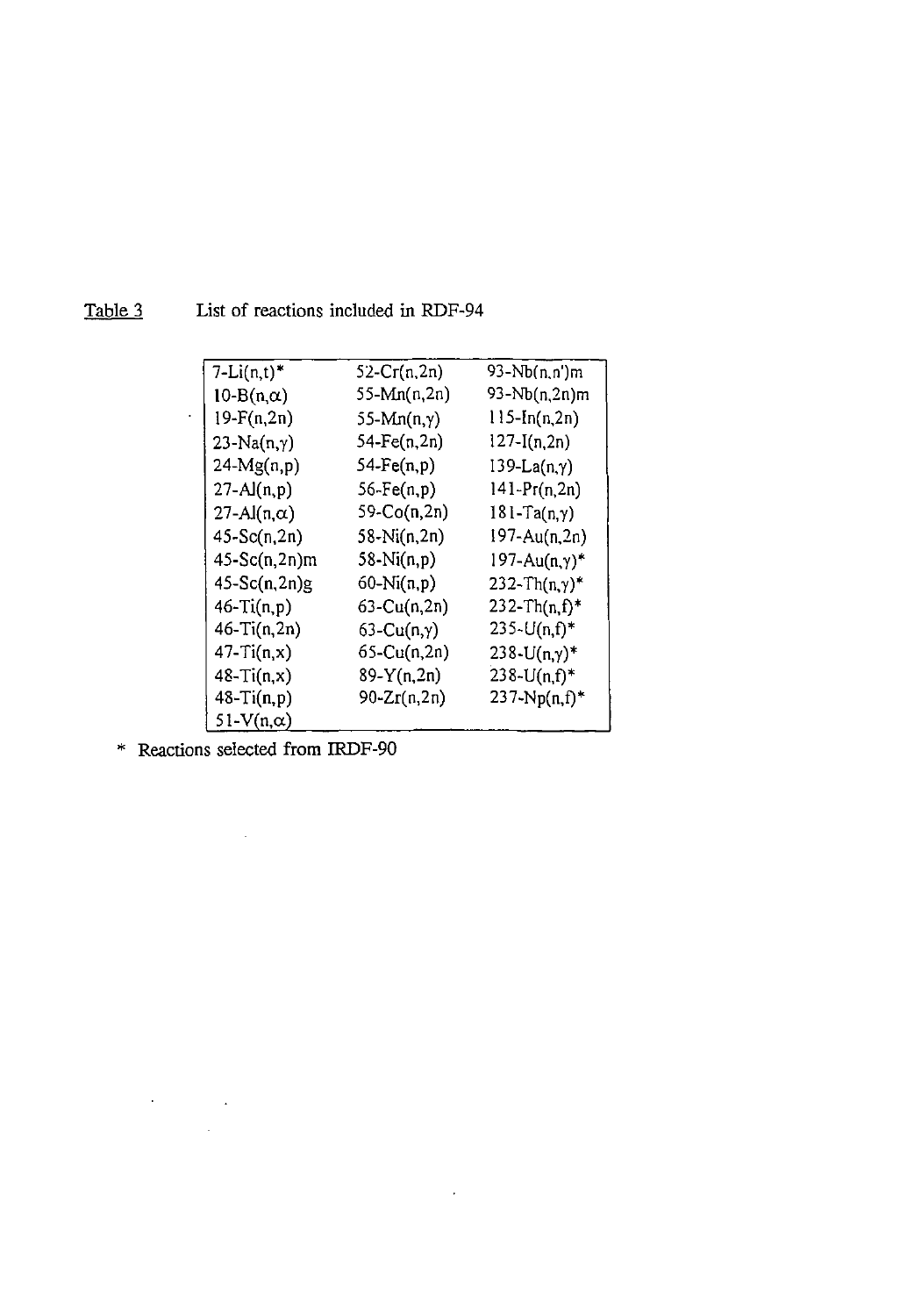The national nuclear data libraries are widely used in international exchange and intercomparison of nuclear data. In particular, 10 files from the BROND-2 library are included in the FENDL-1 library, prepared by the IAEA for the international thermonuclear reactor project (ITER). The ADL-3 library is also widely used in the preparation of a consistent international library of activation cross-sections for a broad range of analytical work for advanced nuclear technologies. Intensive exchange of experimental and evaluated nuclear data takes place at the specialized meetings jointly organized by the IAEA Nuclear Data Section and the Nuclear Energy Agency of the OECD. The annual meetings of the Working Party on International Evaluation Co-operation provide the means for continuing work on analysing discrepancies in the most important neutron cross-sections. The results of international meetings serve as the most important basis for correcting and improving national libraries, for bringing points of view closer together and for improving the reliability of data. The intercomparison process involves the exchange of data, evaluation methods and programs for data treatment and cross-section evaluation calculation. Thanks to international exchange and its collaboration in supplying nuclear data for international projects, the Nuclear Data Centre has at its disposal practically all the libraries and necessary calculation programs for cross-sections, including those which are not officially disseminated through the IAEA. A list of the main nuclear data libraries available at the Nuclear Data Centre is given in Annex 1.

#### VI. TESTING OF NUCLEAR DATA

Almost all the information contained in the results of nuclear physics experiments and obtained by means of in-depth theoretical analysis currently available is concentrated in evaluated nuclear data files. If the level of accuracy of these data (determined by error covariance matrices) is inadequate, it can only be further improved on the basis of new experimental information.

It should be noted that it is extremely expensive to reduce the experimental errors of the results of nuclear physics experiments. There are relatively few values left whose accuracy could (and should) be appreciably improved by additional nuclear physics experiments unless basically new experimental facilities are built.

One other means of improving the accuracy of evaluated data is to make a more careful evaluation of the experimental data so as to take account of virtually all the available nuclear physics information, including the most recent. Re-evaluation work must be planned as part of the programme for the further improvement of nuclear data. However, even this has a small margin for improving the accuracy of the calculated predictions of reactor and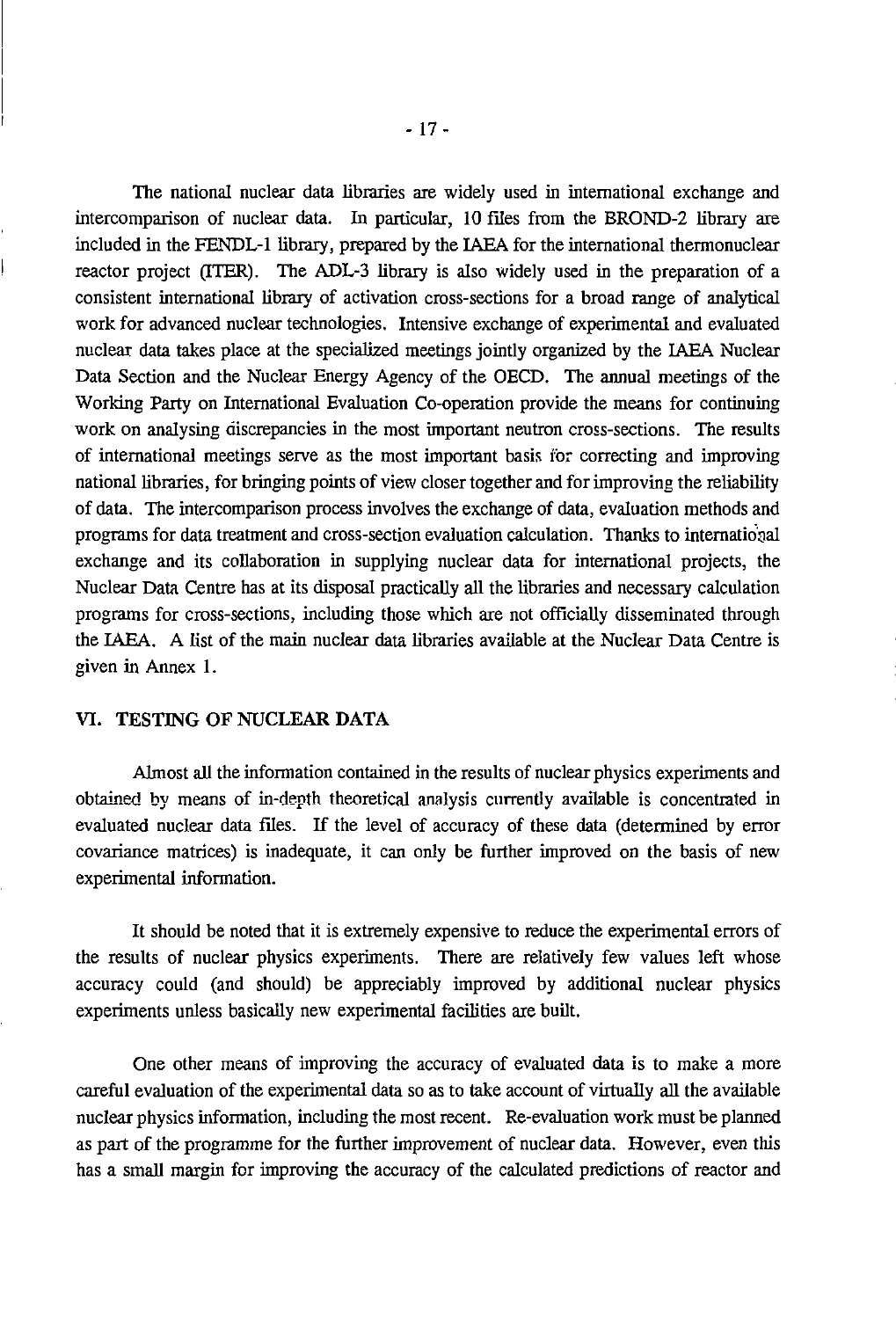shielding characteristics and a radical reduction in the overall level of uncertainty of data should not be expected from this method.

Under these conditions, the role of integral experiments increases. Integral experiments include measurements of average cross-sections for well-known spectra (fission spectra, the slowing-down spectrum and so on) and all experiments at critical assemblies and power reactors, experiments on various shielding material compositions and experiments to measure the spectra of neutrons emitted from samples of the material under study where the source is placed inside.

A large number of macroexperiments carried out earlier can be used to improve the accuracy of nuclear data, if the information on the relevant experimental conditions scattered in reports and journals is collected and analysed with the help of the latest calculation methods and data. Numerous critical experiments carried out in the area of defence, experiments on the critical start-up conditions of power reactors and the large number of experiments performed for 40 years on critical assemblies are also useful.

Among the large number of integral experiments, one can distinguish a class of experiments with the simplest geometry where the samples under study are in the form of spheres with a point neutron source in the centre. The majority of experiments were carried out for two types of neutron source: the spontaneously fissioning isotope <sup>252</sup>Cf and the T(d,n) reaction producing neutrons in the region of 14 MeV. Such measurements usually involve the energy and angular spectra of leakage neutrons from the sphere surface and the spectra of gamma radiation resulting from the interaction of the source neutrons with the sphere material. Thanks to their "simplicity" and one-dimensional geometry, such experiments are mainly used to verify and test microscopic evaluated nuclear data files. In many countries great importance is attached to such experiments, since they are used as the basis for primary work on the testing of new national nuclear-neutron data libraries. In Russia, considerable attention has traditionally been paid to these experiments at scientific centres such as the Institute of Physics and Power Engineering, the Kurchatov Institute and the Institute of Technical Physics at Chelyabinsk-70. Studies have mainly been carried out for materials that are of interest as structural components of nuclear power facilities, shielding materials and fuel materials. However, there is still a need to conduct such experiments on many materials (for example for P, S, K, V, Sn, Ba, Ta, etc.).

Transmission experiments are performed in order to test evaluated data on resolved and unresolved resonance parameters, on the total neutron interaction cross-section, on the neutron absorption cross-section and on the corresponding resonance self-shielding factors. The Institute of Physics and Power Engineering and the Kurchatov Institute have carried out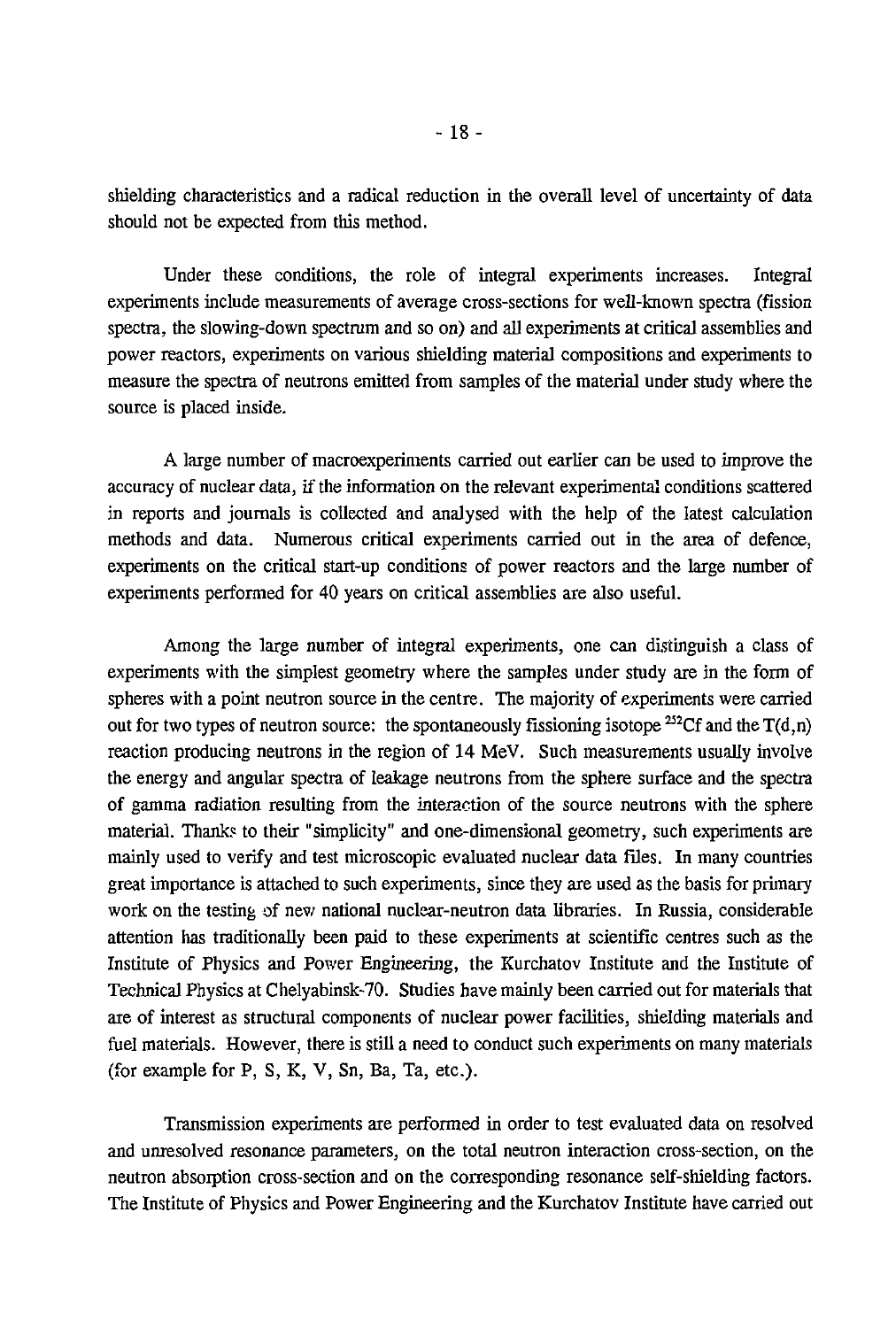studies on structural and shielding materials of interest for the usual designs of facilities. At present integral measurements of this type are actively and successfully used both for testing microscopic evaluated neutron data files and for smoothing of group constant systems.

In order to systematize and standardize nuclear data testing, the Institute of Physics and Power Engineering has begun work on the establishment of specialized libraries, in which the experimental data on integral measurements would be presented in computerized format. However, at present no unified approach and format for the compilation of this type of data has been devised. Work in this area must be continued with the use of international experience in the establishment of such libraries. It is difficult to overestimate the importance of collecting and analysing all the accumulated data on integral experiments and preserving them for practical use in the future. In other countries this work has already been organized and the results obtained in Russia at critical assemblies and in spherical experiments have been included in a compilation of evaluated macroexperiments.

There are long-term international nuclear data testing programmes supported by the IAEA and programmes developed under the aegis, for example, of the European Union. Participation in these programmes is generally voluntary and has to be supported and financed from national sources. This factor presents a major obstacle to active Russian participation in this type of programme. The situation is somewhat better in the case of bilateral co-operation with no foreign exchange component. Examples of such co-operation are the direct contacts of the Institute of Physics and Power Engineering with the Atomic Energy Institute of China and with the Institute of Neutron Physics and Reactor Engineering at Karlsruhe, Germany.

#### VH. NUCLEAR DATA CENTRES

#### International Nuclear Data Centres Network

The network of nuclear data centres and international co-operation between such centres was organized in 1964 under the auspices of the International Atomic Energy Agency (IAEA) to co-ordinate the collection and dissemination of nuclear data at international level.

It is only through international co-operation among interested groups of scientists from different organizations and different countries that duplication of efforts can be avoided and the fullest use made of the specialized expertise of each of the co-operating countries.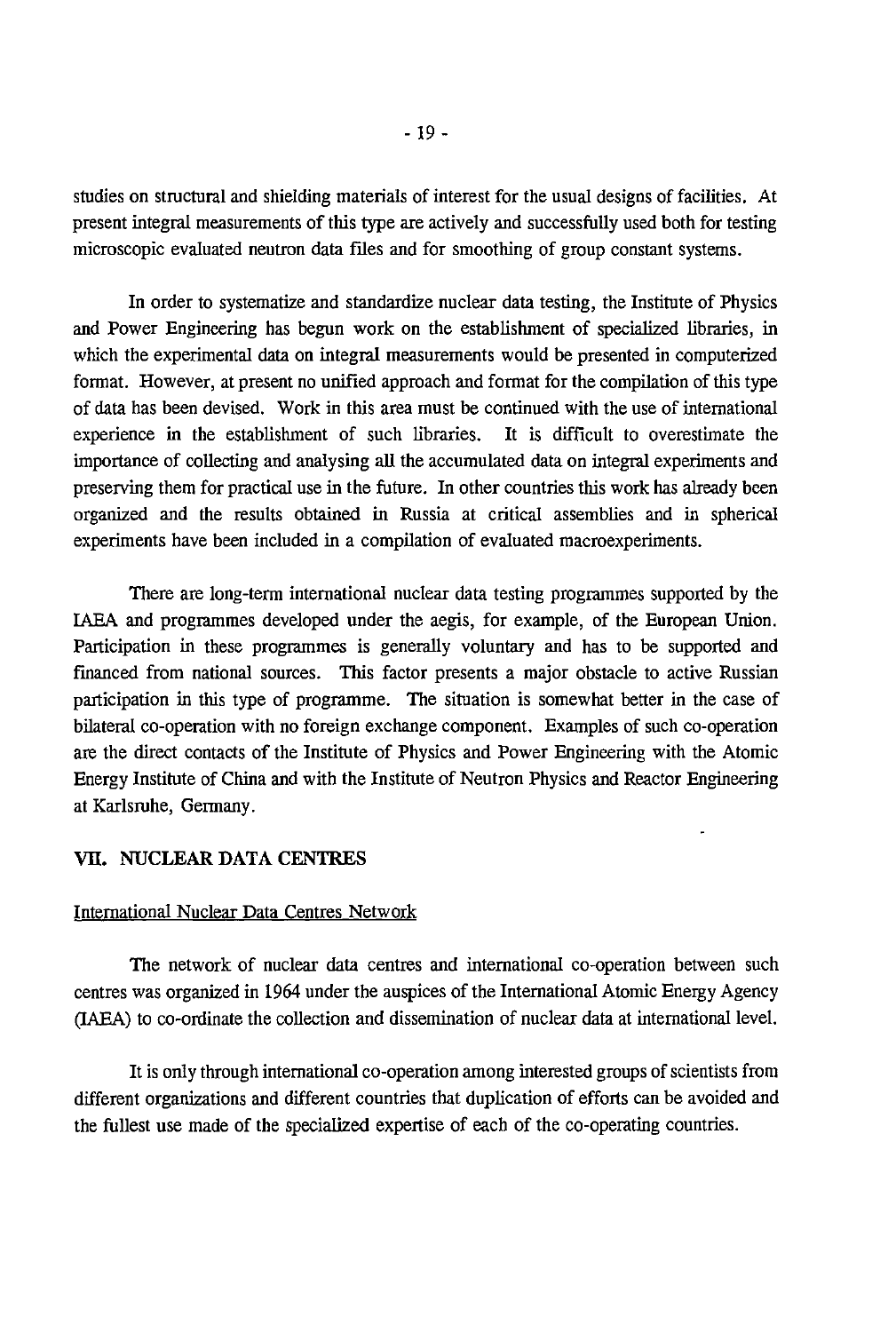The network of centres co-ordinates its activities by means of a system of regular meetings, organized by the IAEA's Nuclear Data Section through direct links between the centres.

The rules and procedures for data compilation and exchange and agreement on the division of responsibilities between centres with respect to nuclear data work and the provision of service to users are determined at meetings of nuclear data centre representatives.

The information collected or obtained at any collaborating centre is fully available to other centres party to the collaboration agreement. In turn, each centre transmits this information to its users free of charge.

The centres' main task is to provide nuclear data and the relevant documentation to users. For this purpose, the centres carry out the following activities:

- Compilation of bibliographical information and experimental data;
- Collection of evaluated nuclear data;
- Exchange of all types of data;
- Assistance in the development of specialized evaluated data libraries;
- Development of formats for the computerized data exchange;
- Development of compatible software for data work and dissemination;
- Development of compatible software for nuclear data users;
- Listing of existing and future nuclear data users in order to meet user demands.

The following centres currently form the nucleus of the world network of centres:

- The National Nuclear Data Center at Brookhaven National Laboratory (USA);
- The Data Bank of the OECD/Nuclear Energy Agency (Paris, France);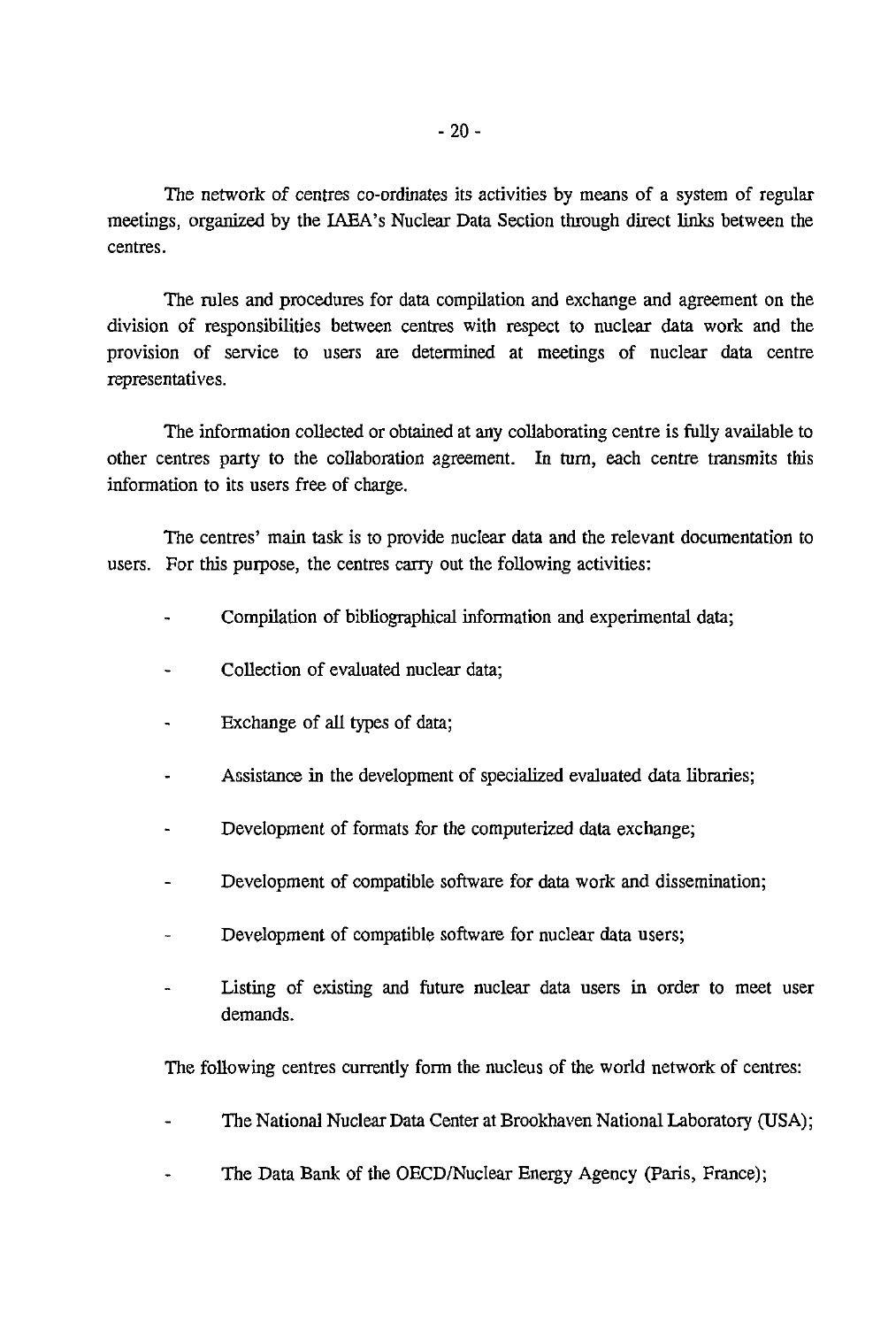- Nuclear Data Section of the IAEA (Vienna, Austria);
- The Nuclear Data Centre of the Institute of Physics and Power Engineering (Obninsk, Russia);
- Nuclear Structure and Reaction Data Centre (Moscow, Russia).

These centres co-ordinate the provision of all nuclear data to users and ensure the full compilation of bibliographical and experimental neutron data on a world scale.

A number of regional, national and specialized centres and groups supplement to a substantial extent the work of these centres by participating in the collection and dissemination of data for specialized applications or data of a specialized type. In Russia, these include the Centre for Data on Photonuclear Experiments at Moscow State University, the Centre for Radionuclide Data at the Khlopin Radium Institute (St. Petersburg) and the Nuclear Data Centre of the St. Petersburg Institute of Nuclear Physics (Gatchina).

# Nuclear Data Centre

The Nuclear Data Centre of the Institute of Physics and Power Engineering, Obninsk, was established in 1963 and right from the start has been part of the international network of nuclear reaction data centres under the auspices of the IAEA. It performs all the scientific and technical activities involved in the establishment and maintenance of a neutron data bank, the international exchange of data and the provision of data to organizations belonging to this area.

The Nuclear Data Centre carries out the following activities:

- Compilation of information on measurements, calculations and evaluation of microscopic neutron data in Russia for the world catalogue of neutron data, CINDA;
- Compilation of numerical experimental neutron data measured in Russia for the world library, EXFOR;
- Determination of the nuclear data requirements for all applications;
- Co-ordination of the neutron data evaluation activities for national libraries of data for general and specialized applications;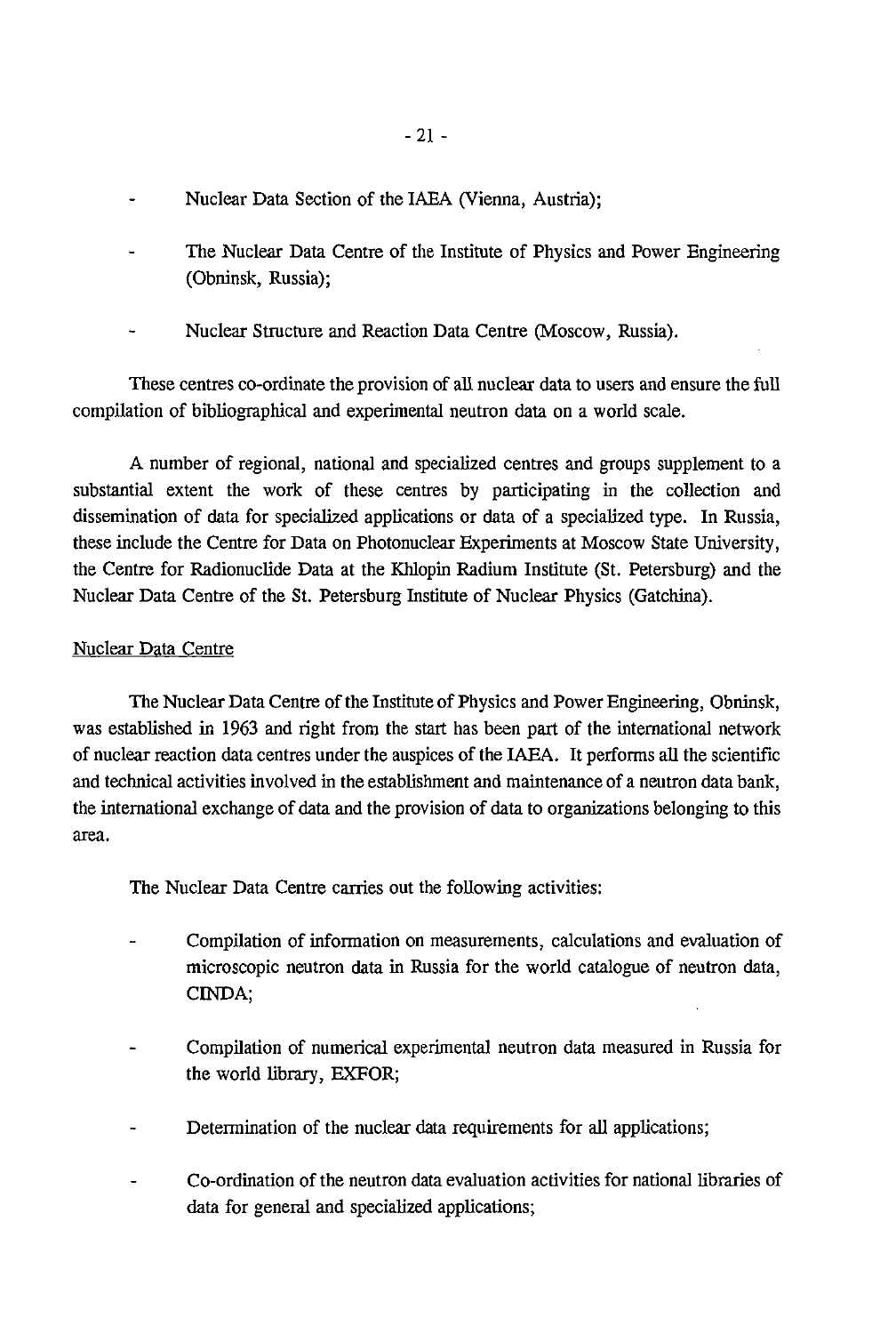- Organization of nuclear data evaluation for national and international data libraries;
- Development and use of application software for generation, checking, correction, search and retrieval, conversion and graphical representation of data;
- Provision of data to institutes and organizations in Russia;
- Publication of the serial "Problems of Atomic Science and Technology, Series: Nuclear Constants" (in Russian).

The Nuclear Data Centre has the latest computer programs for calculating nuclear data on the basis of theoretical models of nuclear reactions, for preparing group constants and testing data, and for calculating the activation and radiation damage of the materials of nuclear facilities. At present, the Centre has a modern ALPHA-3600 computer with 10 terminals. The existing hardware and software is suitable for organizing a local area network and, if there is a good link with the national and international systems, can enable organizations in the sector to have direct access to the Centre's data and the Centre to have direct access to the data of centres abroad.

Since it was established, the Nuclear Data Centre has:

- Set up a nuclear data bank containing all the world information on experimental neutron data and practically all the international and national nuclear data libraries and bases;
- Supplied numerical data from 1200 national or regional studies on neutron physics for inclusion in EXFOR and information on data from 2500 national studies for CINDA;
- Evaluated more than 60 complete data files and set up a national library of recommended evaluated neutron data (BROND) containing 121 data files;
- Established the Russian Dosimetric File (RDF-94) containing 52 reactions used in reactor dosimetry in metrology and as standards for measurements;
- Answered more than 4000 nuclear data inquiries from 50 organizations belonging to this and other areas;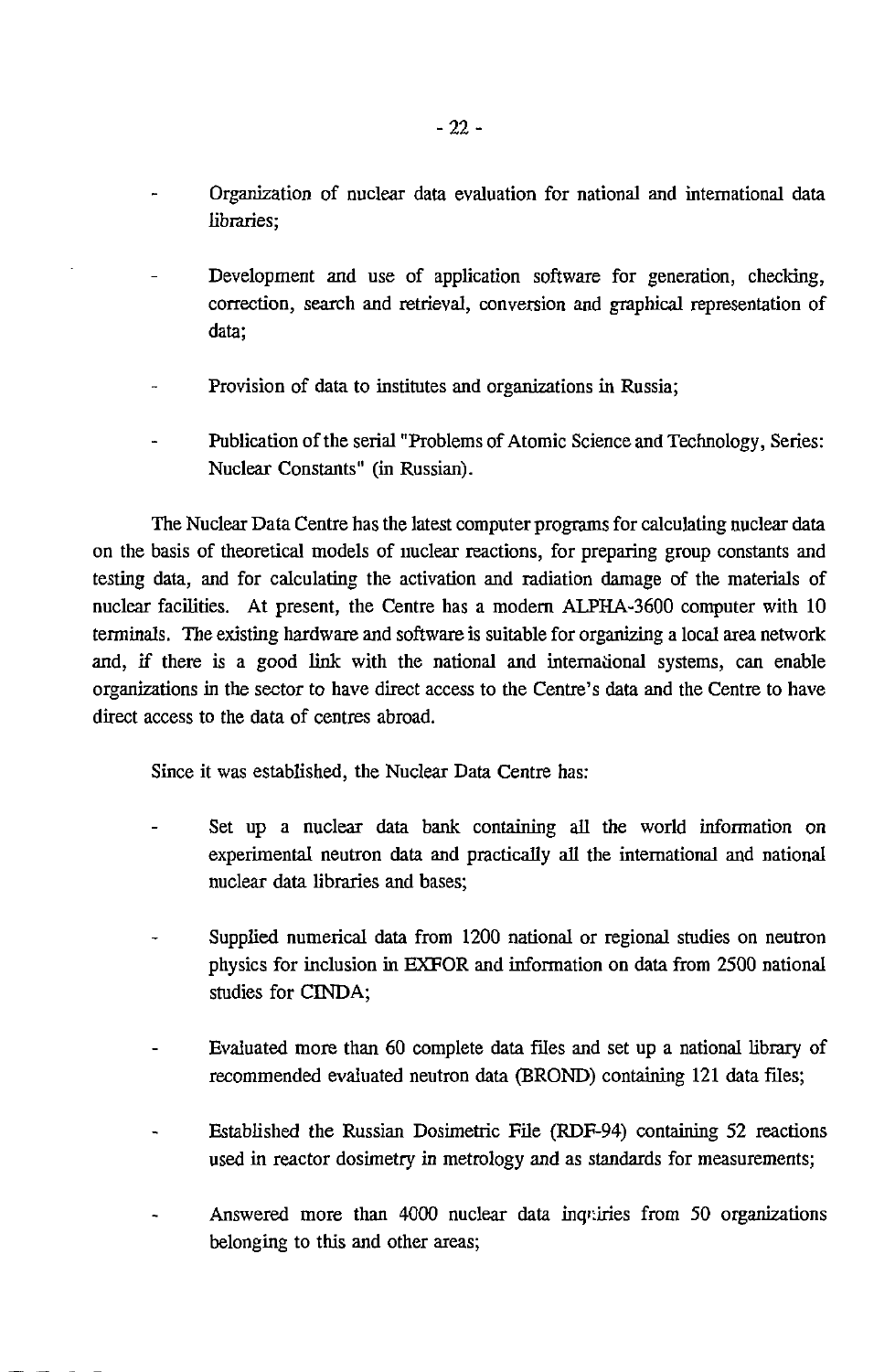- Published two neutron data handbooks;
- Prepared for publication more than 60 issues of the "Problems of Nuclear Science and Technology, Series: Nuclear Constants" and the proceedings of four neutron physics conferences.

The activities of the Nuclear Data Centre have made it possible to set up the BNAB, KORT and other group constant systems, and have enabled Soviet scientists to obtain a large number of the latest foreign programs for nuclear data calculation and processing. The data bank is constantly updated with new national and foreign data. It is doing continuous work on sorting, checking, correcting, updating and expanding, searching, retrieving and converting information for data users and on the generation of exchange data exchanges.

#### Nuclear Structure and Reaction Data Centre

This (Kurchatov Institute, Moscow) Centre was set up in 1973 and joined the international network of nuclear reaction data centres. Its functions are:

- To compile numerical and descriptive information and to co-ordinate the efforts of all groups working on the compilation of data on charged particleinduced reactions;
- To co-ordinate the compilation and evaluation of data for a number of chains of atomic masses for the international library of evaluated data on the structure of the atomic nucleus (ENSDF);
- To determine non-neutron data requirements;
- To develop software for libraries and databases;
- To provide enterprises in this area and other organizations with data on the structure of the nucleus and charged-particle reactions, etc.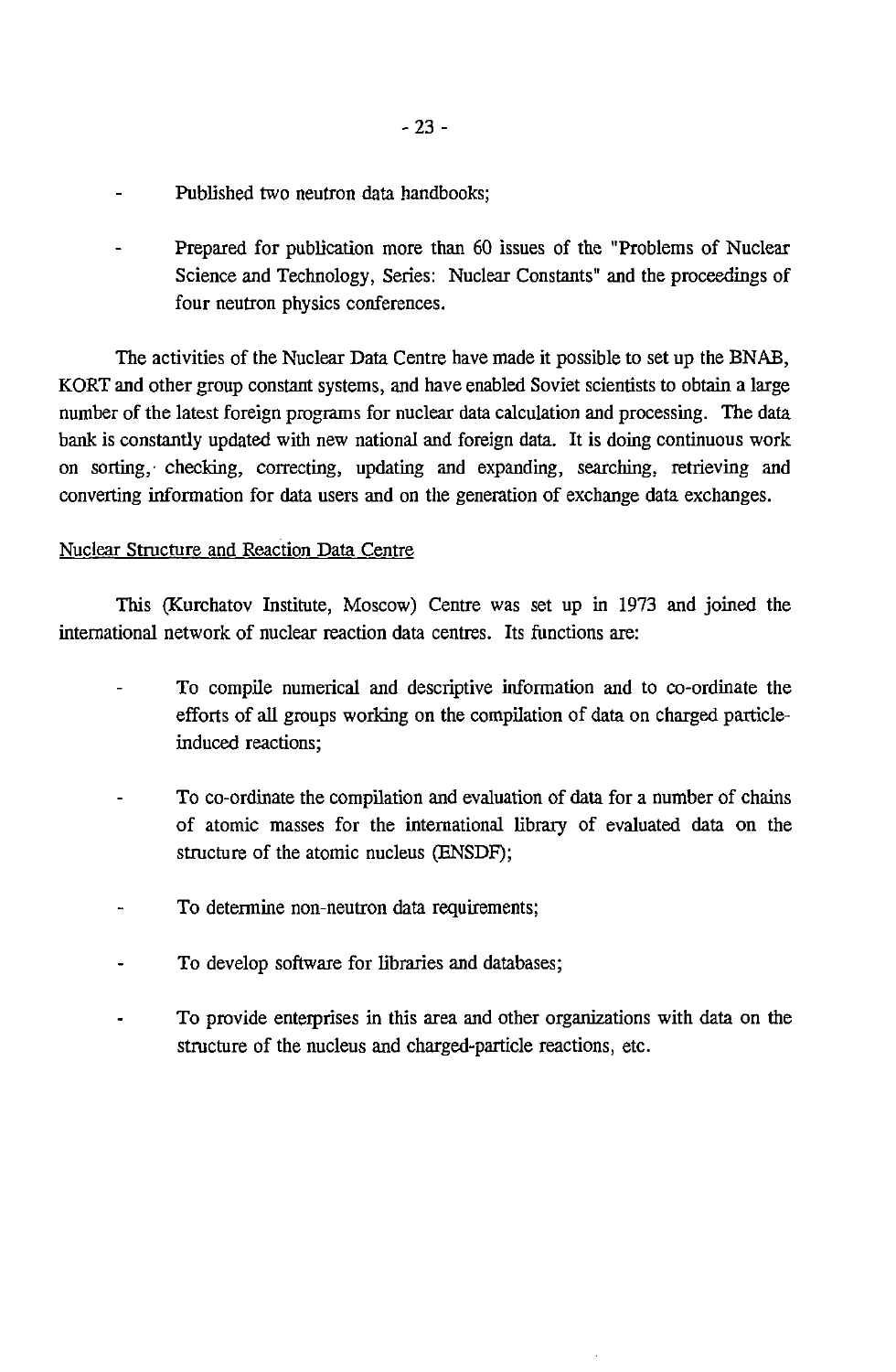#### Centre for Data on Photonuclear Experiments

This Centre (Scientific Research Institute for Nuclear Physics, Moscow State University) was set up in 1978 and joined the international nuclear data centre system in 1982. Its functions are:

- To compile numerical and descriptive information on photon-induced reactions;
- To set up a world bibliography on photonuclear reactions;
- To provide photonuclear data to institutes and organizations in Russia.

Since it was established, the Centre has:

- Set up a bibliographical photonuclear database containing practically all the international information on experimental photonuclear data;
- Supplied numerical data from 500 published works with experimental photonuclear data for EXFOR;
- Answered inquiries on photonuclear data;
- Regularly published information bulletins, indexes and reviews.

#### Radionuclide Data Centre

This Centre (Radium Institute, St. Petersburg) was set up in 1992. Its main activities are:

- To establish a computerized data bank on the decay characteristics of radionuclides and parameters of standard radionuclide sources;
- To evaluate and obtain recommended data in order to provide enterprises in the area with data on the properties of radionuclides used in practice and parameters of the radionuclide sources employed.

It has developed a computerized evaluation system for the nuclear physics characteristics of radionuclides.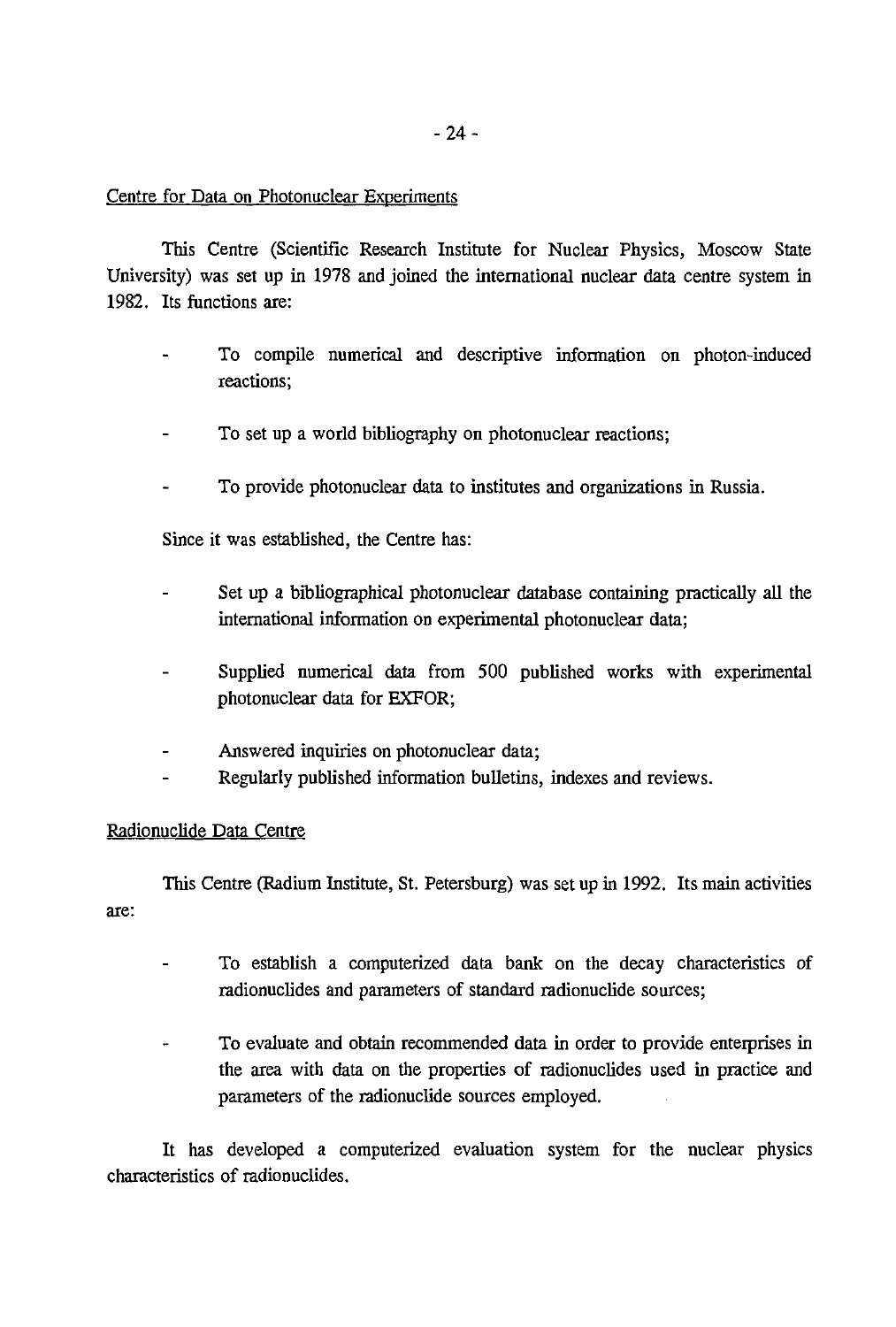#### VIII. THE HUMAN FACTOR

There is an urgent need for a programme to improve data for nuclear technologies. The reason for this urgency is that the average age of the persons working in the field of experimental nuclear physics is over 50 years, and the average age of those working in the field of experimental reactor physics is over 55. The situation abroad is even more critical. Thus, the opportunities for performing the necessary additional experiments are dwindling rapidly. In particular, it should be stressed that there is a danger of losing the experience and knowledge acquired over the past decades in the field of nuclear data and also of losing the wealth of information gained at critical assemblies and reactors, which is stored haphazardly and is only accessible to the surviving participants in the work in the 60s and 70s.

At the present time the scientific community in all countries is concerned about the problem of collecting and systematizing the scientific heritage in the nuclear data field in order to pass it on to future generations. The IAEA and individual countries are taking the appropriate organizational steps. It is clear, however, that in Russia the success of this activity will depend both on the availability of material resources for the national programme and on governmental support for extensive international co-operation in the area of nuclear data.

#### EX. CURRENT NUCLEAR DATA EEQUIREMENTS

The development of nuclear technologies is proceeding along two paths improvement of traditional approaches and coverage of an ever increasing number of other spheres of activity. This development inevitably gives rise to new nuclear data requirements. As a result, the nuclear data generated by scientists in previous years are constantly being supplemented quantitatively and improved qualitatively and the extent to which they fail to meet current users' needs depends not only on the constantly changing situation with regard to nuclear data applications but also on the experimental and theoretical level achieved in nuclear physics and on material investment in nuclear data activities.

The new requirements for nuclear data which have arisen recently are associated with the sharp increase in rigorousness of the requirements imposed on the analysis of severe reactivity accidents, the search for the safest methods of recovering weapons plutonium and plutonium from power plants, development of nuclear power plant technology with a closed fuel cycle, including resolution of the problem of transmutation of actinides formed in this cycle. Specific data requirements also stem from the development of fusion facilities, the progress of nuclear medicine and so on.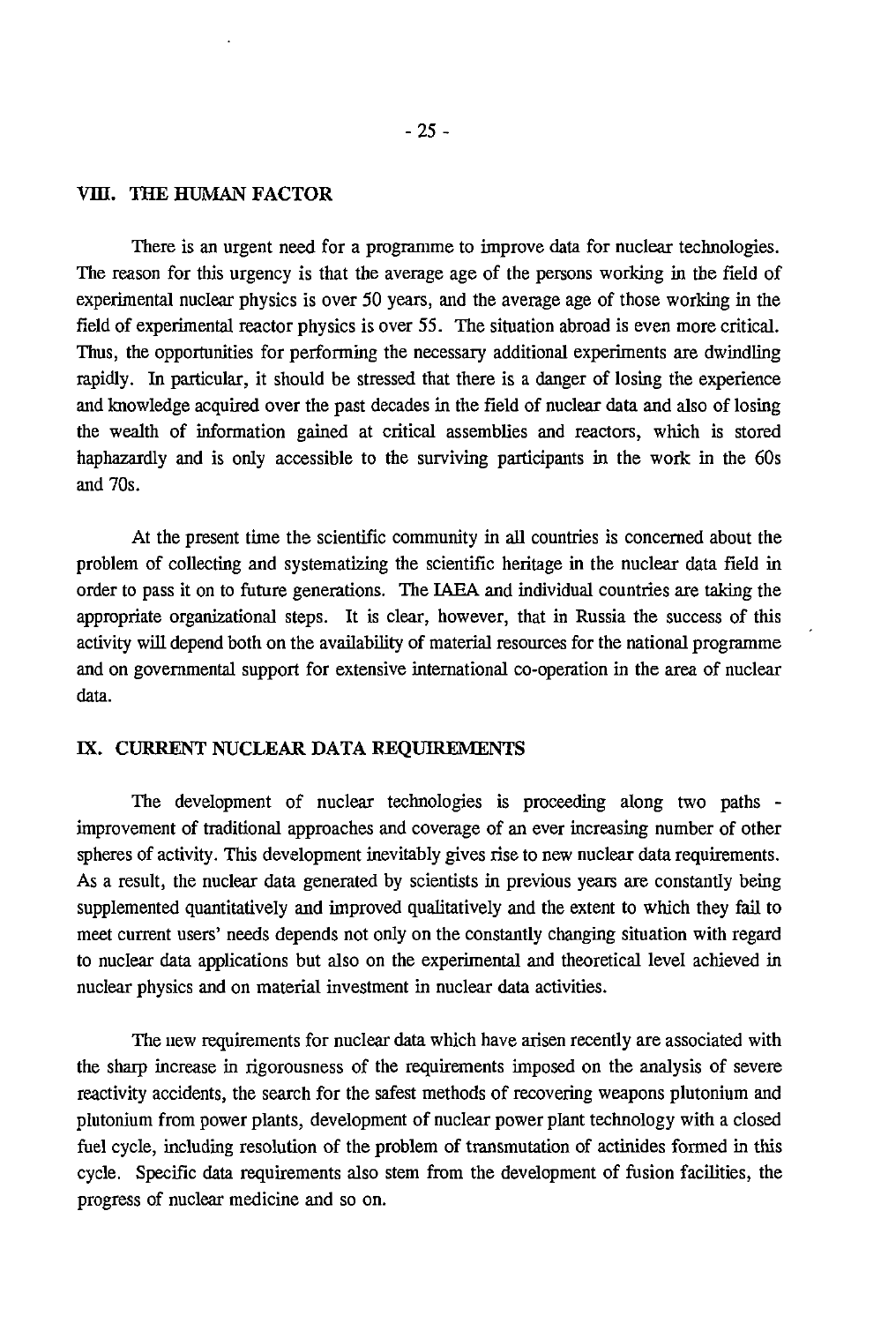The permissible uncertainties of the required data are of great significance, since they - to a considerable degree - determine the scale of expensive margins built into designs.

Nuclear data should be universal so that their applicability is not limited by either the spectral or other characteristics of planned nuclear facilities. This is particularly important in the case of reactivity accidents where neutron spectra in a multiplying system can change radically from thermal to fast spectra.

Nuclear data should be comprehensive to allow calculation of neutron fields and their functionals, gamma fields and their functionals, induced radioactivity and its developments in time, reactor kinetics, and so on. When considering electronuclear facilities calculations are needed for reactions in an energy range of up to several GeV.

The volume of nuclear data required and their permissible uncertainties can vary substantially, depending on their field of application. Therefore, the nuclear data requirements for different fields of activity are given separately below.

# 1. ECONOMIC AND SAFE ENERGY PRODUCTION AT OPERATING NUCLEAR POWER PLANTS

Safety, environmental acceptability and economic feasibility are the fundamental considerations in the modern concept of nuclear power production. Operating nuclear power plants are much more competitive and profitable if they fully satisfy these principles. However, the design parameters of many nuclear power plants have margins, the magnitude of which was determined by the accuracy of the basic integral experiments and the uncertainty of the data used, this accuracy and uncertainty being those obtained in the reactor's design phase. Using the latest improved data for calculations, we can reduce the cost and increase the stability of operating nuclear power plants, while maintaining the required level of safety. In particular, attention should be paid to the following aspects.

Revision of calculations for the required fuel enrichment and the quantity of burnable absorbers to be inserted would enable us to optimize the energy production cycle from fuelling to refuelling without the need for margins.

Determination of the maximum local heat release with a lower uncertainty would help increase the reactor's total heat productions.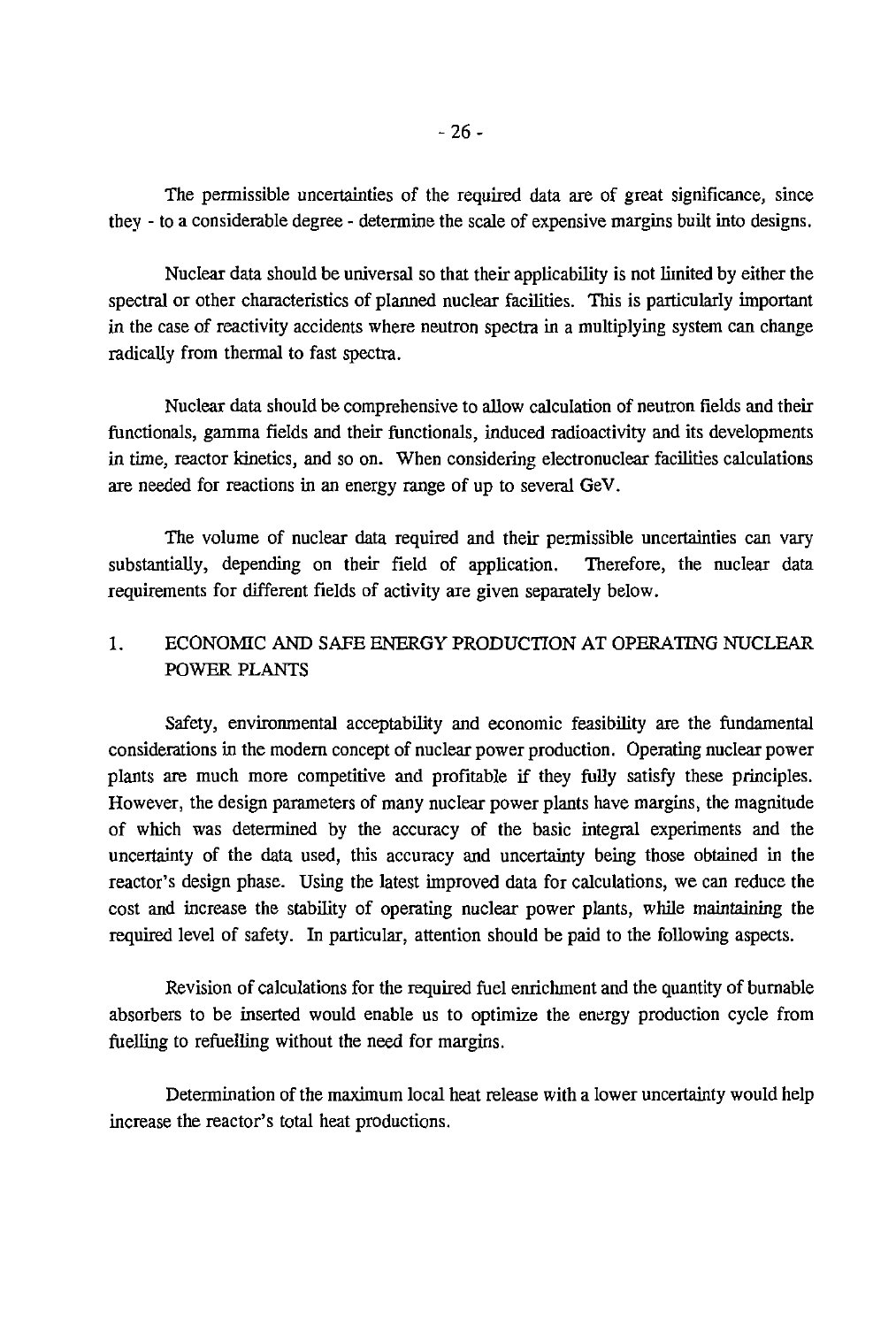Greater accuracy in calculating the neutron fluence, the number of atomic displacements and the intensity of gas release in the reactor vessel would provide a means of justified extension of the service life of a reactor.

Revision of the calculated prediction for the ability of burnable additives to ensure reactor shutdown at any instant taking into account fuel burnup, the accumulation of fission products and minor actinides may extend the service life of the core and increase the total energy production during the reactor's operating lifetime.

Review of the kinetic parameters (delayed neutron yields, temperature and power coefficients and neutron lifetime) would enable more reliable assessment of the safety level of a reactor.

Reduction of the error of calculation of the radiation burden on reactor equipment and personnel is an important factor in assessing how these parameters satisfy accepted standards and in reducing shielding margins:

Organization of the safe storage of irradiated fuel requires sound knowledge of the afterheat release due to fission product and actinide decay and the ability to predict with a high level of confidence the criticality of the fuel in various geometrical configurations.

In order to determine the above characteristics of power reactors with a higher accuracy, we need neutron and photon interaction cross-sections, decay schemes and halflives for a wide range of materials and radionuclides. Fuel elements contain the nuclei of isotopes of uranium, plutonium and heavier actinides and also the nuclei of fission products. Structural materials, coolant, burnable absorbers and control elements contain the nuclei of zirconium, iron, hydrogen, oxygen, sodium, hafnium, boron, gadolinium, erbium, silver and indium.

While many neutron interaction cross-sections and decay data are now known with satisfactory accuracy, the quality of nuclear data in a number of cases is still inadequate.

Evaluations of the residual energy release due to decay of uranium-235 and/or plutonium-239 fission products made by different persons differ by as much as 10% in some time intervals. This uncertainty has to be compensated for by expensive margins in emergency cooling systems, and by extension of the spent fuel decay and storage times. There is a sharp increase in the uncertainty for fuel with a complex composition (recycled plutonium burnup, actinide transmutation).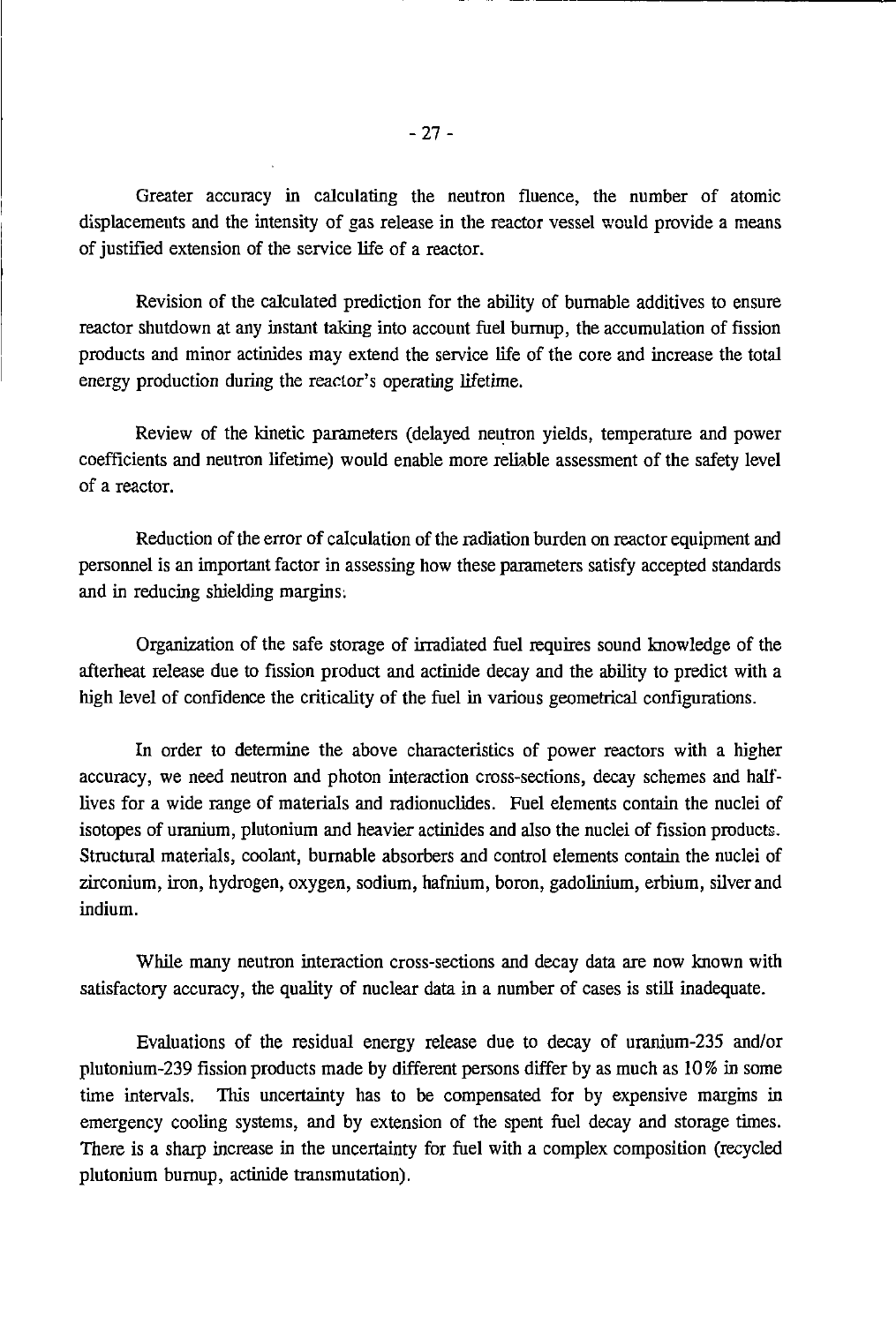It is necessary to carry out new measurements of yields and decay data for fission products whose contributions are the most pronounced in time intervals where discrepancies are observed, and to verify the influence of the changing reactor neutron spectrum on fission product yields as well as various auxiliary contributions: delayed neutron fissions, minor actinide decay, transmutation of fission products and activation of structural materials. For a fuel lifetime corresponding to an energy production of up to 50 GW/t, about 50 isotopes need to be checked in this way.

The existing uncertainties in the fission and capture cross-sections for actinides mean that even when using non-recycled but high-burnup uranium or plutonium fuel 10-15 % margins have to be allowed for in the permissible quantity of fuel shipped in one container. In the case of recycled fuel, or fuel containing transmutable actinides, the margins are markedly higher. The accuracy of fission and neutron radiative capture cross-sections for minor actinides should be substantially improved and the error of neutron capture crosssections for fission products reduced to 10%.

Data on cross-sections for the main structural materials above 1 MeV are still unsatisfactory (there is an uncertainty of up to 20% in the scattering cross-section for iron). Cross-sections in the 1-5 MeV region are important not only from the point of view of radiation damage to structural materials but also because of the effect on reactivity. It is necessary to carry out new measurements with a target error of *5%* for iron and 10% for chromium and nickel.

There are persistent discrepancies between the calculated and measured temperature coefficient of the moderator. New measurements of the capture cross-sections for uranium-238 and of the value of  $\eta$  for uranium-235 have confirmed the low accuracy of the old nuclear data. Further measurements are needed with high resolution of the shape of uranium-238 resonance in  $UO<sub>2</sub>$  at different temperatures.

New measurements of the neutron inelastic scattering cross-sections and spectra for uranium-238 and the delayed neutron yields and spectra for uranium-238 should be performed in order to resolve the existing discrepancies in nuclear data.

# 2. ADVANCED NUCLEAR REACTORS

#### (a) Reactors with inherent safety

The main objective of the development of new and the upgrading of operating reactors is to ensure their inherent nuclear safety. Instead of relying on engineering methods to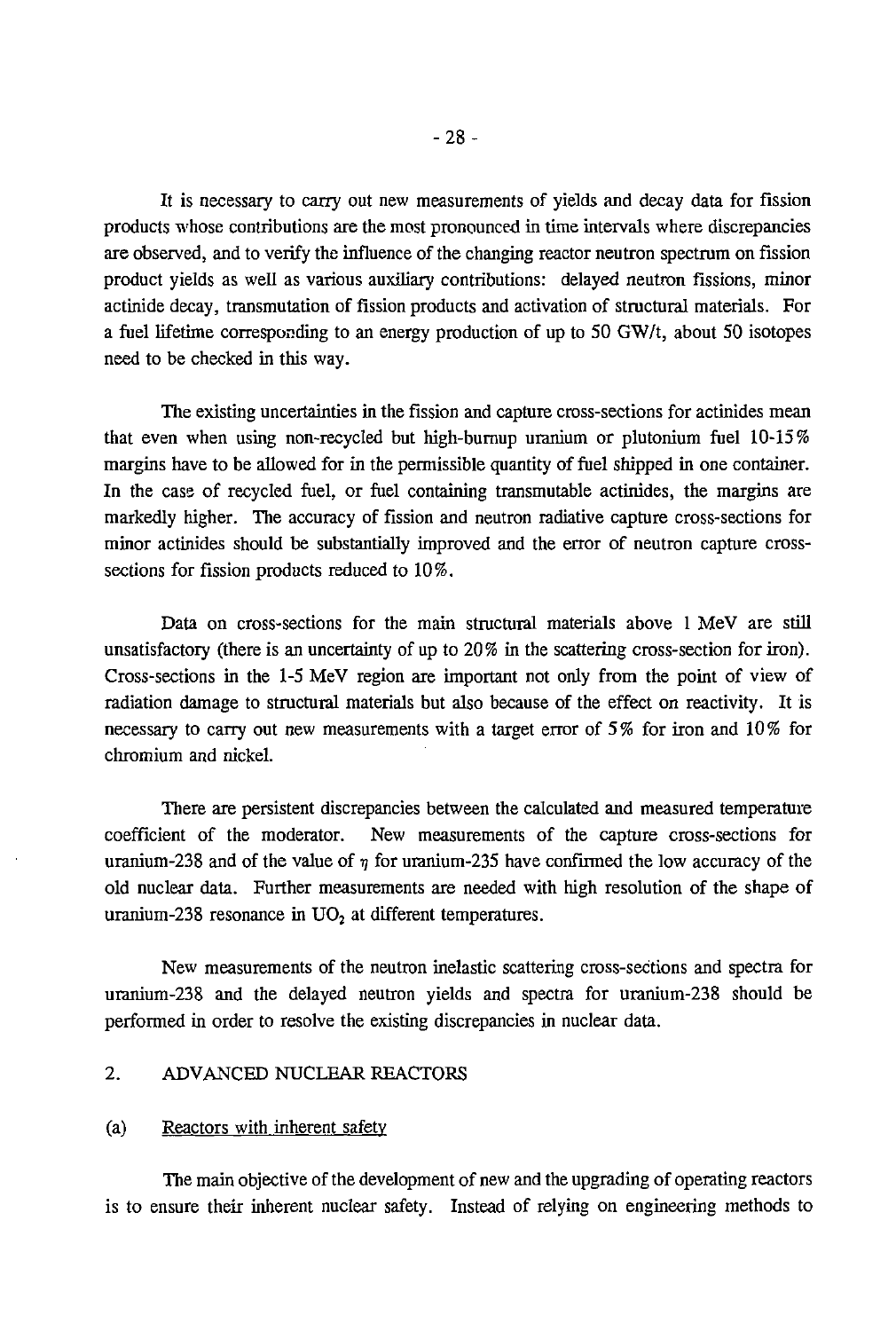guarantee safe operation, emphasis is placed on the natural properties of nuclei and materials. This imposes especially high requirements on a very wide range of nuclear data.

One of the most important factors determining the inherent safety of reactors is a sufficiently high negative Doppler temperature coefficient of reactivity in reactors with uranium-238. In reactors which use "surplus" thorium neutrons as an absorber, this effect has the same sign and is not smaller in magnitude, although the uncertainty in the calculated evaluation increases from 10% to 20-25%. In transmutation reactors (as in the blankets of accelerator breeders for transmutation) the neutrons that are in excess for the chain reaction are absorbed in the burnable actinides, where the accuracy of evaluation of the Doppler effect can be much lower. The uncertainty in individual cases may be as high as 100% (i.e. the Doppler temperature effect may even be positive). It is obvious that there is a pressing need to improve the accuracy of the theoretical prediction of the Doppler effect.

#### (b) Increased fuel burnup

Increased fuel burnup is one of the characteristics of the new generation of reactors. More accurate knowledge of nuclear data for minor actinides and fission product nuclei is needed in order to avoid providing for too much built-in reactivity in the design. In particular, inelastic scattering cross-sections and more accurate data on the neutron radiative capture cross-sections for these nuclides are becoming important.

Table 4 shows the generalized required accuracies for nuclear data in the light of the development of reactor technology.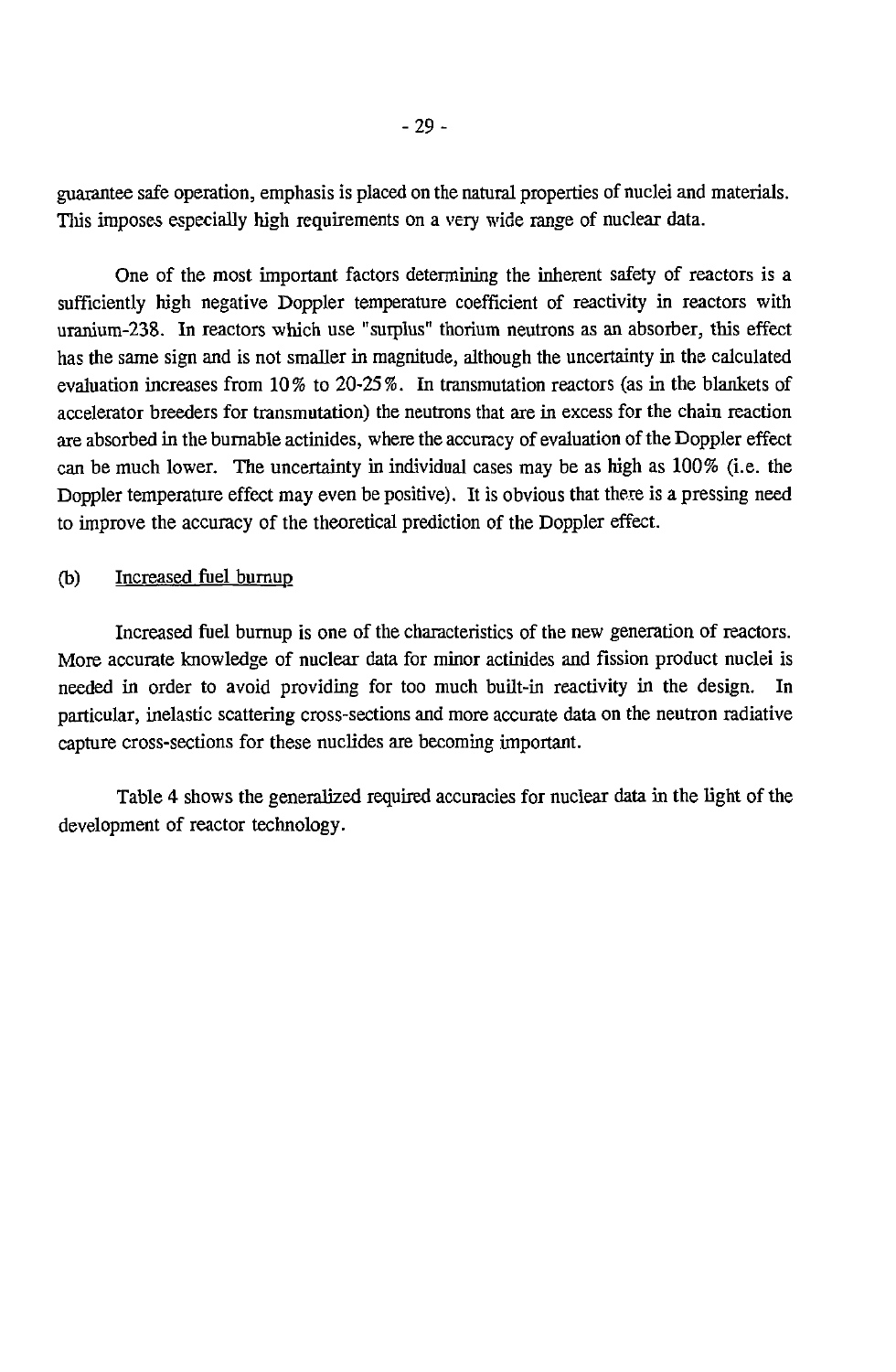## Table 4.

| Materials<br>Reaction                                   | Fuel<br>materials | Source<br>materials | Minor<br>actinides | Structural<br>materials | Fission<br>products |
|---------------------------------------------------------|-------------------|---------------------|--------------------|-------------------------|---------------------|
| Fission cross-section                                   | 1                 |                     | 5                  |                         |                     |
| Number of secondary fission<br>neutrons                 | 0.5               |                     | 3                  |                         |                     |
| Neutron radiative capture cross-<br>section             | 3                 | $\overline{2}$      | 5                  | 5                       | 5                   |
| Neutron inelastic scattering cross-<br>section          | $5 - 10$          | 5                   | 10                 | 5                       | 5                   |
| Cross-section for the $(n, 2n)$<br>reaction             | 5                 | 5                   | 10                 | 10                      | 10                  |
| Total cross-section                                     | 2                 | 3                   | 5                  | 5                       | 5                   |
| Hydrogen, tritium and helium<br>formation cross-section | 15                | 15                  | 20                 | 15                      | 15                  |

# Required accuracy of nuclear data *(%)*

# (c) Use of plutonium from nuclear power plants and weapons plutonium

As a result of the accumulation of plutonium for weapons and plutonium produced in nuclear power plants and mobile nuclear facilities there is a pressing need to resolve the problem of its use. In this connection, projects on the use of plutonium in thermal reactors with closely spaced lattices are under consideration. This calls for a careful study of the problem of resonances in the cross-sections for plutonium-239 and its heavier isotopes, since there are noticeable discrepancies in the evaluated capture and fission cross-sections in the resonance energy region. In thermal and fast reactors only a small proportion of all fissions occurs in this region and the above uncertainty has little effect on the results. In the intermediate spectra, occurring in thermal reactors with a closely spaced lattices, which it is proposed to use for the burning of plutonium, these uncertainties are substantial and they need to be resolved.

The quantity of uranium-238 in reactors must be minimized in order to reduce the further accumulation of plutonium. The replacement of depleted uranium in fast reactor blankets by structural materials (for example, steel) will sharply raise the accuracy requirements for the nuclear data on iron, chromium and nickel, which are constituents of steel.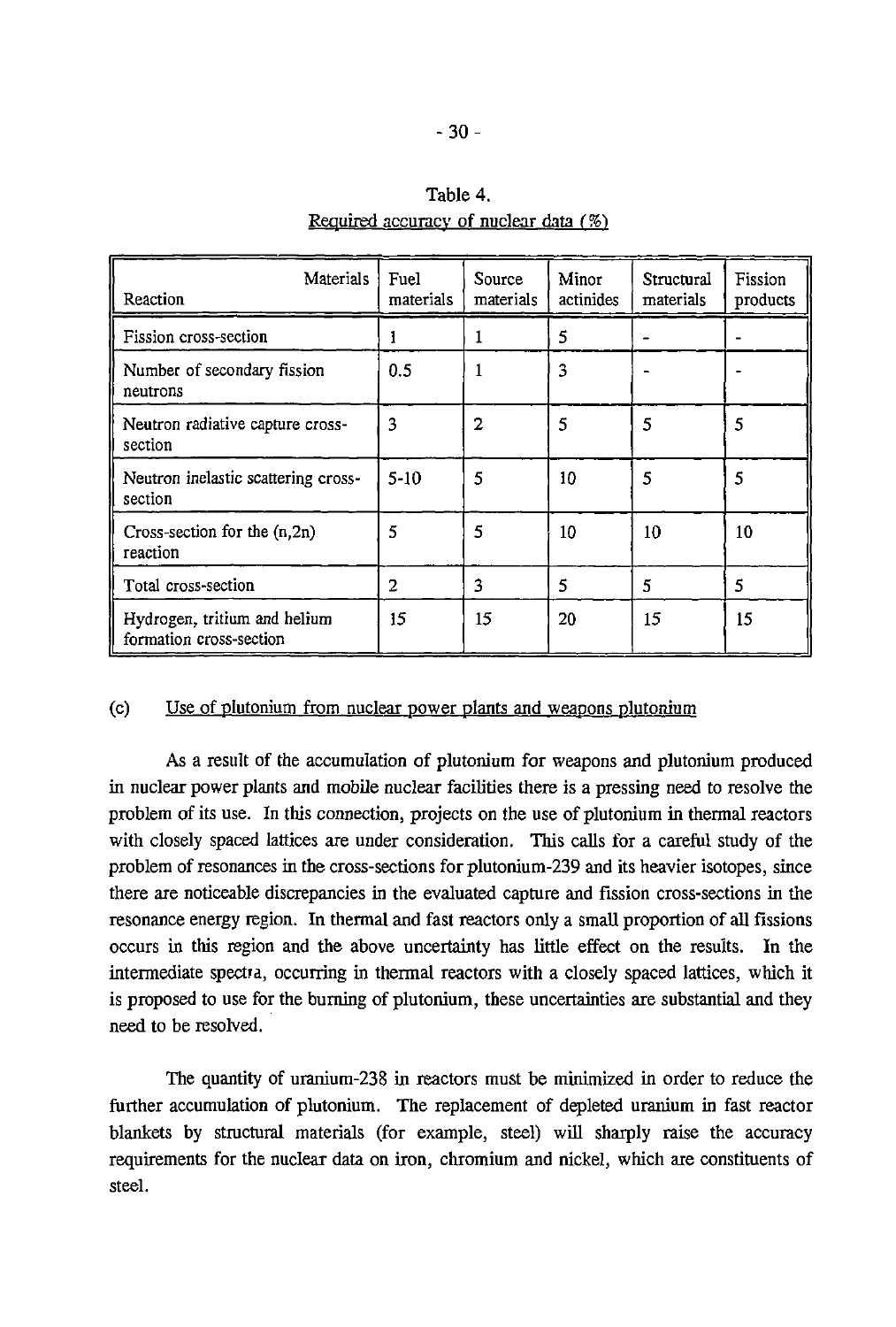Another alternative for the burning of plutonium-239 is offered by the fast breeder designs where uranium-238 is replaced by thorium-232. In this case, plutonium-239 is burnt and uranium-233 is produced, the latter being an efficient fuel for thermal and fast reactors. Until recently, nuclear data for the thorium cycle were not a pressing problem, therefore only a part of nuclear data needed to resolve this problem is available and even they need to be improved. The aim is to generate nuclear data files for use in the calculations for the thorium cycle. The accuracy requirements for the cross-sections are less stringent than in Table 4, since at this stage it is only necessary to study the feasibility and not the technical implementation of the project.

Nuclei to be studied: thorium-232, protactinium-231,232,233,uranium-232,233,234. Accuracy for fission cross-sections: 3-5%. Accuracy for radiative capture cross-sections: *3-5%.* Accuracy for the neutron inelastic scattering cross-section: 20%. Neutron energies: thermal, resonance and up to 20 MeV.

#### (d) Other technological innovations

It is necessary to make a careful study of the nuclear data requirements in connection with the consideration of new fuel compositions (mixed fuel, fuel containing transmutable actinides, uranium-thorium cycle fuel and so on) and new coolants (lead, molten salts and so on).

In particular, the discrepancies in the total cross-section data for lead in the region of hundreds of keV contribute substantially to the uncertainty in the calculated critical characteristics of lead breeders and have no less of an effect on the critical safety parameters of the lead-cooled target of accelerator-driven transmutation facilities.

#### 3. TRANSMUTATION OF RADIOACTIVE WASTE

Whether the justification for choosing a concept for the transmutation of long-lived radioactive waste is reliable and whether the choice is sound depend to a large extent on the completeness and accuracy of the nuclear data used in the theoretical modelling of transmutation processes at nuclear facilities.

At least two main options for transmutation are being considered: burner reactors and accelerators with a proton energy of about 1.5 GeV coupled with a subcritical reactor as a target or blanket.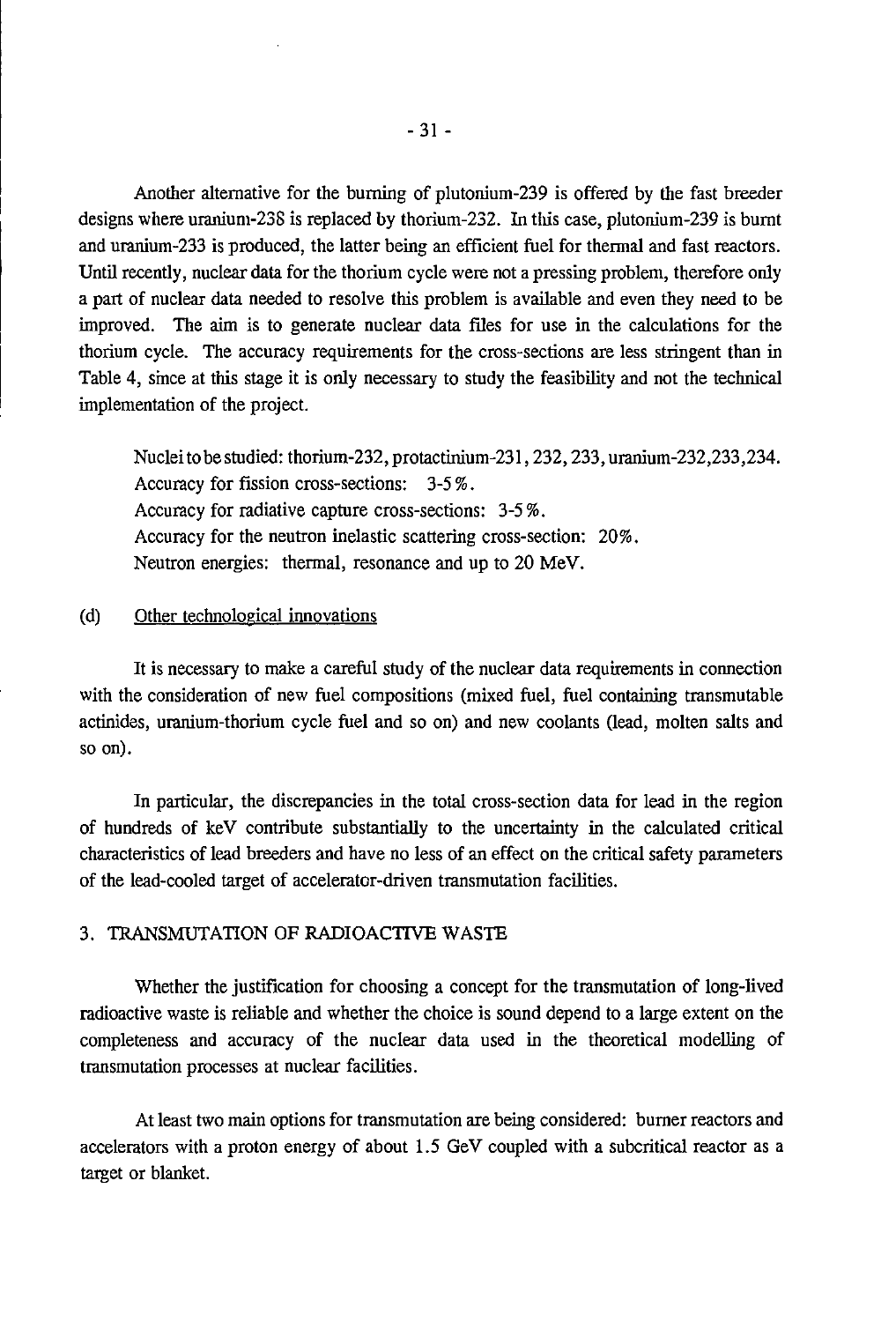#### (a) Burner reactors

The criticality safety of actinide transmutation facilities depends to a great extent on the effective delayed neutron fraction. The problem here is not just the fact that the delayed neutron fractions and energy spectra for minor actinides are not known with sufficient accuracy, but also the fact that the importance of delayed neutrons in systems with fuel with a fission threshold depends very strongly on the inelastic scattering cross-sections of transmutable actinides, for which only calculated estimates are available. For this reason, the accuracy of nuclear data needs to be increased considerably in the reactor energy range for minor actinides, whose content in the fuel may be as much as several tens of percent (delayed neutron yields, fission fragment yields for neptunium-237, americium-242, 243 and plutonium-238, inelastic neutron scattering cross-sections and spectra for neptunium-237, plutonium-238 and americium isotopes, fission and neutron radiative capture cross-sections for curium isotopes).

Table 5 shows one-group evaluations of the uncertainties in the cross-sections for fissile nuclides and the accuracies required in the fast neutron region.

|           |          | $\Delta^{\sigma}_{\ \mathbf{n},\gamma},\ \mathcal{U}$ |          | $\Delta^{\circ}$ f, % | $\Delta^{\circ}_{\text{ in}}, \ \%$ |          |
|-----------|----------|-------------------------------------------------------|----------|-----------------------|-------------------------------------|----------|
|           | Achieved | Required                                              | Achieved | Required              | Achieved                            | Required |
| Np-237    | 15       | 5                                                     | 7        | 5                     | 30                                  | 10       |
| $U-238$   | 5        | 3                                                     | 3        | 3                     | 10                                  | 10       |
| Pu-238    | 25       | 10 <sub>10</sub>                                      | 10       | 5                     | 40                                  | 20       |
| Pu-239    | 6        | 4                                                     | 3        | 3                     | 20                                  | 15       |
| Pu-240    | 10       | 5                                                     | 5        | 3                     | 20                                  | 15       |
| Pu-241    | 15       | 5                                                     | 5        | 3                     | 20                                  | 25       |
| $Am-242m$ | 30       | 10 <sub>1</sub>                                       | 15       | 5                     | 40                                  | 20       |
| Am-243    | 30       | 10                                                    | 10       | 5                     | 30                                  | 20       |
| $Cm-242$  | 50       | 10                                                    | 15       | 5                     | 30                                  | 30       |
| $Cm-243$  | 50       | 10                                                    | 15       | 5                     | 30                                  | 30       |
| $Cm-244$  | 50       | 10                                                    | 10       | 5                     | 30                                  | 30       |

#### Table 5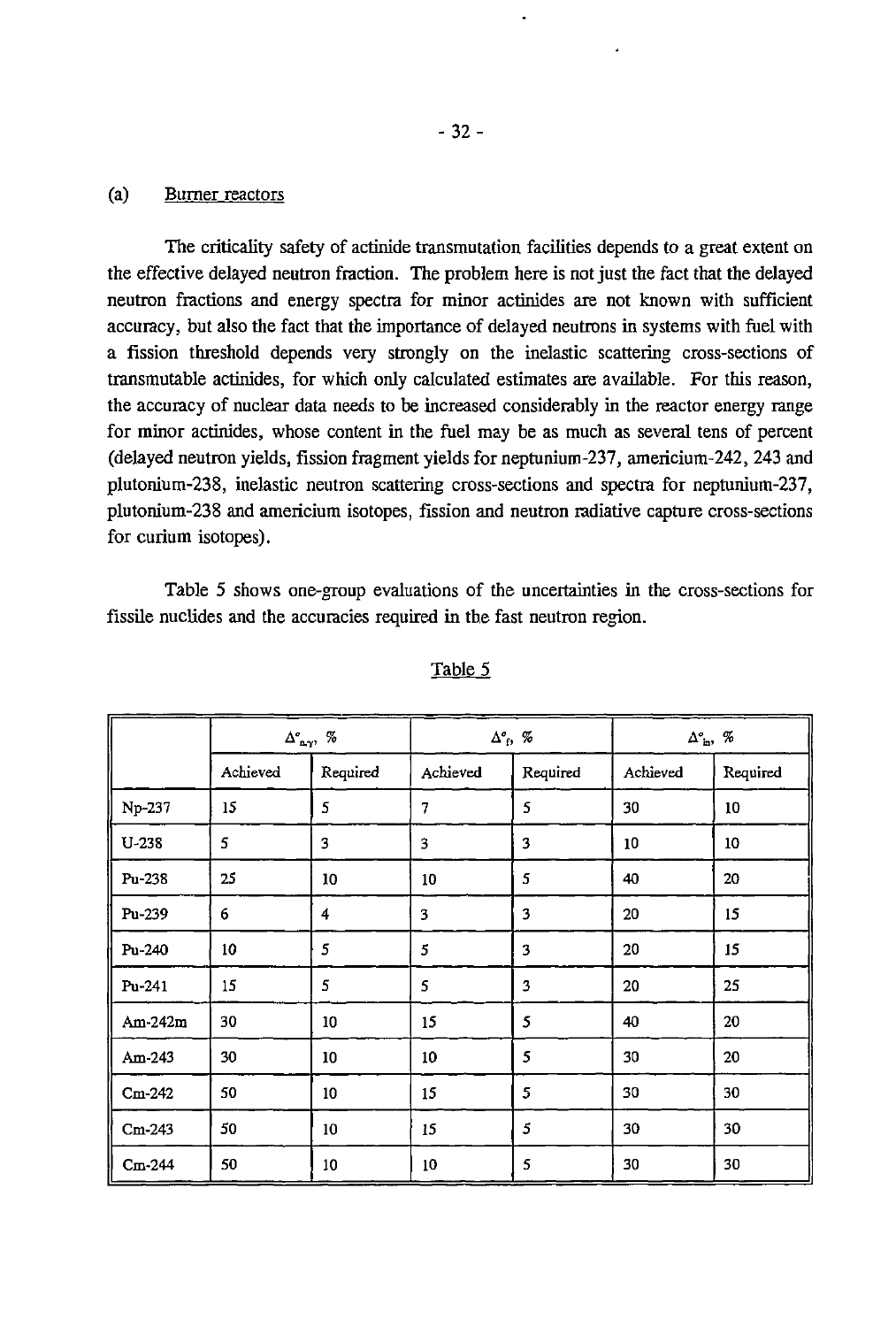Fission and neutron radiative capture cross-sections are also necessary for the shortlived nuclei of uranium-237, 239, neptunium-238, 239, plutonium-243 and americium-242, 244 in the thermal region.

There are marked discrepancies in the shape of the evaluated fission neutron spectra. The shortage of neutrons capable of splitting uranium-238 can be compensated, and is in fact compensated, during power reactor calculations by increasing the cross-section for uranium-238. However, in reactors containing other actinides with a high fission threshold (plutonium-240 and neptunium-237) such compensation will not be possible. Consequently, the fission spectra need to be refined.

Data on the neutron radiative capture cross-sections for actinides present a major problem. It is extremely difficult to measure these cross-sections. Since heavier actinides are formed by successive neutron captures, the existing correlation of the uncertainties in nuclear data on capture cross-sections leads to a corresponding increase in the uncertainty of the results of modelling heavy actinide accumulation.

In this connection, one of the important aims is to improve the theoretical models for calculating radiative capture cross-sections.

#### (b) Accelerator coupled with a subcritical reactor as a target or blanket

The entire set of nuclear data mentioned above is also necessary to study this option, since the transmutation process takes place in a high neutron flux in the subcritical reactor with a spectrum close to the neutron spectrum in the burner reactor or in a thermal neutron flux.

In addition, a vast amount of nuclear data is needed in the 20 MeV-1.5 GeV region. The list of data required includes double differential cross-sections for neutron production in the target materials, neutron and gamma emission cross-sections, activation cross-sections, cross-sections for calculating heat production, radiation damage and gas generation in structural materials and shielding and so on.

The following materials can be considered as possible components for the system:

- 1. Actinides: <sup>238</sup>U, <sup>237</sup>Np, <sup>238</sup>Pu, <sup>239</sup>Pu, <sup>240</sup>Pu, <sup>241</sup>Pu, <sup>242</sup>Pu, <sup>241</sup>Am, <sup>242</sup>Am<sup>m</sup>, <sup>243</sup>Cm, <sup>242</sup>Cn <sup>244</sup>Cm, <sup>245</sup>Cm, <sup>246</sup>Cm;
- 2. Target: Ta, W, Pb, Bi;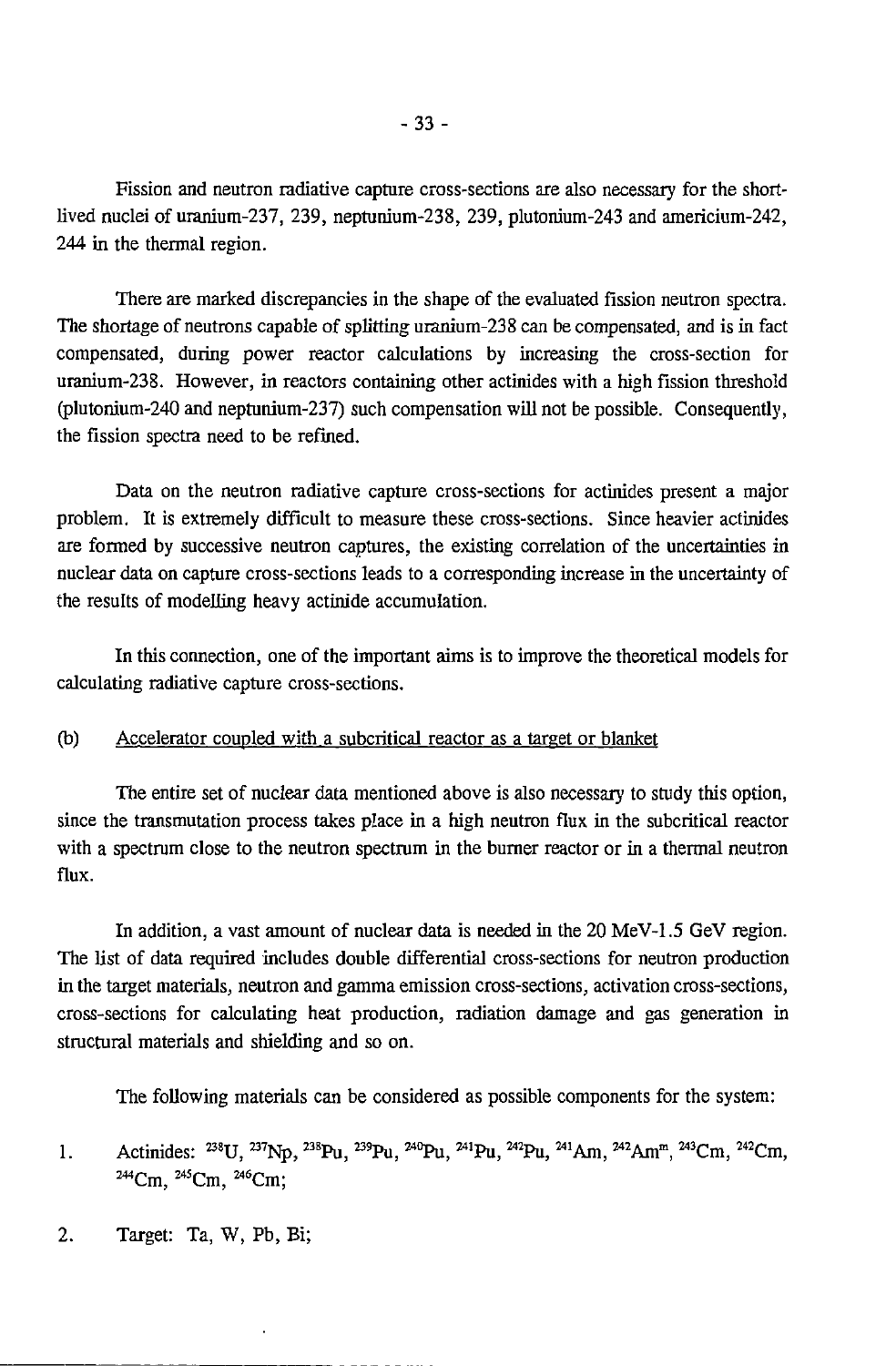3. Materials for the structural components, shielding, coolant etc.: H, C, N, O, Na, Mg, AI, Ar, K, Ca, Cr, Mn, Fe, Co, Ni, Cu, Zn, Zr.

The experimental data available in the 20 MeV-1.5 GeV region have not been systematized and are fragmentary. They require careful analysis and conversion to computerized format (EXFOR).

The theoretical models and systematics developed to describe nuclear processes in the above region do not guarantee the required accuracy of the calculation results and need further improvement.

It would be advisable to support the system that is being developed abroad for the production of the most important nuclear data for accelerator-driven transmutation and to participate in it.

It consists of the following:

- 1. The establishment of a nuclear data library (neutron and proton data) for the most important nuclei in the 20-100 MeV region;
- 2. The establishment of a library of reference (standard) data files up to an energy of 1.5 GeV. These data can be used as reference data for measurements and also for testing and comparing different theoretical models and computer programs;
- 3. The establishment of a library of activation cross-sections up to 100 MeV for neutrons and protons.

#### 4. FUSION FACILITIES

An extensive nuclear data base is required for the design of such fusion facilities as, for example, ITER in order to calculate the rate of fusion reactions in plasma; to predict neutron and photon propagation in the materials of the facility's assemblies, to calculate the rate of tritium formation in blankets; to calculate nuclear heating, induced radioactivity and decay heat; to predict the rate of gas formation and the number of atomic displacements as indicators of radiation damage to materials.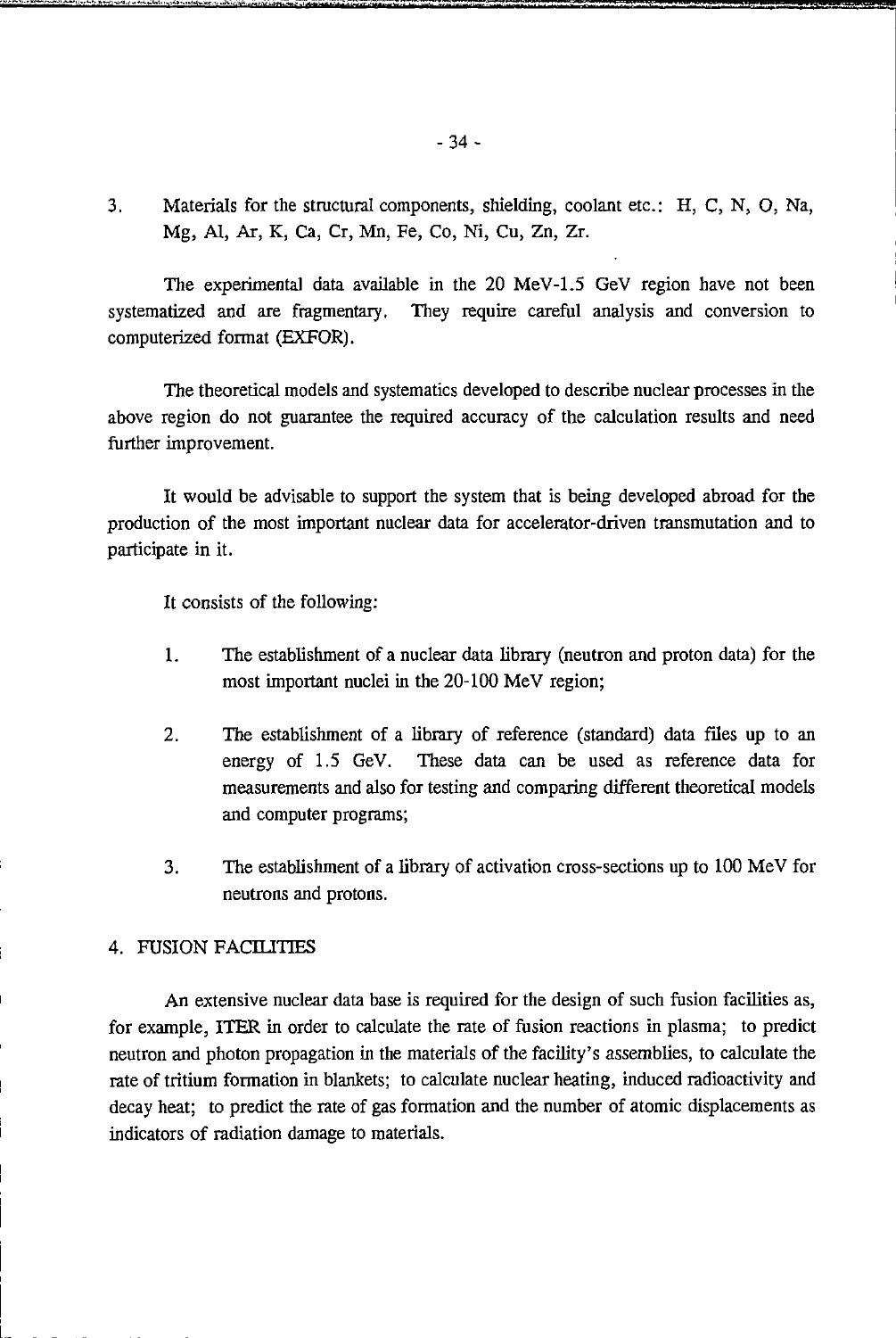The most likely materials to be used in the construction of ITER are:

- Structural materials: Fe, Cr, Mn, Ni, Ti, Al, V;
- Blanket for tritium breeding and cooling: <sup>6</sup>Li, <sup>7</sup>Li, Pb, H, O, Ga, Na, K
- Neutron multipliers: Be, Pb;
- Magnets and their shielding: Fe, Cr, Ni, Cu, Nb, Sn, Ti, Al, V, W, <sup>10</sup>B, <sup>11</sup>B, C, H, O, Na, K, Li, Ga;
- The plasma-faced first wall: Mo, Nb, W, Cu, Fe, Cr, Ni, Ti, Al, V;
- Biological shield: B, C, O, Si, Ca, Ba.

For all these elements (approximately 30) and all their stable isotopes data are needed on all the neutron reaction cross-sections in the energy range from a few eV to 20 MeV.

Many data in the 0-10 MeV region, obtained for fission reactors can also be used for the calculation of fusion facilities. However, the 7-20 MeV region is specific to fusion reactors and here one needs a great deal more accurate and detailed nuclear data than have been obtained to meet the requirements of fission reactors.

In the case of fusion reactors, such reactions as  $(n, n')$ ,  $(n, 2n)$ ,  $(n, 3n)$ ,  $(n, p)$ ,  $(n, np)$ ,  $(n,\alpha)$ ,  $(n,n\alpha)$  and the energy and angular distributions of secondary particles generated in these reactions assume particular importance.

Covariance matrices are needed for the main elements of the most important materials and assemblies in order to study the sensitivity of the calculated characteristics of fusion reactors to uncertainties in the neutron cross-section values.

Table 6 gives the permissible uncertainties (%) of nuclear data for various types of neutron interaction and different assemblies in a fusion facility.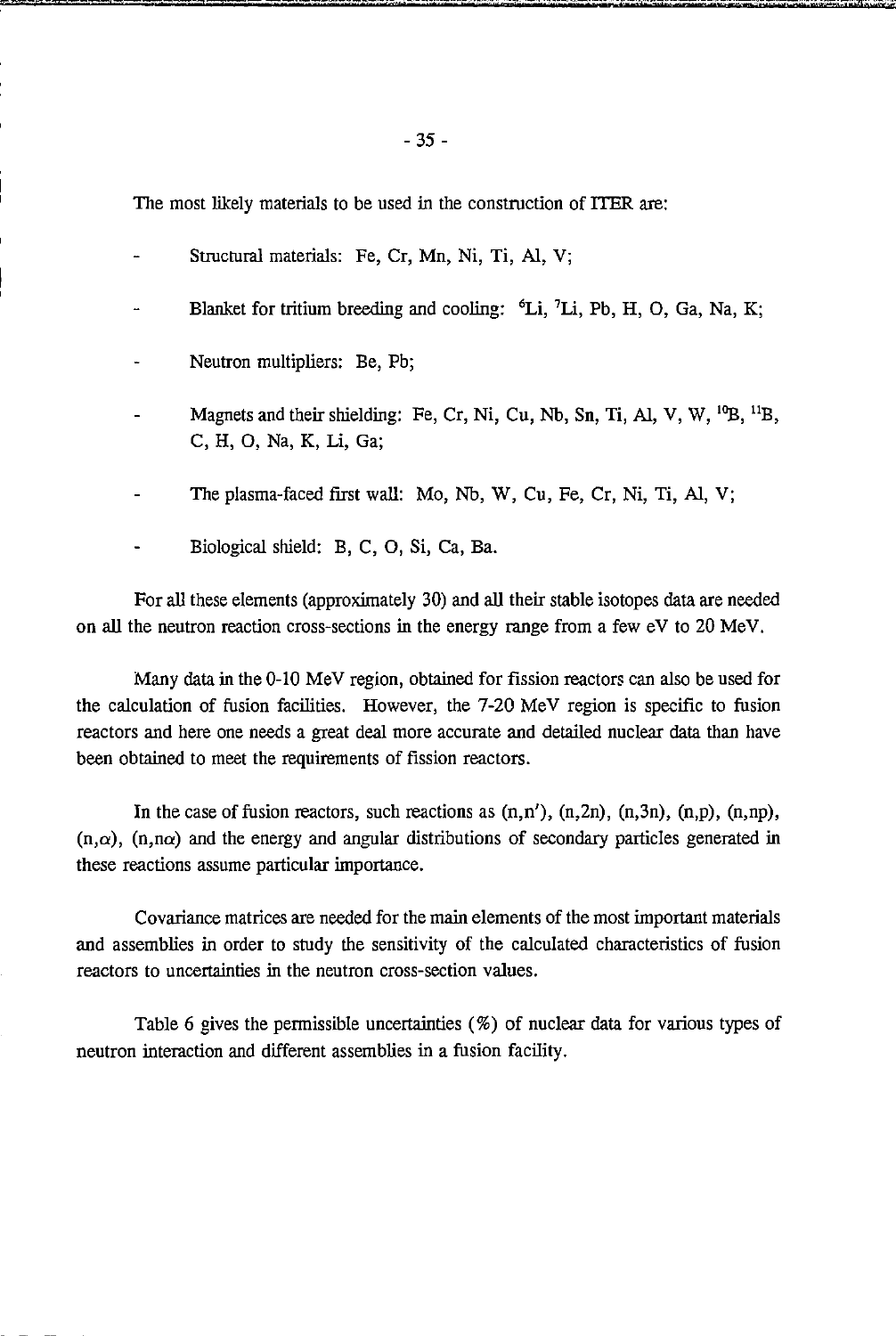| Neutron cross-section                         | Tritium<br>breeding<br>blanket | Neutron<br>multipliers | Magnet | First wall | Shielding |
|-----------------------------------------------|--------------------------------|------------------------|--------|------------|-----------|
| $\sigma_{\rm tot}$<br>$< 10$ MeV<br>$>10$ MeV |                                |                        | 3<br>3 |            | 3         |
| Neutron emission $(\Theta, E')$               | 10                             | 10                     | 20     |            |           |
| Neutron multiplication<br>(n, 2n), (n, 3n)    |                                | 3                      |        |            |           |
| $(n,n)$ $(\Theta)$                            | 10                             | 10                     | 20     |            |           |

|  |  |  |                                                                        |  |  |  |  |  | The nuclear data situation in the region close to 14 MeV is on the whole satisfactory |
|--|--|--|------------------------------------------------------------------------|--|--|--|--|--|---------------------------------------------------------------------------------------|
|  |  |  |                                                                        |  |  |  |  |  | but in the 7-14 MeV range efforts need to be made to obtain nuclear data for double-  |
|  |  |  | differential neutron emission cross-sections and for photon formation. |  |  |  |  |  |                                                                                       |

A 3% accuracy for the  $6$  Li(n,n' $\alpha$ )T reaction cross-section has not been attained.

Data for  $(n, xp)$  and  $(n, x\alpha)$  reactions are incomplete and are not sufficiently reliable. Further experimental and theoretical work is needed to investigate these reactions.

The accuracy attained for dosimetric reaction cross-sections is not the same for the various reactions and varies from 2 to 30%. Uncertainties near the reaction threshold and in the region above 17 MeV considerably exceed those in the region between these boundaries. The problem of covariance matrices has not been finally resolved.

The status of data on activation reaction cross-sections is still unsatisfactory. There are large gaps and discrepancies in all types of experimental activation cross-sections. Most of the available calculated data for these cross-sections have been obtained with the use of calculation models which do not guarantee the necessary quality. Some data on nuclide half-lives are unreliable.

Existing data files for charged-particle-induced fusion reactions - DATLIB (Austria), ECPL (USA) and ECPNDL (Russia) - contain all the nuclear fusion reactions related to the (d,t) cycle.

Table 6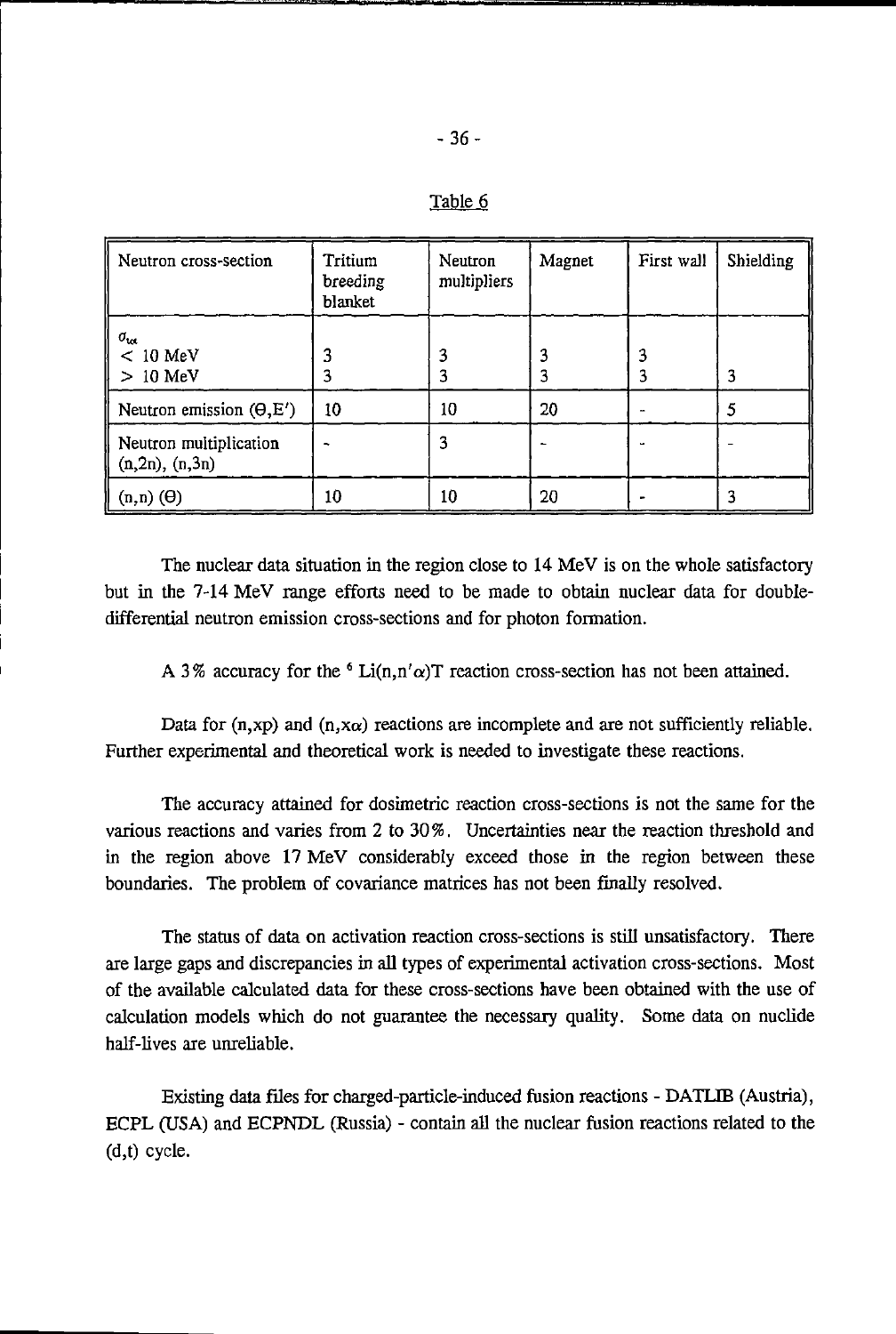#### 5. NUCLEAR MEDICINE

The use of nuclear science and technology in medicine has become very extensive and new prospects are increasingly being opened up for the diagnosis and treatment of tumours, heart diseases, brain function disorders and other diseases, as well as for the study of biochemical and physiological processes.

The basic tools of nuclear medicine are radionuclides and various particle beams.

Appropriate nuclear data are generally available for the production of medical radioisotopes using existing accelerators and reactors. However, in order to optimize the radioisotope production systems so as to minimize the radioactivity due to impurities we need to have more accurate and systematized knowledge of the nuclear interaction processes, particularly where thick targets are used. High impurity radioactivity reduces the permissible quantity of the useful radionuclide for the patient.

More accurate information is needed on the decay schemes of  ${}^{90}Y$ ,  ${}^{186,187}$ Re and  ${}^{153}$ Sm which are intended for use in internal radiotherapy, in order to calculate with permissible errors the radiation dose to the patient.

The use of accelerators with particle energies of several hundred MeV for the production of medical radioisotopes in breakup and other reactions requires data on the crosssections for the formation of these isotopes.

In many cases, fast reactors have advantages for the production of some isotopes for internal therapy. Data on the cross-sections in the region of epithermal and fast neutrons for many nuclei of interest are either lacking or have a large uncertainty. It is also necessary to have cross-sections for the evaluation of impurity formation in this region.

Photon and positron emission tomography is an efficient method for the diagnosis of diseases and for the study of biochemical, physiological and pharmacological functions at the molecular level. Physiological and medical preparations labelled with short-lived photon- and positron-emitting radionuclides are employed in this method. Radionuclides with a dominating 70-250 keV gamma line such as <sup>99</sup>Tc<sup>m</sup>, <sup>123</sup>I and <sup>201</sup>Tl are used in photon diagnos-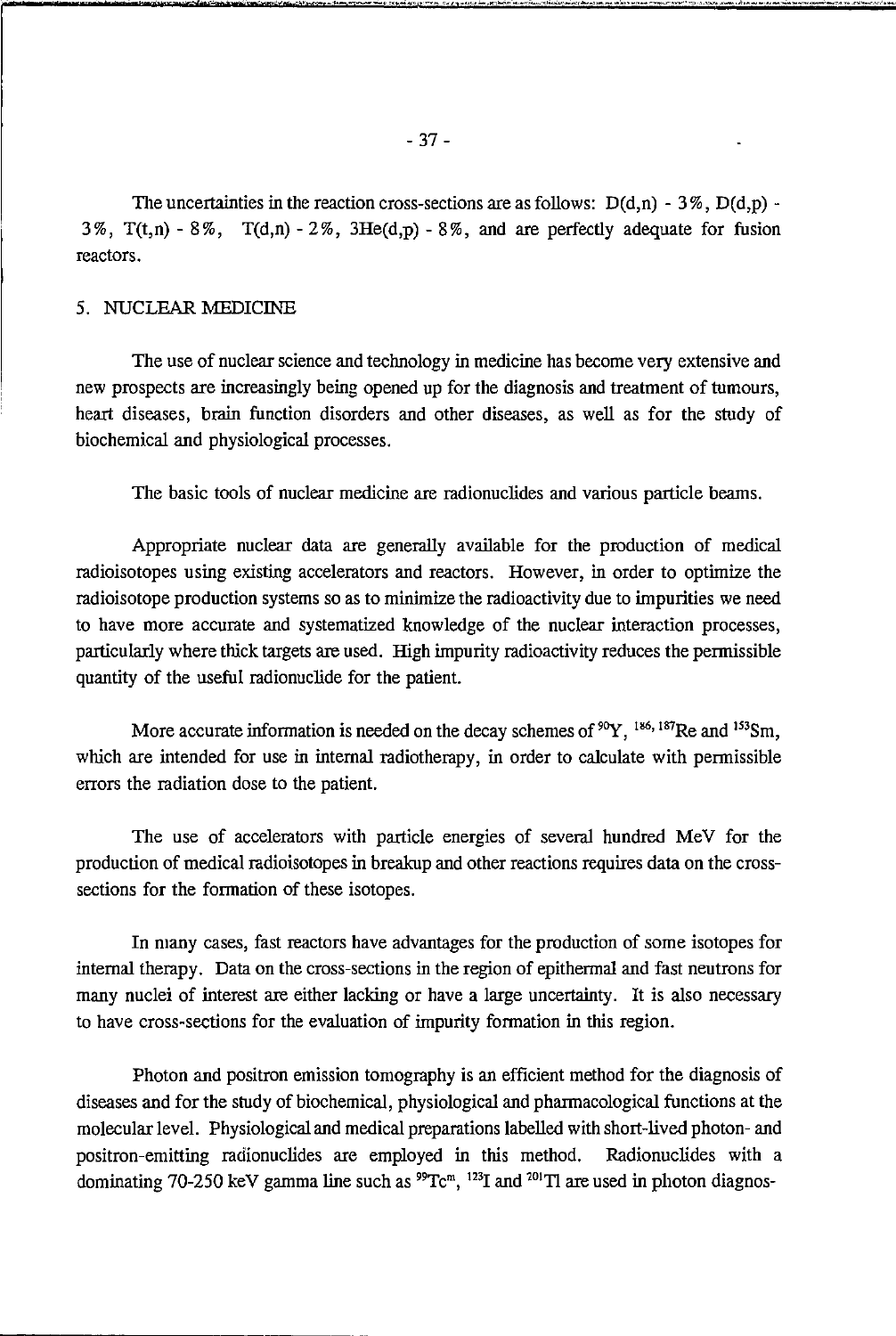tics and nuclides such as <sup>11</sup>C, <sup>13</sup>N, <sup>15</sup>O and <sup>18</sup>F in positron diagnostics. The above-mentioned short-lived positron emitters are produced in cyclotrons with a particle energy of 10-30 MeV. Data on the cross-sections for the formation of these isotopes are available, but many of them do not agree with each other.

There are about 100 promising candidates for positron emitters. The formation cross-sections and decay schemes for these new nuclides are needed. Some of them occur as impurities during the production of the above-mentioned positron emitters  $(^{11}C, ^{13}N, ^{15}C)$ and <sup>18</sup>F) and create a problem in positron tomography dosimetry.

At present, the possibility of producing short-lived isotopes for positron tomography using small accelerators with a 2-4 MeV beam of protons, deuteron or helium-3 is being considered. Such accelerators could be affordable for most clinics. In this energy range, the cross-section data are either poorly covered or lacking.

A geometrically shaped beam of accelerated particles or neutrons is used in external beam radiotherapy. Nuclear data in the 20-70 MeV region have to be measured and evaluated for the most important materials (H, Be, C, N, O, Ca, Fe, Ni, Cu, Zr, W and Pb) in order to optimize the collimators and shielding.

There is a need for a better description of nuclear interactions at high energies, particularly for breakup reactions in tissues and their effect on the dose to the patient. For heavier ions, no data exist on the fragmentation process.

One promising area is the use of radionuclide beams with a fixed  $E/m$  for selective radiotherapy. The main advantage of such beams is that the Bragg peak region is a sensitive function of E/m and therefore it is possible to create beams which can be localized precisely in the therapy region. There are no cross-sections for the formation of such nuclides during bombarding of the target with the primary beam and work should be done in this area.

For the purpose of predicting the effect of neutron beams, it is necessary to improve existing data on the interaction of neutrons with tissue at energies below 20 MeV. In the 20-70 MeV region there are no such data. Data on the kerrna factor for C, O and other nuclei in this energy region are needed.

For neutron capture therapy, which involves preliminary loading of the tissue with nuclides having a large cross-section for charged-particle formation reactions, detailed information is required on energy release at the end of the track.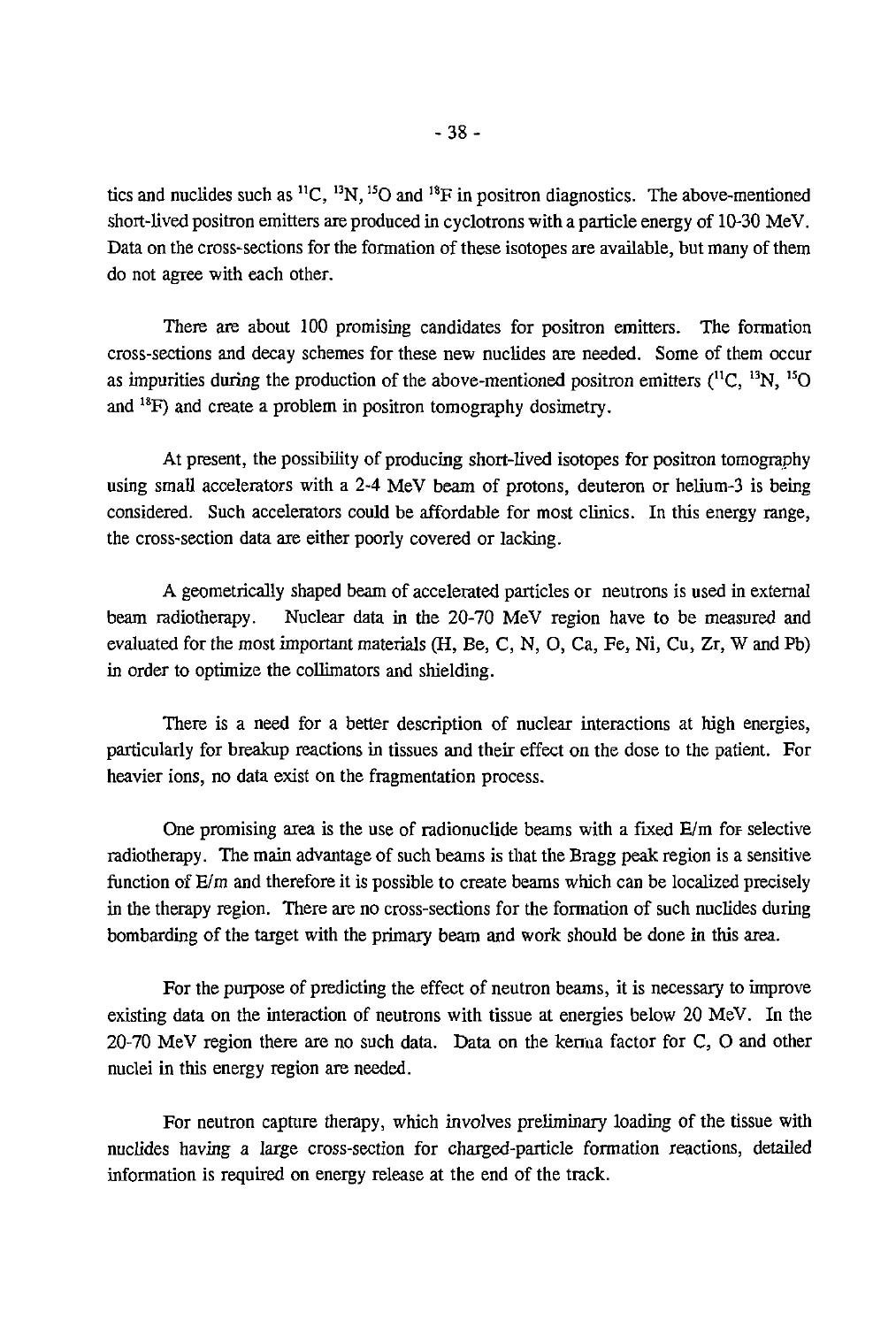It would be very useful for practical purposes to publish a manual on medical radioisotopes giving the yields of each type of radiation, the path lengths and the differential energy losses in the tissue.

#### 6. DECOMMISSIONING OF FISSION REACTORS

In the near future, a large number of reactors currently in operation will reach the end of their lifetime and will have to be decommissioned; after an appropriate cooling period, they can be dismantled.

Knowledge of the activation of materials used for structures (vessel and vessel internals) and concrete reactor shielding is of crucial importance in determining the dose burdens during the decommissioning process, the cooling time before decommissioning and the volume of material subject to containment and disposal. Since several tens of thousands of cubic metres of concrete and thousands of tonnes of metal are involved, the problem is particularly important from both the technical and the economic point of view if the activation level of all these materials is such that they have to be disposed of in bulk.

This problem should also be taken into account in designing new nuclear facilities by selecting materials which have small activation cross-sections or in which short-lived radionuclides are formed.

It should be noted that a large contribution to the induced radioactivity is made by the alloying additives and impurities, whose content cannot be always checked with sufficient accuracy. The principal contributors to long-Jived activation of the WWER reactor vessel steel and the concrete shielding with serpentinite filler used in Russian reactors are:

- In steels: <sup>55</sup>Fe (2.68 years), <sup>54</sup>Mn (312 days), <sup>60</sup>Co (5.27 years) <sup>59</sup>Ni (7.5 × 10<sup>5</sup> years), <sup>63</sup>Ni (100 years), <sup>108</sup>Ag<sup>m</sup> (418 years) and  $^{110}$ Ag<sup>m</sup> (249 days);
- In concrete:  $^{41}$ Ca (1.03 10<sup>5</sup> years),  $^{45}$ Ca (154 days),  $^{55}$ Fe (2.68 years) <sup>54</sup>Mn (312 days), <sup>60</sup>Co (5.27 years), <sup>108</sup>Ag<sup>m</sup> (418 years), <sup>134</sup>Cs (2.06 days)  $151$ Sm (90.0 years),  $152$ Eu (13.2 years) and  $154$ Eu (8.8 years)

These radionuclides are formed mainly in neutron capture reactions, the cross-sections of which for thermal and epithermal neutrons are fairly well known. However, in the case of the formation of radionuclides in isomeric states (the isomers of Eu and Ag), the isomeric ratios have not been determined reliably even at 14.8 MeV and there are no experimental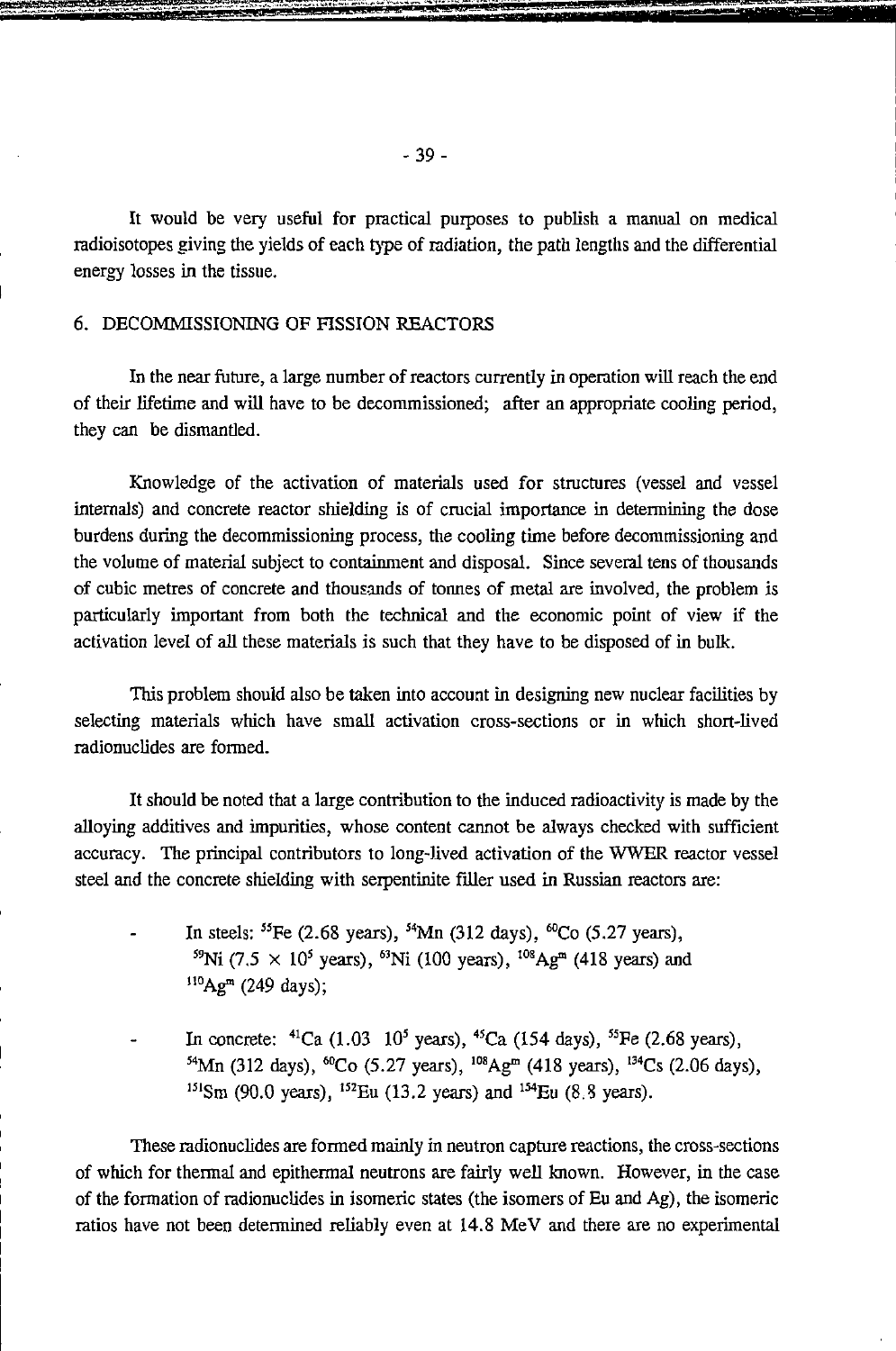measurements of the energy dependence of the isomeric formation cross-section. Therefore experimental measurements are needed for the excitation functions of the above-mentioned isomers in capture reactions. It is also necessary to improve the accuracy of the neutron capture cross-sections for Ca isotopes and rare-earth elements such as Eu, Re, Hf and Ir, which enter into the composition of fast reactor structural materials in the form of alloying additives and impurities.

#### 7. REFERENCE CROSS-SECTIONS AND VALUES

Russia has adopted the system of reference or standard values recommended by the IAEA (TNDC(SEC)-lOl). This system needs to be further developed, refined and supplemented.

In the 0-20 MeV energy range, an accuracy of 1% is required for standards, whereas the accuracy attained is 2-3 % . In the region above 20 MeV the standards used for the time being are the neutron scattering cross-section for hydrogen and the fission cross-section for uranium-235. It is necessary to develop theoretical models for these reactions and to seek other reactions to serve as standards at higher neutron and proton energies.

The following reactions could be considered as candidates for additional standards in the region above 20 MeV:

Scattering standard:  $C(n,n)$ ,  ${}^{4}He(n,n)$ ;

Standards for capture and inelastic scattering reactions:  ${}^{12}C(n,n'\gamma)$ ,  ${}^{56}Fe(n,n'\gamma)$ <sup>208</sup>Pb(n,n' $\gamma$ ), <sup>7</sup>Li(n,n' $\gamma$ ), <sup>27</sup>Al(n, $\gamma$ ), <sup>54</sup>(Fe(n,2n $\gamma$ )

Standards for charged-particle formation reactions:  $^{12}C(n,p)$ ,  $^{3}He(n,p)$ ,  $^{3}He(n,d)$  $^{46}Ti(n,p)$ ,  $^{51}V(n, x\alpha)$ ;

Standards for fission and fragmentation reactions:  $^{232}Th(n,f)$ ,  $^{235}U(n,f)$ , <sup>2,9</sup>Bi(n,f), <sup>208</sup>Pb(n,f), Cd(n,xf).

#### 8. NUCLEAR DATA FOR NUCLEAR MICROANALYSIS OF MATERIALS

For nuclear, atomic and molecular microanalysis, it is necessary to measure the nuclear cross-sections for the interaction of thermal and fast neutrons, and also protons, deuterons and alpha particles in the energy range of 0.5-2.5 MeV with gas-forming, structural and other materials used in reactor technology. Moreover, it is also necessary to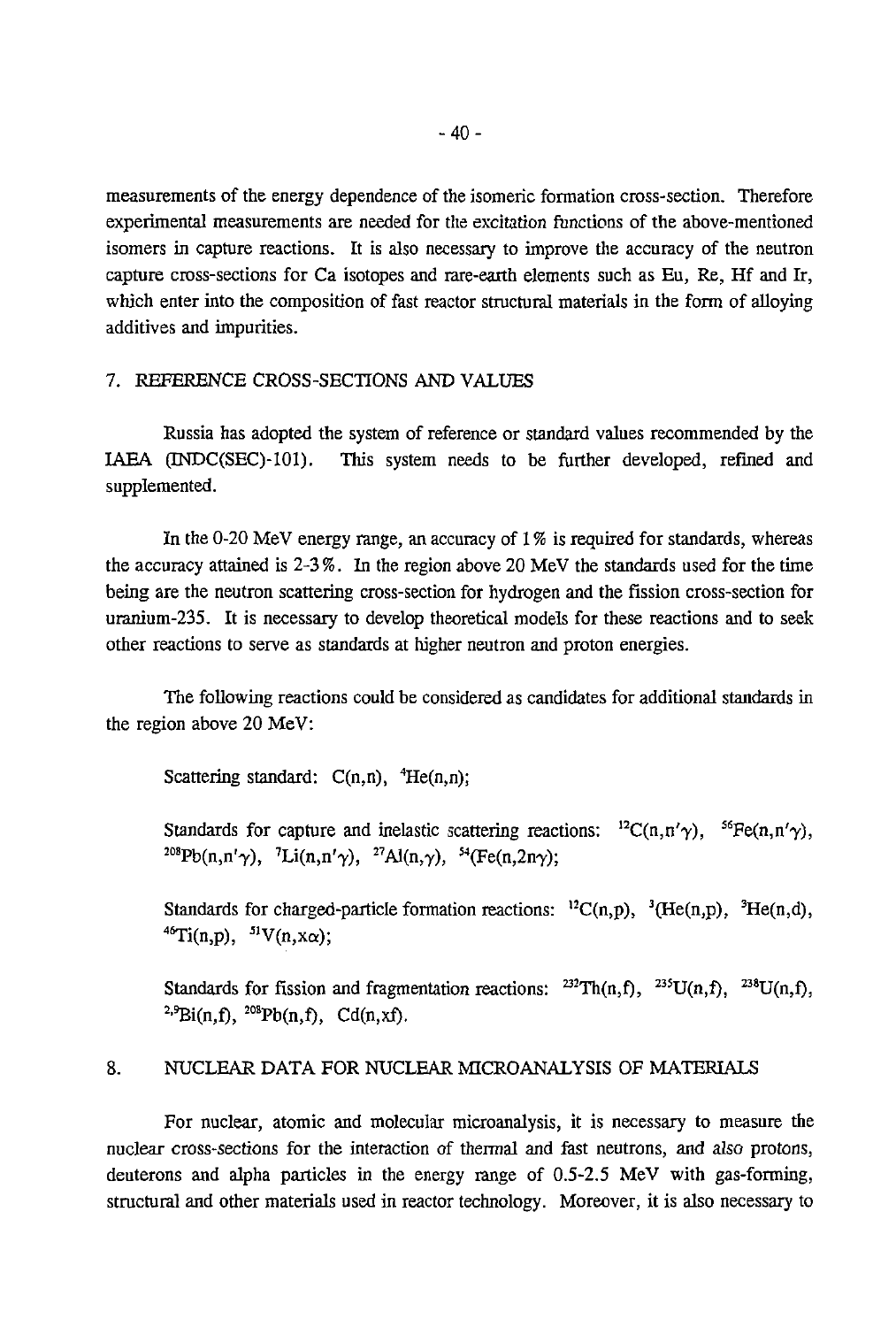measure and evaluate the cross-sections and yields of characteristic X-rays for intermediatemass and heavy nuclei, and to measure the secondary ion yields during bombardment by hydrogen, helium, argon and other atoms.

The data under study are used for rapid nuclear physics microanalysis of structural materials in the nuclear power industry and for other purposes.

- Validation of the manufacturing processes and treatment of structural materials.
- Study of problems of corrosion of steels in liquid-metal coolant media.
- Study of individual problems of the radiation resistance of materials.
- Study of the quality and the impurity composition of monocrystalline materials.
- Study of the single- and multi-layer surface coatings used in microelectronics (distributions in depth, the presence of impurities, interdiffusion, etc.).

It is desirable that a manual on nuclear data for nuclear microanalysis should be published.

#### 9. NON-PROLIFERATION SAFEGUARDS FOR FISSILE MATERIALS

The technique used for non-destructive testing of the quantity and type of nuclear materials contained in any device is based on the recording of spontaneous or induced emissions.

Obtaining the necessary information from the results of these test measurements requires different kinds of highly accurate nuclear data.

The most frequently used signature for fissile materials is fission neutrons. Accordingly, there is a need for data on prompt neutron multiplicity distribution in the induced fission of nuclei such as  $^{239, 240, 241}$ Pu and  $^{235, 238}$ U as a function of the excitation energy of the fissile nuclei, and in the spontaneous fission of  $^{238}$ ,  $^{240}$ ,  $^{242}$ Pu and  $^{238}$ U

The demand for data on half-lives and yields of delayed neutrons for  $234, 236$ U and  $237$ Np has still not been met.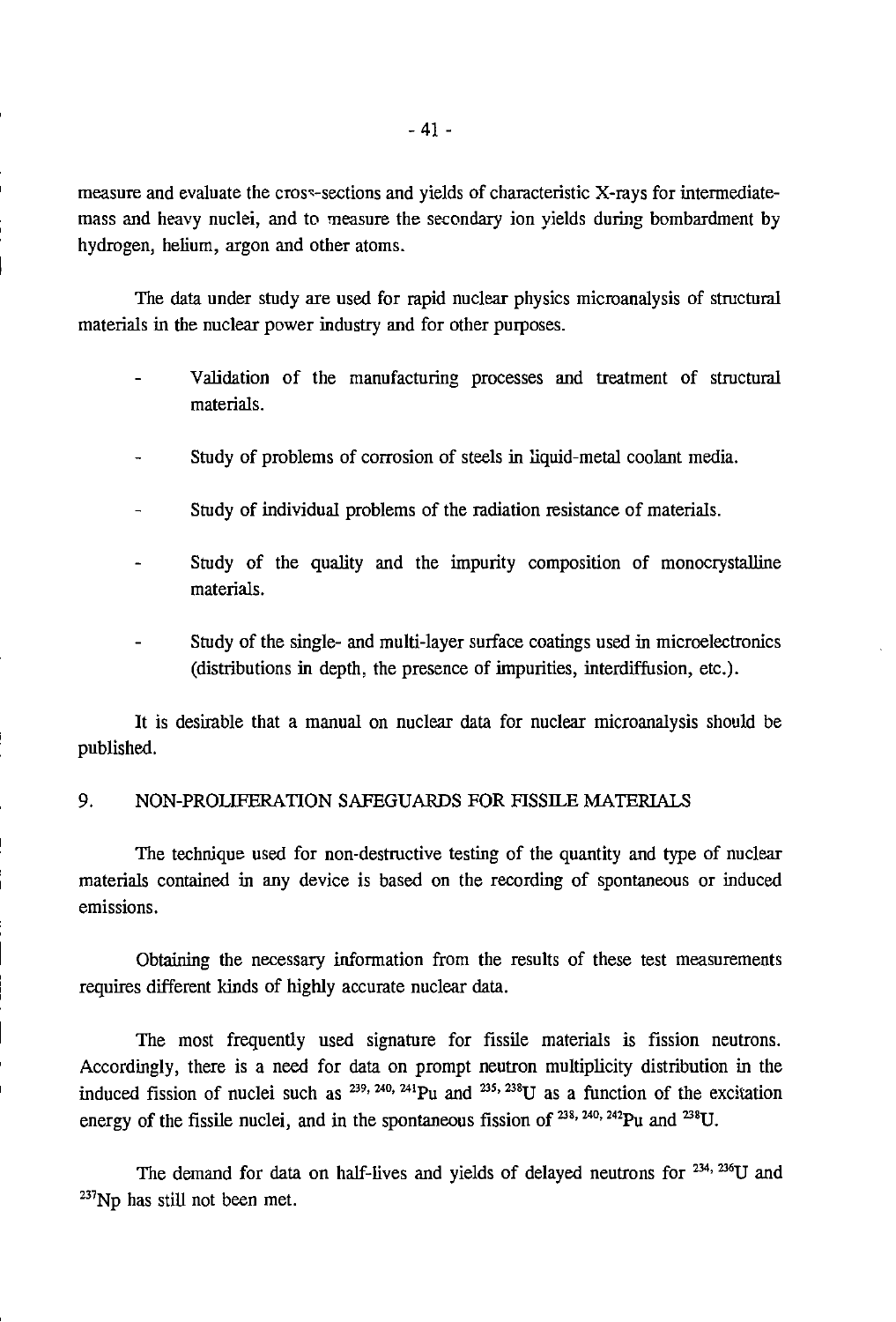It is necessary to improve the accuracy of data on the  $(\alpha, n)$  reaction cross-sections and on the spectra of neutrons formed by the action of natural  $\alpha$ -activity of fissile materials.

In many cases, for the purpose of fissile material monitoring, use can be made of the existing nuclear data or the theoretical models for calculation of the various characteristics of the nuclear fission process.

There is an obvious need to conduct further studies on the nuclear fission process, since the more details we know about the individual characteristics of the emissions associated with the fission of various nuclides, the greater will be the scope for identifying those nuclides.

#### 10. SPACE APPLICATIONS

Space exploration programmes, in particular the planned flights to Mars, will involve prolonged exposure of electronic equipment and man to cosmic radiation. The most probable power plant in the space ship will be a nuclear reactor - an additional source of radiation.

Reducing the dose burden on cosmonauts through radiation shielding involves considerable expenditure, since each ton of load taken into space is too expensive. The data used in the calculations must therefore ensure minimal margins in the shielding. Furthermore, the effect of radiation on instruments and computers needs to be evaluated. The uncertainty in calculation results attributable to nuclear data should not exceed 15%.

# **CONCLUSIONS AND RECOMMENDATIONS**

1. It will be very expensive to satisfy in full the nuclear data requirements listed above. The prevailing economic situation makes it necessary to concentrate on a national nuclear data programme for the solution of the most important problems to ensure a high degree of reliability in the nuclear safety, ecological acceptability and low cost of the operating, advanced or planned nuclear facilities and the different fuel cycles. This applies, first of all, to the nuclear data for inherently safe reactors, for reactors with high burnup, for the problem of using plutonium from power reactors and weapons plutonium, and for the development of various options for transmutation of radioactive waste. Participation in the international nuclear data projects under the IAEA and OECD programmes and under bilateral agreements will widen the range of problems to be resolved in the nuclear data field.

2. The scope of measurements of differential nuclear data in the region below 20 MeV should be restricted to testing nuclear models used for the evaluation of nuclear data, to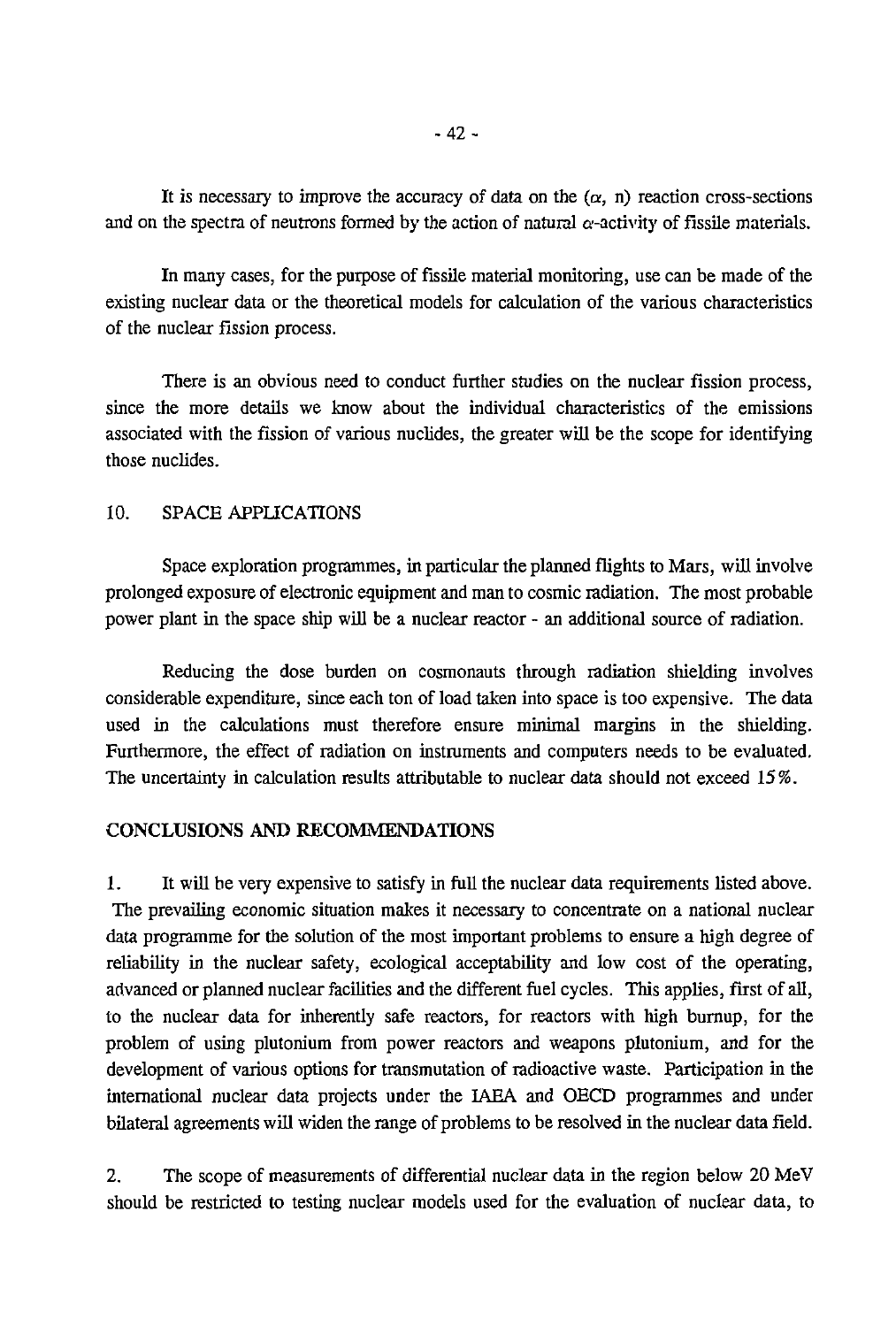obtaining reference (standard) cross-sections and to measuring the most important values the required accuracy for which cannot be attained by another method.

3. At the institutes under the Ministry of the Russian Federation for Atomic Energy the following minimum facilities are available for neutron studies:

#### Institute of Physics and Power Engineering (TPPE)

The group of the KG-2.5, EhG-1 and EhGP-lOM accelerators produce monoenergetic neutron fluxes in the range from 30 keV to 25 MeV. It is advisable to complete the construction of the injector for the new EhGP-15 accelerator and then to mothball the EhGP-lOM accelerator;

#### All-Russian Scientific Research Institute for Experimental Physics (VNHEhF)

A pulsed white-spectrum neutron source in the range from 0.5 to 14 MeV, based on the LUEh-50 electron accelerator;

#### Neutron Physics Laboratory. Joint Institute for Nuclear Research (JINR)

An IBR-30 pulsed neutron source in the resonance energy region;

#### Khlopin Radium Institute

An NG-400 neutron generator for 14 MeV;

# Scientific Research Institute for Atomic Reactors (NIIAR)

A mechanical selector in the BOR-60 reactor beam for the study of the resonance structure of cross-sections for radioactive nuclei.

Financial provision should be made for maintaining these facilities and for the travel expenses involved in carrying out joint activities.

For work in the region of intermediate and high energies it is advisable to hire for a minimal period the high energy accelerators of the Joint Institute for Nuclear Research, the Institute of Theoretical and Experimental Physics, the St. Petersburg Nuclear Physics Institute and the Institute for Nuclear Research (Russian Academy of Sciences) or to organize joint activities with these institutes.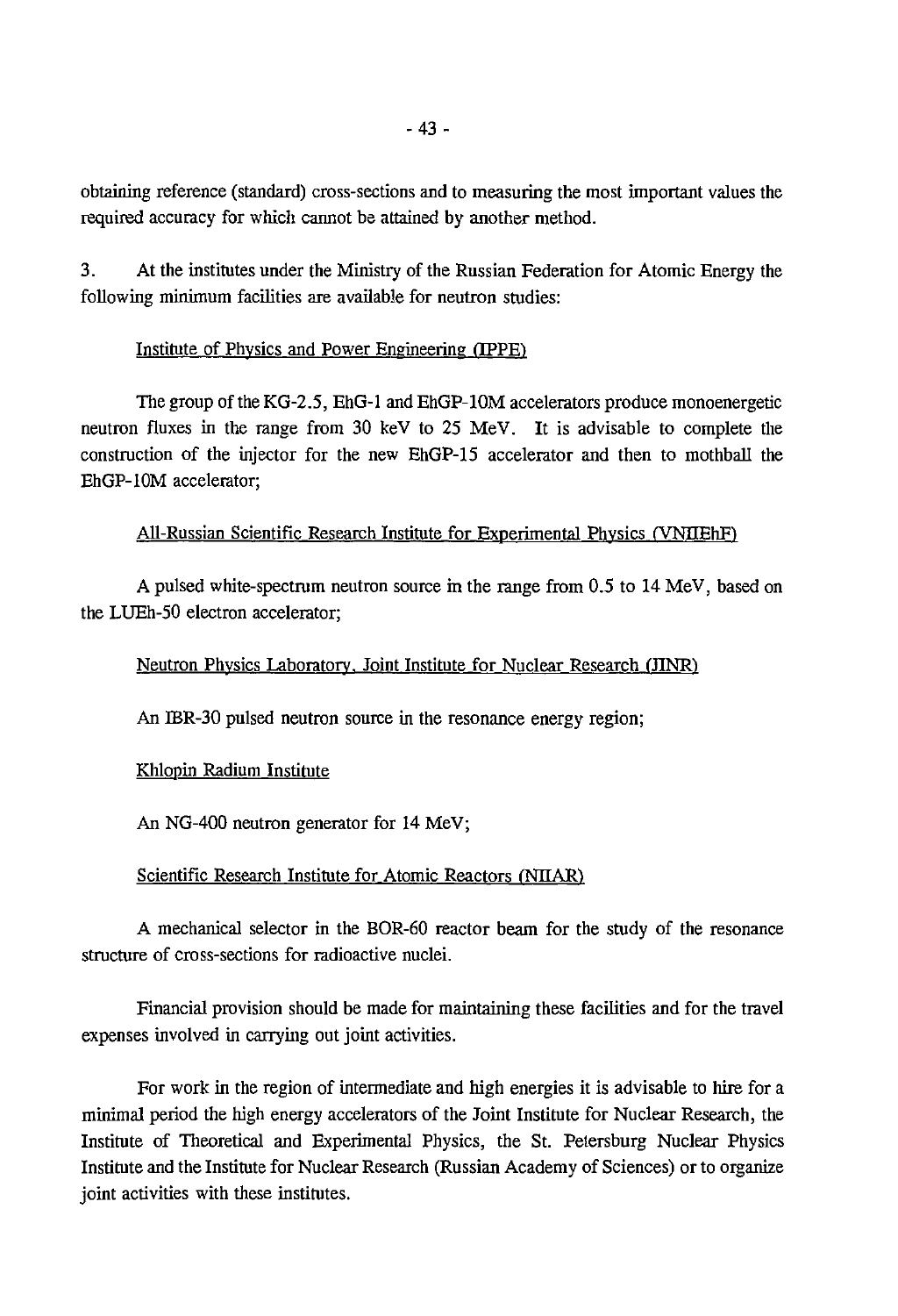It should also be taken into account that detector systems, measuring equipment, targets and samples need to be replaced periodically.

Pools of separated stable and radioactive isotopes should be established, and the financial resources found for their use in nuclear data measurements.

4. One of the main tasks of physicists continues to be the development of model representations of the processes of interaction of neutrons and protons with nuclei. Further studies should be focused on further developing the statistical methods describing the highlyexcited states of nuclei, methods of taking into account the influence of nuclear viscosity on the competition between the processes of fission and multiple nucleon emission, microscopic methods of considering particle cluster formation at intermediate energies, method of considering multistage direct and compound nuclear processes on the basis of microscopic consideration of effective nucleon-nucleon interactions and the respective transition densities of quasi-particle excitations.

Many features of reactions at intermediate and high energies have not yet been subjected to rigorous theoretical description. Thus, there is continuing interest in the experimental studies of the cross-sections of the various nuclear reactions in the respective energy ranges, and in the development of more rigorous theoretical models for their analysis.

Considering that there is limited scope for obtaining experimental data for the nuclei of fission products and minor actinides, the methods used for evaluating the most important reaction cross-sections for those nuclei should be developed further.

5. An urgent problem for nuclear data evaluation is to determine the uncertainties and correlations of recommended data. It is necessary to develop methods of determining covariance matrices or simpler methods of expressing the uncertainties for complete neutron data files.

6. In the region of intermediate and high energies it is advisable to adopt the structure of the international programme - the establishment of a library of nuclear data in the 100-150 MeV region, measurements of reference cross-sections in the region up to 1.5 GeV for testing nuclear reaction models and for use as standards and the establishment of a library of activation cross-sections in the 20-100 MeV region - and to join in international cooperation in its implementation.

7. Russia, as a State with a mighty nuclear technology, cannot do without a national library of evaluated nuclear data. Its BROND library should be developed through the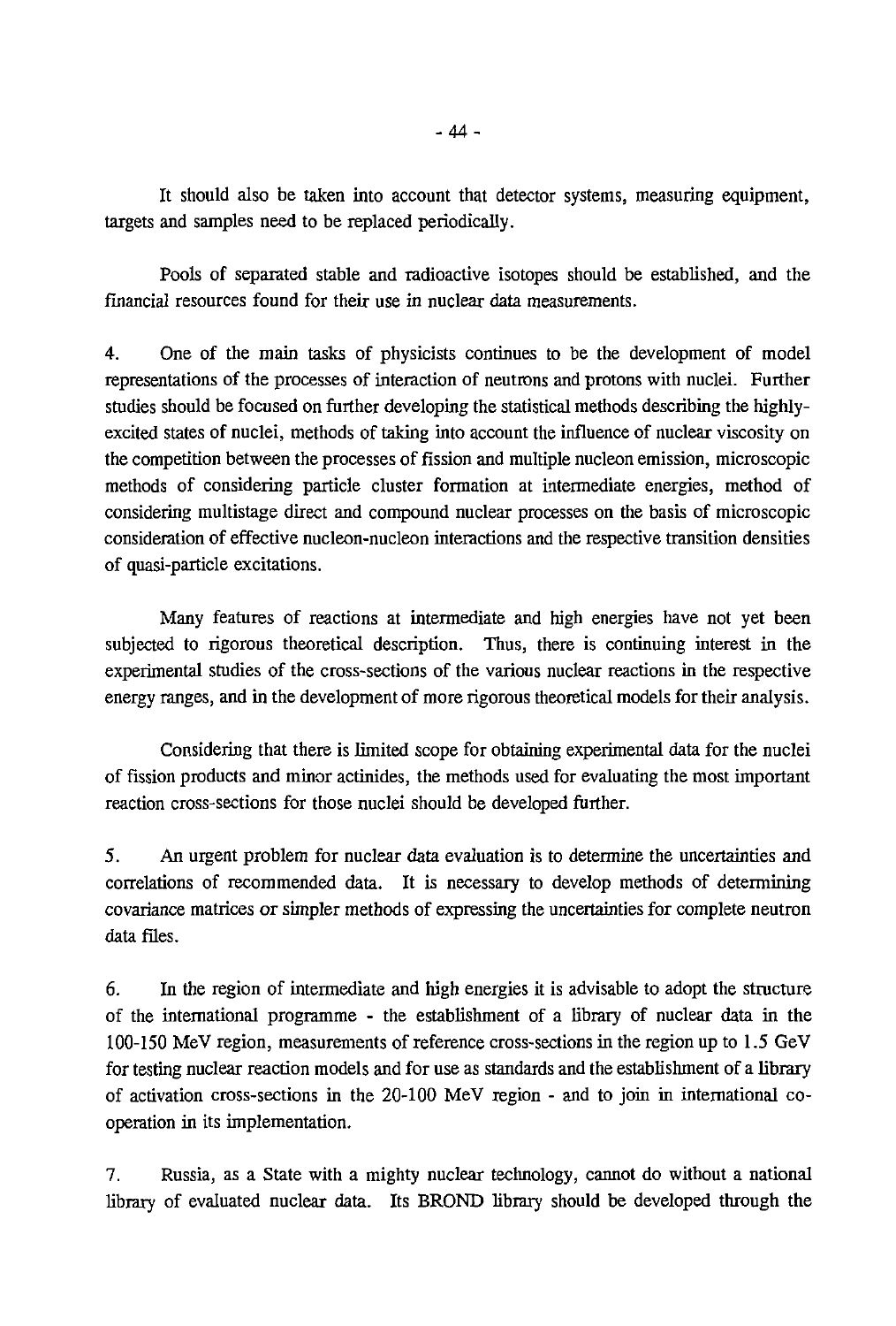creation of new files and the improvement of existing files to take account of new experimental and theoretical information. There is an urgent need to revise the files for  $^{232}Th$ ,  $^{235, 236, 238}U$  and plutonium isotopes, to incorporate inelastic scattering cross-section into the fission product files, to establish a file for  $^{237}Np$ , and to include gamma-ray production cross-sections in the files. The practice of setting up specialized nuclear data libraries should continue.

Russia's participation in the preparation of ENSDF and the international database on nuclide decay properties should be ensured.

Russia should continue to participate in the international exchange of nuclear data so as to have access to the world bank of nuclear data.

8. It is necessary to organize collection and analysis of all the accumulated information on integral experiments, to develop a unified approach and format for data compilation, and to establish a library of evaluated integral experiments for nuclear data testing. The cycle of measurements for leakage neutron spectra in spherical experiments for the most important materials has not yet been completed. A number of the most important specialized libraries are based only on theoretical calculations and need to be tested (ADL-3, MENDL-2). It is important to make maximum use of other countries' experience in testing the evaluated data.

9. The CONSYST program package for preparation of data for calculation should be further improved with the BNAB constants based on the national BROND library of evaluated data files.

10. It has become necessary to establish an on-line network that would give Russian institutions direct access to the databanks of nuclear data centres in the country, and to link these centres with others abroad.

11. It is advisable to standardize the programs for treating the results of measurements of radiation used in the various areas of nuclear technology, and regularly update the systems of data used in these programs.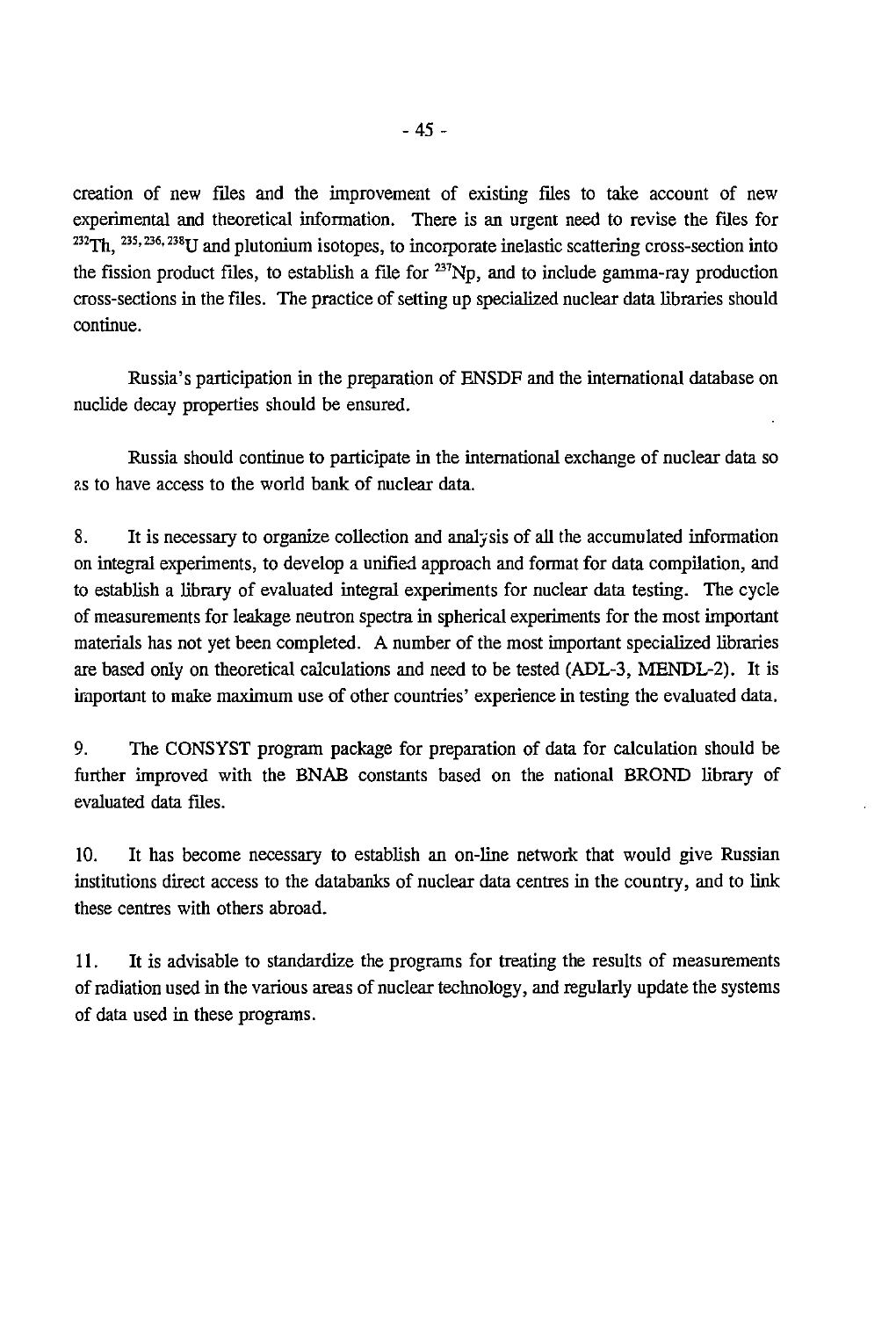#### **REFERENCES**

- [I] National Nuclear Data Requirements. Report by United States National Nuclear Data Commission (1992).
- [2] A Strategic View on Nuclear Data Needs. Report by the NBA Secretariat (1993).
- [3] SCHMIDT, J.J., Requirements and Status of Fast Neutron Cross Sections for Nuclear Fusion, Acta Physica Hungarica 69 (1991) 269.
- [4] ENDF/B-VI Evaluated Data Library. Summary documentation BNL-NCS-17541 (1991); IAEA-NDS-100, Vienna (1993).
- [5] BROND-2. A library of recommended evaluated neutron data, Problems of Atomic Science and Technology, Ser. Nuclear Constants (1991) Nos 2-3 [in Russian].
- [6] The JENDL-3 Evaluated Nuclear Data Library. Report JAERI-1319 (1990).
- [7] The JEF-2 Evaluated Nuclear Data Library. Report IAEA-NDS-120 (1993).
- [8] KOPECKY, J., NIEROP, D., Contents of EAF-2. Report ECN-1-91-053 (1991).
- [9] GRUDZEVICH, O.T., ZELENETSKU, A. V., IGNATYUK, A. V., PASHCHENKO, A.B., ADL-3 Catalogue, Problems of Atomic Science and Technology, Ser. Nuclear Constants (1993) Nos 3-4 [in Russian].
- [10] Proc. Intl. Conf. on Nuclear Data for Science and Technology. Gatlinburg, USA, May 1994.
- [II] Proc. IAEA Advisory Group Meeting on Improved Evaluations and Integral Data Testing for FENDL, Garching, Germany, Sept. 1994.
- [12] World Request List for Nuclear Data, WRENDA 93/94. Report INDC-104 (1993).
- [13] Neutron Cross Section Standards for the Energy Region above 20 MeV, NEANDC-305 (1991).
- [14] Neutron Data Standards for Nuclear Measurements, NEANDC-311 (1992).
- [15] Nuclear Data in Western Europe and the United States. Report IAEA-NDS (unclassified) (1994).
- [16] KONING, A.J., Requirements for an Evaluated Nuclear Data File for Accelerator-Based Transmutation. Report NEA-NSC-DOC (93) 6 (1993).8. NUCLEAR DATA **CENTRES**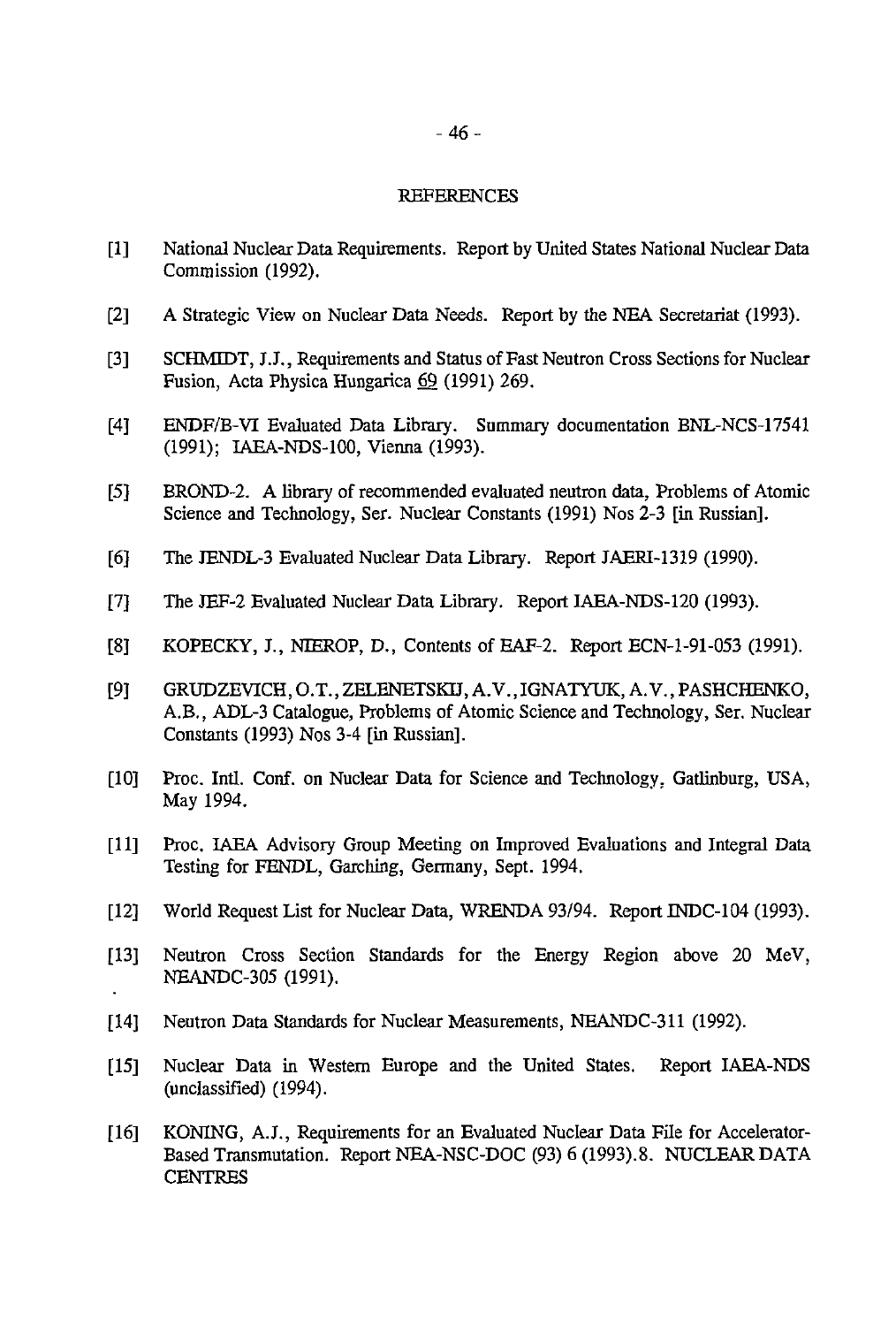#### APPENDIX 1

#### NUCLEAR DATA LIBRARIES AVAILABLE AT THE NUCLEAR DATA CENTRE

#### 1. CINDA INTERNATIONAL CATALOGUE OF BIBLIOGRAPHICAL NEUTRON DATA

It contains all the bibliographical information available worldwide on neutron data from experimental and theoretical work and evaluation work. It is also a catalogue of the EXFOR experimental data library. It has a set of programs for generation, search and retrieval of information on any parameter.

#### 2. EXFOR WORLD LIBRARY OF EXPERIMENTAL NEUTRON DATA

It contains experimental data from 7700 papers on neutron physics (45 000 data sets, 3.2 million lines of data). It has a set of programs for verification, search and retrieval, format conversion and graphical representation of data.

#### 3. BROND2.2 EVALUATED NEUTRON DATA LIBRARY (RUSSIA)

It contains 121 complete files for fissile, structural and other materials used in reactor technology and fission products in the ENDF/B-VI format, supplemented by a set of utility programs for the ENDF/B-VI format.

#### 4. ENDF/B-VI LIBRARY OF EVALUATED NEUTRON DATA (USA)

It contains 250 files for stable isotopes and actinides and 70 files for fission products. There are additional specialized libraries:

- Data on thermal neutron scattering laws;
- Data on radioactive decay;
- Data on fission product yields;
- Data on interactions with photons;  $\overline{a}$
- Data on the interaction of high-energy neutrons and protons with  $^{12}C$ ,  $^{56}Fe$  $\overline{a}$  $^{208}$ Pb and  $^{209}$ Bi.

There is an extensive utility program package for the ENDF/B format and an NJOY program package for preparing group constants and calculating reactor functionals.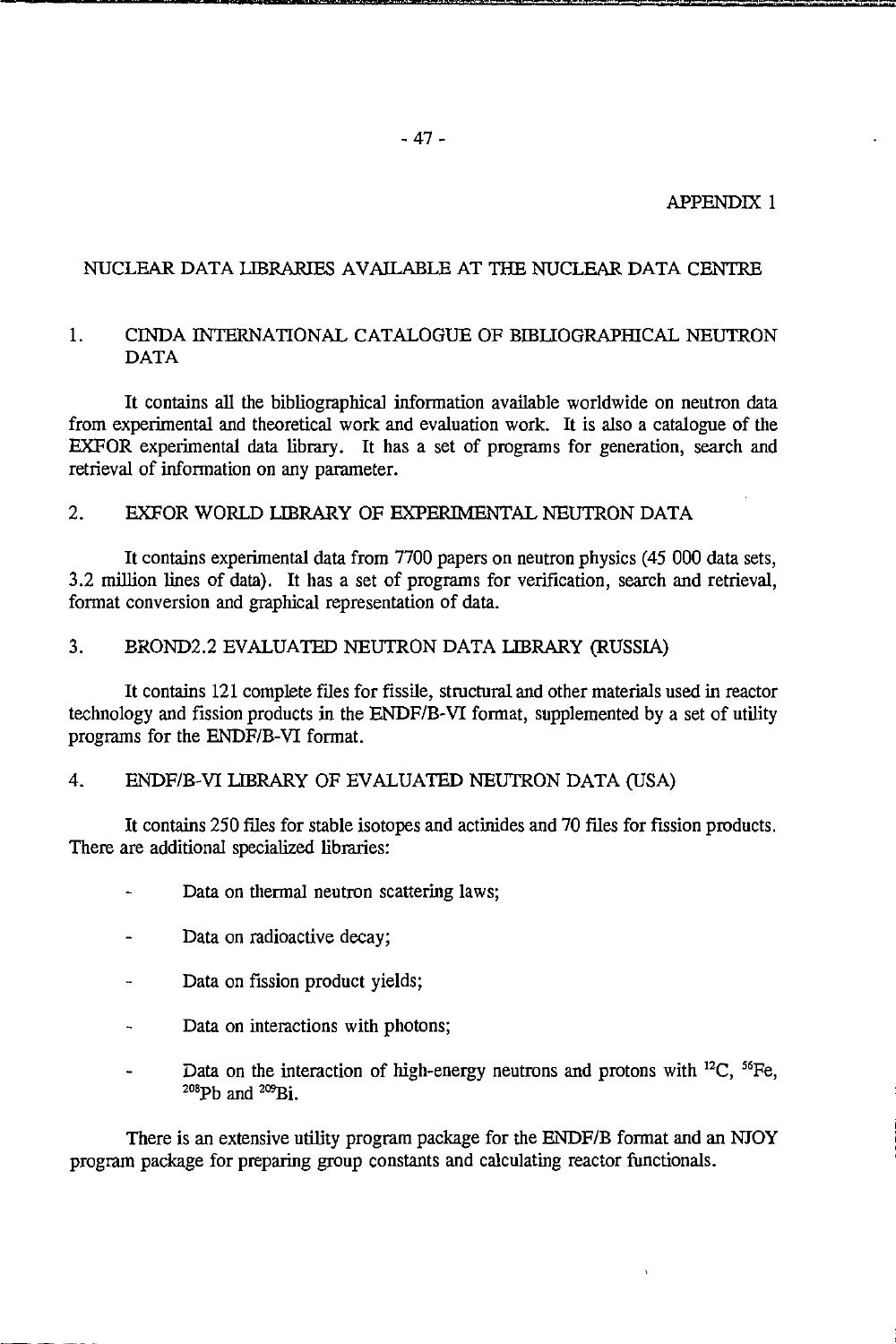#### 5 . JENDL-3 LIBRARY OF EVALUATED NUCLEAR DATA (JAPAN)

It contains complete data files for 324 nuclides (including 172 files for fission products) in the ENDF/B format.

#### 6. CENDL-2 LIBRARY OF EVALUATED NUCLEAR DATA (CHINA)

It contains 53 complete nuclear data files.

#### 7. JEF-2 LIBRARY OF EVALUATED NUCLEAR DATA (WESTERN EUROPE)

It contains evaluated data for 303 elements and isotopes and 4 specialized libraries:

- Data on thermal neutron scattering laws;
- Data on radioactive decay;
- Data on fission product yields;
- Data on interaction with photons.

#### 8. EAF-2 EUROPEAN LIBRARY OF ACTIVATION DATA

This library contains neutron cross-sections for 11 000 reactions for 667 nuclides.

#### 9. ADL-3 ACTIVATION DATA LIBRARY (RUSSIA)

It contains more than 30 000 excitation functions for neutron reactions with stable and radioactive nuclei, including isomeric states.

#### 10. RDF-90 INTERNATIONAL DOSIMETRIC FILE

It contains data on 44 reactions used in reactor dosimetry and as standards for neutron measurements.

11. RDF-94 RUSSIAN DOSIMETRIC FILE

It contains 40 reactions used in reactor dosimetry and as standards for neutron measurements.

#### 12. BOFOD PHOTONEUTRON DATA LIBRARY (RUSSIA)

It contains cross-sections for the interaction of photons with nuclei for 27 materials from  ${}^{9}$ Be to  ${}^{243}$ Am.

#### 13. ASIYaD LIBRARY OF FISSION PRODUCT YIELDS (RUSSIA)

It contains data on fission product yields for 21 fissile nuclei from U to Cm.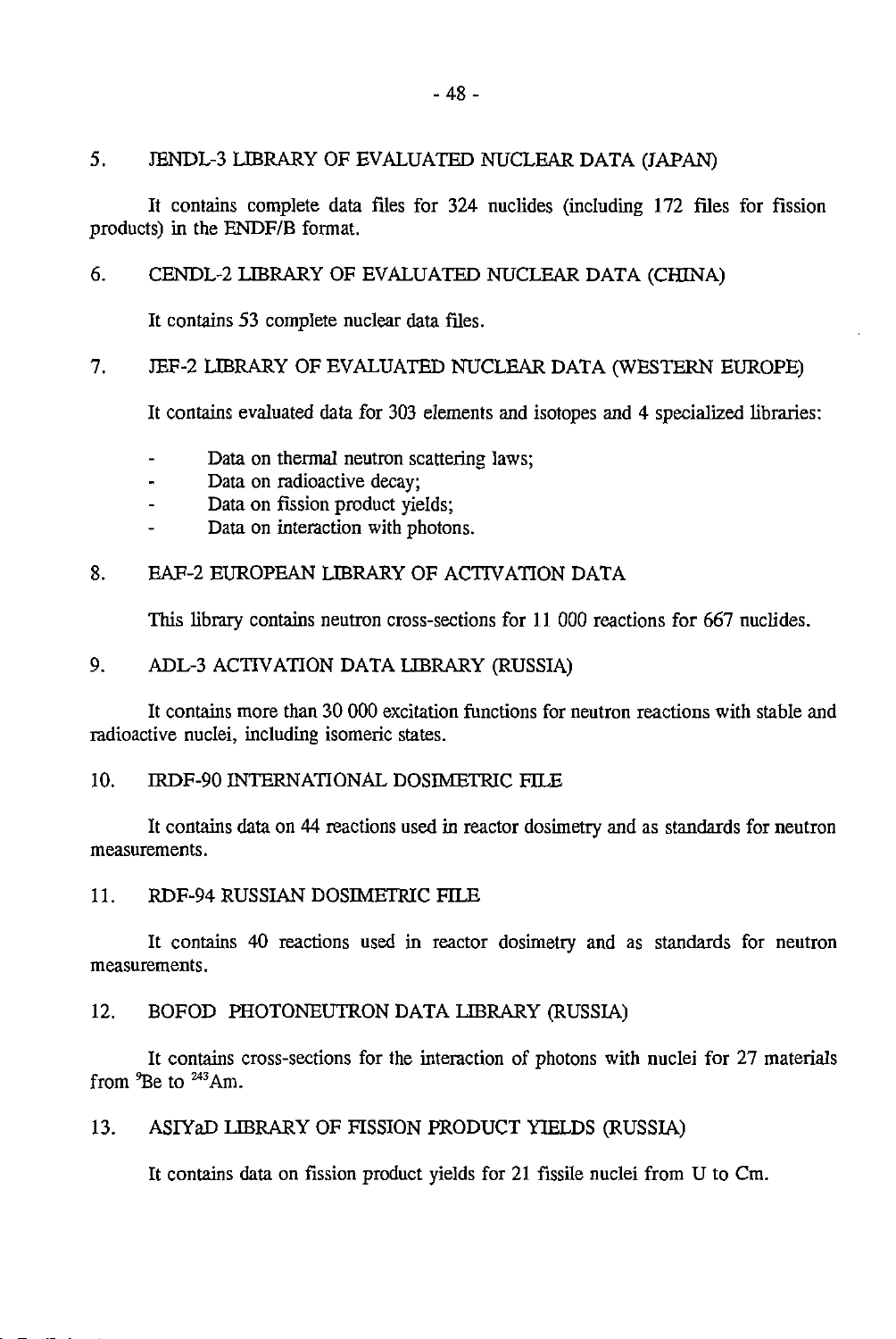# 14. ENSDF INTERNATIONAL LIBRARY OF DATA ON THE STRUCTURE OF THE ATOMIC NUCLEUS

It contains all the available experimental data on nuclear level schemes, half-lives and spectroscopic characteristics of nuclear transitions.

L,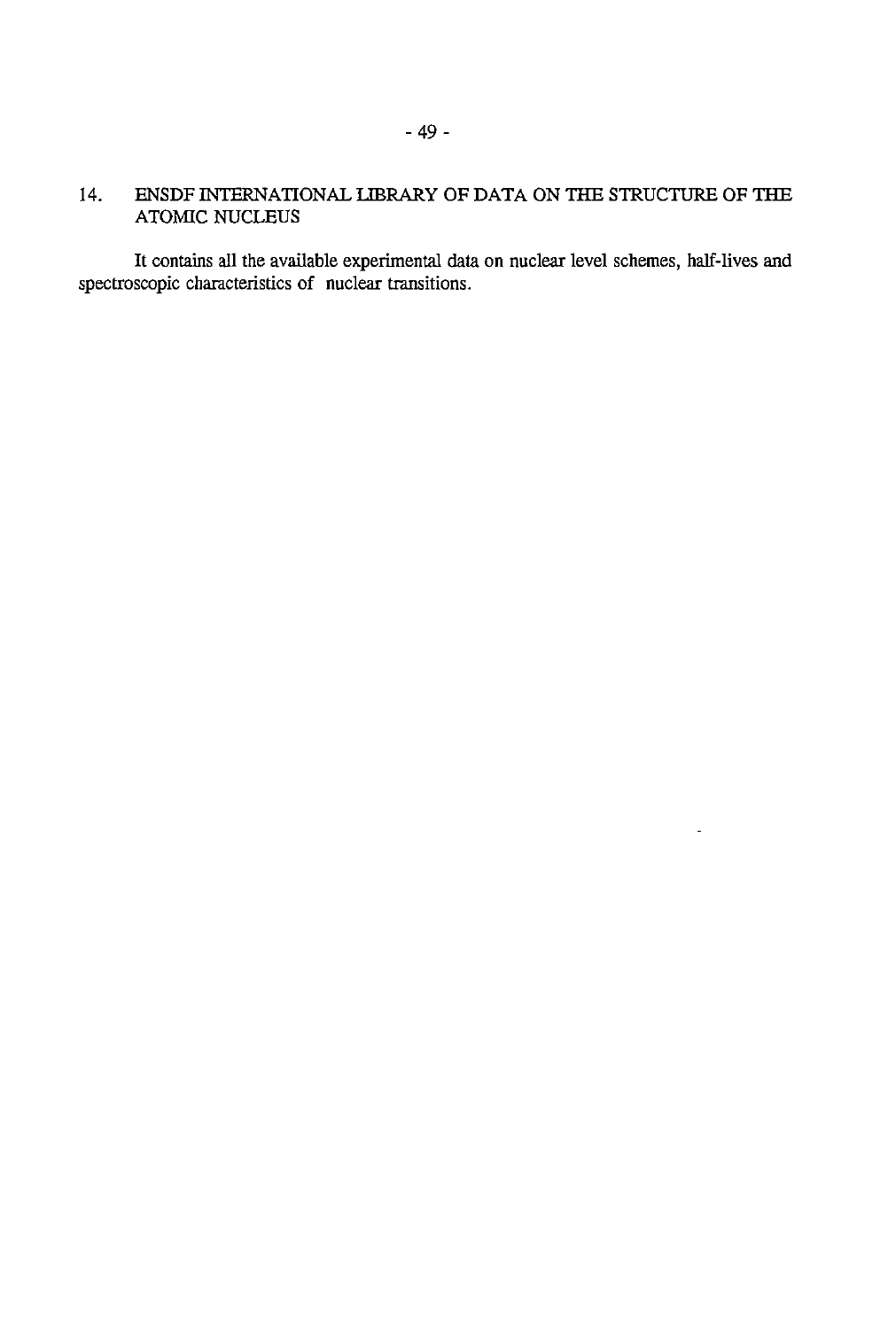|     | <b>Activity</b>                                                                                                                | Institution*                                                                                     | Period    | Expenditure (in $106$<br>roubles) | Expected results                                                                                                                                                                                                                                               |
|-----|--------------------------------------------------------------------------------------------------------------------------------|--------------------------------------------------------------------------------------------------|-----------|-----------------------------------|----------------------------------------------------------------------------------------------------------------------------------------------------------------------------------------------------------------------------------------------------------------|
|     |                                                                                                                                |                                                                                                  |           |                                   |                                                                                                                                                                                                                                                                |
|     | Nuclear data measurements                                                                                                      |                                                                                                  | 1995-2005 |                                   |                                                                                                                                                                                                                                                                |
| 1.1 | Measurements of nuclear data<br>characterizing the interaction of<br>neutrons and protons with the<br>most important actinides | IPPE, VNIIEhF<br>Radium Institute, Neutr.<br>Phys. Lab of JINR,<br>NIIAR, Kurchatov<br>Institute | 1995-2005 |                                   | Fission cross-sections, fission neutron spectra,<br>delayed neutron yields, inelastic scattering cross-<br>sections, capture cross-sections, prompt fission<br>gamma yields for minor actinides and refinement of<br>a number of data for the main fuel nuclei |

# PROGRAMME OF NUCLEAR DATA STUDIES FOR 1995-2005

 $\sim$ 

| <b>IPPE</b>      | Institute of Physics and Power Engineering                                    | <b>OIATEh</b>  | Obninsk Institute for Nuclear Power Engineering                                                                                     |
|------------------|-------------------------------------------------------------------------------|----------------|-------------------------------------------------------------------------------------------------------------------------------------|
| <b>ITEhF</b>     | Institute of Theoretical and Experimental Physics                             | <b>JINR</b>    | Joint Institute for Nuclear Research                                                                                                |
| <b>MIFI</b>      | Moscow Institute of Physics and Engineering                                   | TsNIIAI        | Central Scientific Research Institute for Information and Techno-<br>economic Studies in the Field of Atomic Science and Technology |
| <b>NIIAR</b>     | Scientific Research Institute for Atomic Reactors                             | <b>VNIIEhF</b> | All-Russian Scientific Research Institute for Experimental Physics                                                                  |
| NIIYaF<br>of MGU | Scientific Research Institute for Nuclear Physics,<br>Moscow State University | <b>VNIITF</b>  | All-Russian Scientific Research Institute for Theoretical Physics                                                                   |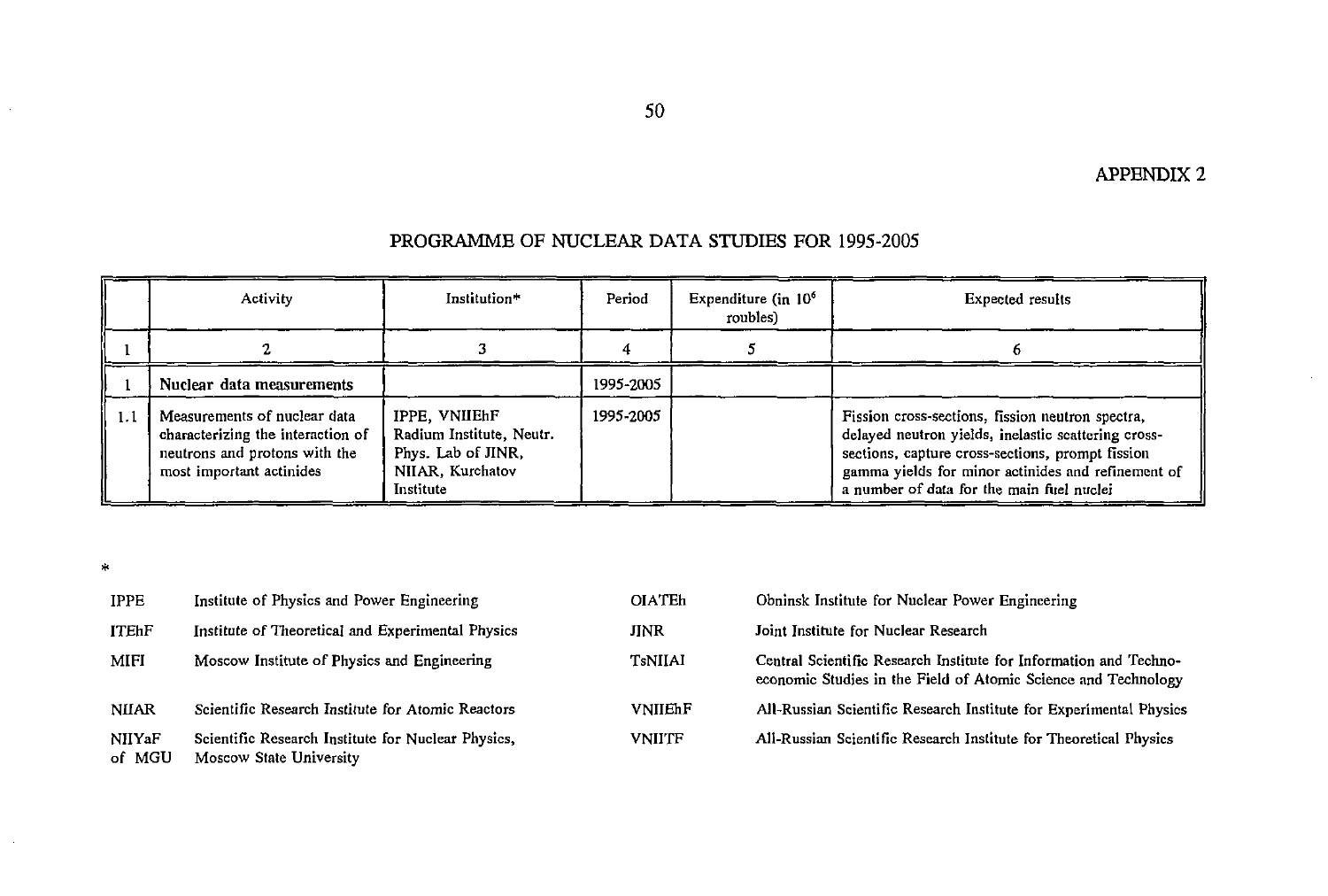|              | 2                                                                                                                                                                                                                         | 3                                                                        | 4         | 5. | 6                                                                                                                                                                    |
|--------------|---------------------------------------------------------------------------------------------------------------------------------------------------------------------------------------------------------------------------|--------------------------------------------------------------------------|-----------|----|----------------------------------------------------------------------------------------------------------------------------------------------------------------------|
| 1.2          | Measurements of nuclear data<br>for fission products, structural<br>materials and coolants                                                                                                                                | IPPE, Radium Institute,<br>VNIIEhF, ITEhF, NIIAR,<br>Kurchatov Institute | 1995-2005 |    | Inelastic scattering and capture cross-sections for<br>fission product nuclei, formation cross-sections and<br>gamma-ray spectra and neutron resonance<br>parameters |
| 1.3          | Precision measurements of the<br>characteristics of nuclear<br>reactions for development of<br>standards and reference cross-<br>sections                                                                                 | Radium Institute                                                         | 1995-2005 |    | Reference cross-sections in the intermediate and high<br>energy region                                                                                               |
| 1.4          | Experimental studies on<br>radioactive decay of nuclei and<br>their structure                                                                                                                                             | Radium Institute.<br>Kurchatov Institute                                 | 1995-2005 |    | Decay schemes; half-lives; gamma, beta and alpha<br>yields and spectra                                                                                               |
| 1.5          | Production and calibration of<br>targets and samples of stable<br>and radioactive nuclei,<br>organization of stable isotope<br>pool                                                                                       | Radium Institute, NIIAR,<br>VNIIEhF, IPPE                                | 1995-2005 |    | Targets of individual radioactive and stable isotopes<br>for the measurement of nuclear data and study of<br>nuclear reaction mechanisms                             |
| 1.6          | Procurement of resources for<br>the operation of facilities for<br>experimental studies,<br>establishment of special<br>operating conditions for<br>accelerators and detection<br>systems for nuclear data<br>measurement | IPPE, VNIIEhF, Radium<br>Institute, NIIAR, Neutr.<br>Phys. Lab of JINR   | 1995-2005 |    | Sources of monoenergetic neutrons and white-<br>spectrum neutrons in the 0-25 MeV region                                                                             |
| $\mathbf{2}$ | Development of theoretical<br>models for nuclear data<br>evaluation                                                                                                                                                       |                                                                          | 1995-2005 |    |                                                                                                                                                                      |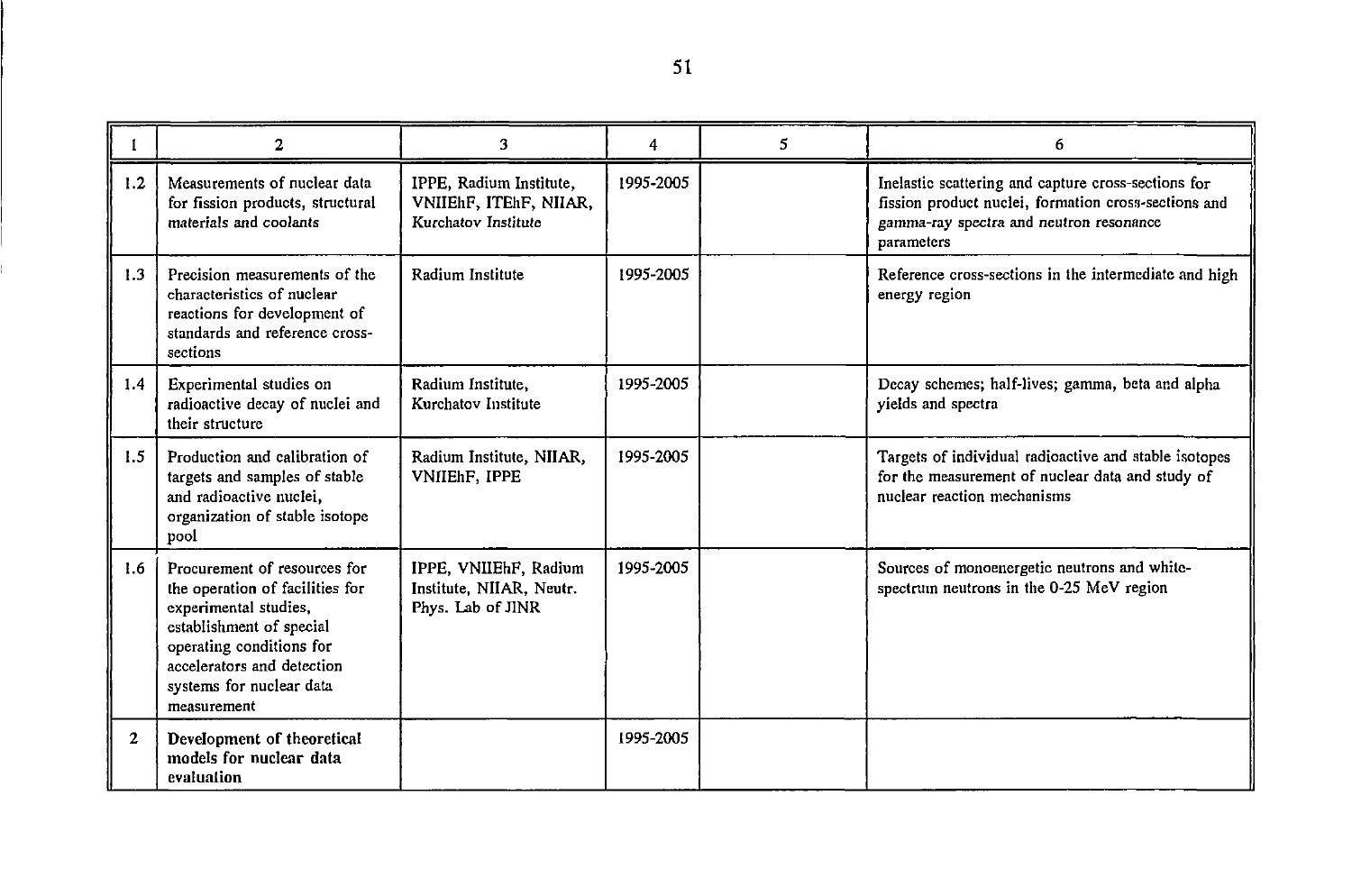|                | 2                                                                                                                                                   | 3                                                                                     | 4         | 5. | 6                                                                                                                                                                                                                                                                                                                                        |
|----------------|-----------------------------------------------------------------------------------------------------------------------------------------------------|---------------------------------------------------------------------------------------|-----------|----|------------------------------------------------------------------------------------------------------------------------------------------------------------------------------------------------------------------------------------------------------------------------------------------------------------------------------------------|
| 2.1            | Development and improvement<br>of theoretical models and<br>systematics of the nuclear<br>fission process                                           | IPPE, Radium Institute,<br>MIFI, Neutr. Phys. Lab.<br>of JINR, Kurchatov<br>Institute | 1995-2005 |    | Models of nuclear fission and systematics of fission<br>cross-sections, spectra and average number of<br>prompt fission neutrons, delayed neutron spectra and<br>yields, kinetic energies and fission product yields                                                                                                                     |
| 2.2            | Improvement of existing and<br>development of new theoretical<br>models for nuclear reactions<br>with emission of nucleons and<br>light clusters    | IPPE, OIATEh, Neutr.<br>Phys. Lab. of JINR,<br>Kurchatov Institute                    | 1995-2000 |    | Development of theoretical models for the<br>calculation of nuclear data, including microscopic<br>methods for the study of particle cluster formation;<br>multi-stage direct and compound nuclear processes<br>of effective nucleon-nucleon interactions and the<br>corresponding transition densities of quasi-particle<br>excitations |
| 2.3            | Development of a theoretical<br>description of nuclear reactions<br>and of calculation programs for<br>the intermediate- and high-<br>energy region | IPPE, OIATEh, Radium<br>Institute                                                     | 1995-2005 |    | Methods for describing nuclear reactions with<br>neutrons and charged particles in a wide energy<br>region                                                                                                                                                                                                                               |
| 3 <sup>1</sup> | Testing of nuclear data                                                                                                                             |                                                                                       | 1995-2005 |    |                                                                                                                                                                                                                                                                                                                                          |
| 3.1            | Creation of a library of<br>evaluated integral experiments                                                                                          | <b>IPPE</b>                                                                           | 1995-2005 |    | Set of evaluated integral experiments covering<br>critical experiments in critical assemblies and<br>materials relating to startup work at reactors                                                                                                                                                                                      |
| 3.2            | Testing of files on basic<br>structural materials using the<br>results of experiments<br>performed in spherical<br>geometry                         | <b>IPPE</b>                                                                           | 1995-1998 |    | Comparison of measurement results for leakage<br>neutron spectra with calculations using existing files,<br>and determination of the causes of divergences                                                                                                                                                                               |
| 3.3            | Study of resonance self-<br>shielding and the Doppler effect<br>in transmission experiments                                                         | IPPE, Neutr. Phys. Lab.<br>of the JINR                                                | 1995-2000 |    | Resonance self-shielding coefficients, Doppler effect<br>for fissile nuclei                                                                                                                                                                                                                                                              |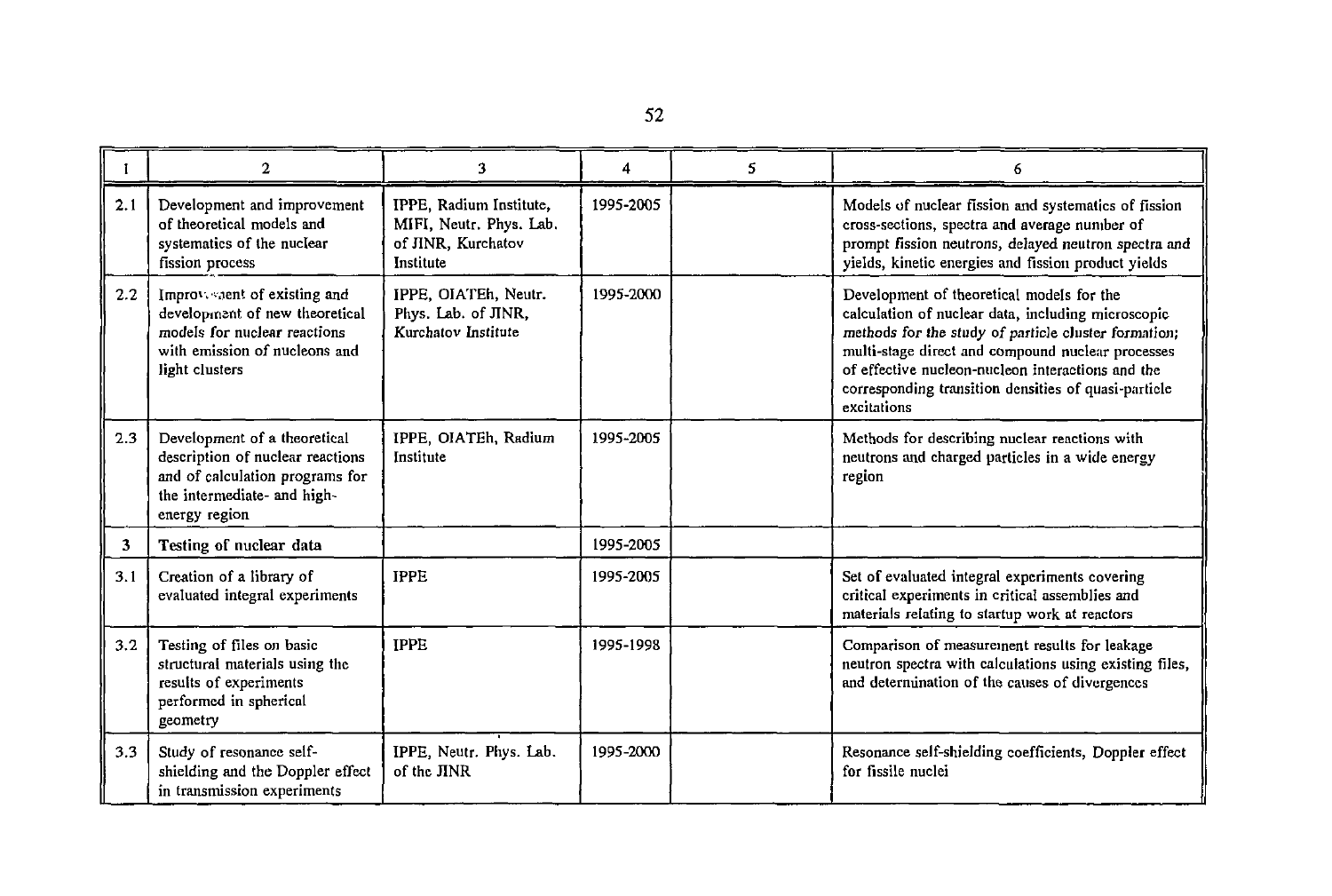|     | 2                                                                                                                          | 3                                                                                        | 4         | 5. | 6                                                                                                                                        |
|-----|----------------------------------------------------------------------------------------------------------------------------|------------------------------------------------------------------------------------------|-----------|----|------------------------------------------------------------------------------------------------------------------------------------------|
| 3.4 | Testing of files in the BROND<br>national library. Comparison<br>with files in foreign libraries                           | <b>IPPE</b>                                                                              | 1995-2005 |    | Results of comparison of national files with forcign<br>files, determination of causes of divergences and<br>elimination of those causes |
| 3.5 | Certification of nuclear data                                                                                              | IPPE, TsNIIAI, Radium<br>Institute                                                       | 1995-2005 |    | Certification of nuclear data as standard or<br>recommended data                                                                         |
| 4   | Development of national<br>nuclear data bank                                                                               |                                                                                          | 1995-2005 |    |                                                                                                                                          |
| 4.1 | Updating and expansion of the<br><b>BROND</b> national library                                                             | <b>IPPE</b>                                                                              | 1995-2005 |    | New version BROND-3 with revised and expanded<br>files of most important materials and corresponding<br>error matrices                   |
| 4.2 | Creation of specialized nuclear<br>data libraries                                                                          | IPPE, Radium Institute,<br>OIATEh, MIFI, NIIYaF<br>of MGU, Kurchatov<br>Institute, ITEhF | 1995-2005 |    | Libraries for reactor- and accelerator-driven<br>transmutation, calculation of radiation damage and<br>activation of materials, etc.     |
| 4.3 | Development of techniques for<br>determining the uncertainties of<br>evaluated nuclear data                                | IPPE, Kurchatov Institute                                                                | 1995-1998 |    | Inclusion of covariance matrices of uncertainties in<br>the files of BROND and specialized libraries                                     |
| 5   | Operation of nuclear centres                                                                                               |                                                                                          |           |    |                                                                                                                                          |
| 5.1 | Technical support for the<br>Nuclear Data Centre and the<br>Centre for Atomic and Nuclear<br>Data                          | IPPE, Kurchatov Institute                                                                | 1995-2005 |    | Software and hardware for work with a<br>computerized nuclear data bank                                                                  |
| 5.2 | Fulfilment of the international<br>obligations of the Nuclear Data<br>Centre and the Centre for<br>Atomic and Nuclear Data | Nuclear Data Centre,<br>Centre for Atomic and<br>Nuclear Data                            | 1995-2005 |    | Participation in the setting up of an international data<br>bank and maintenance of data exchange among the<br>network of the centres    |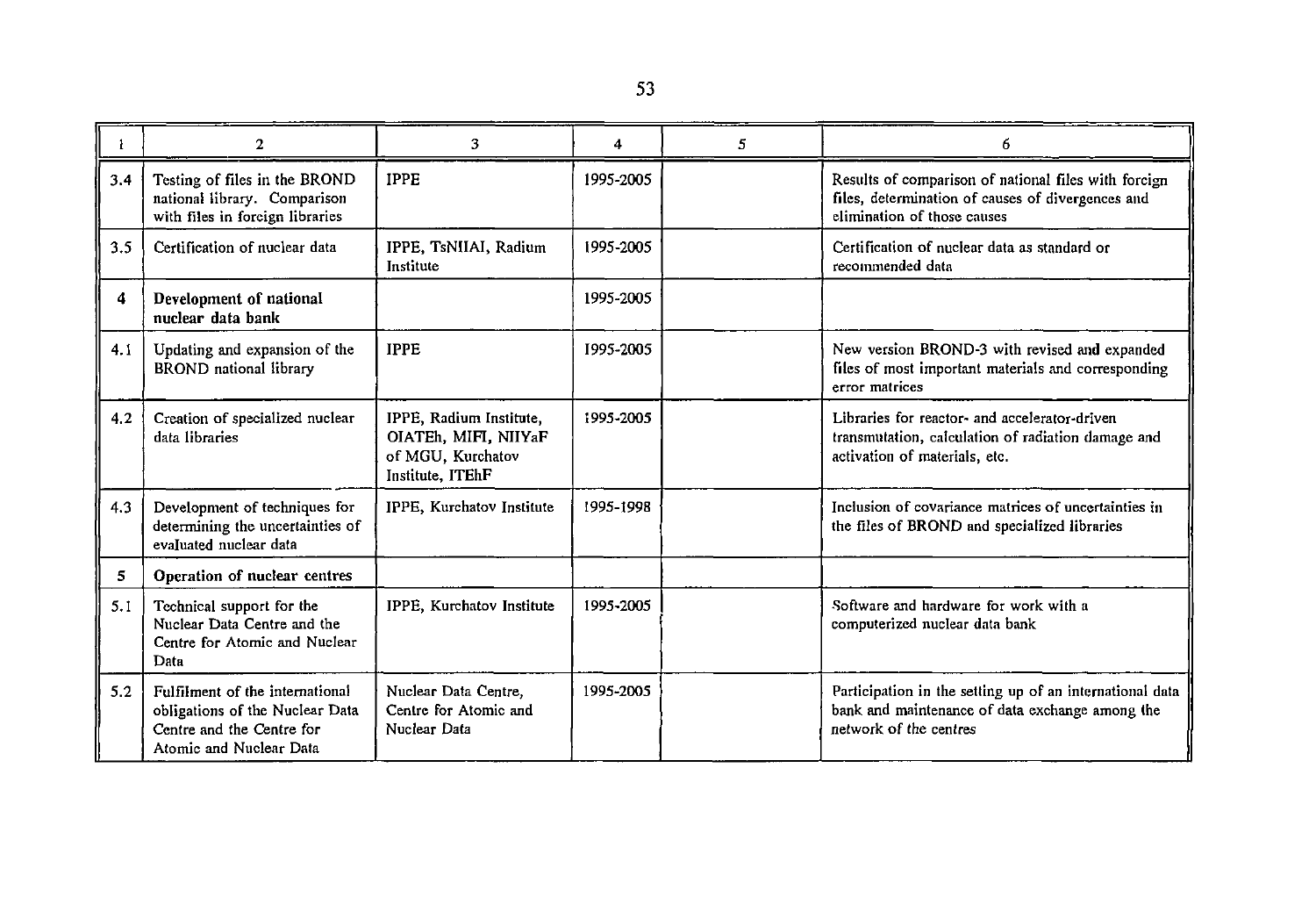|     | 2                                                                                                                         | 3                                                                                                          | 4         | 5. | 6                                                                                                                                                                                      |
|-----|---------------------------------------------------------------------------------------------------------------------------|------------------------------------------------------------------------------------------------------------|-----------|----|----------------------------------------------------------------------------------------------------------------------------------------------------------------------------------------|
| 5.3 | Creation of a unified network<br>for direct data exchange within<br>the sector and with foreign<br>centres                | IPPE, Kurchatov Institute,<br><b>TsNIIAI</b>                                                               | 1995-2005 |    | On-line access for institutions in the sector to<br>national and international databases                                                                                               |
| 5.4 | Maintenance of operation of the<br>Centre for Radionuclide Sources<br>and the Data Centre for<br>Photonuclear Experiments | Radium Institute, NIIYaF<br>of MGU                                                                         | 1995-2005 |    | Evaluated data on the decay properties of<br>radionuclides. Library of evaluated photonuclear<br>data                                                                                  |
| 5.5 | Publishing activities                                                                                                     | IPPE, Radium Institute,<br><b>TsNIIAI</b>                                                                  | 1995-2005 |    | Publishing of "Problems of Nuclear Science and<br>Technology, Series: Nuclear Constants", cross-<br>section atlases and handbooks                                                      |
| 6   | International co-operation                                                                                                |                                                                                                            | 1995-2005 |    |                                                                                                                                                                                        |
| 6.1 | International co-operation under<br><b>IAEA</b> auspices                                                                  | IPPE, Radium Institute,<br>Kurchatov Institute,<br>OIATEh, NIIYaF of<br>MGU, VNIIEhF,<br>VNIITF, TsNIIAI   | 1995-2005 |    | Participation in specialized conferences, development<br>of international data libraries, maintenance of the<br>quality of national libraries at the same level as<br>world standards. |
| 6.2 | Participation in international<br>evaluation co-operatiion under<br>OECD auspices                                         | IPPE, Radium Institute                                                                                     | 1995-2005 |    | Co-ordinated evaluation of files from regional and<br>national libraries in order to improve quality.                                                                                  |
| 6.3 | Bilateral co-operation                                                                                                    | IPPE, Radium Institute,<br>Neutr. Phys. Lab. of<br>JINR, ITEhF, VNIIEhF,<br>VNIITF, Kurchatov<br>Institute | 1995-2005 |    | Mutual use of methodologies and experimental<br>facilities for precision measurements of nuclear data<br>and validation of theoretical models.                                         |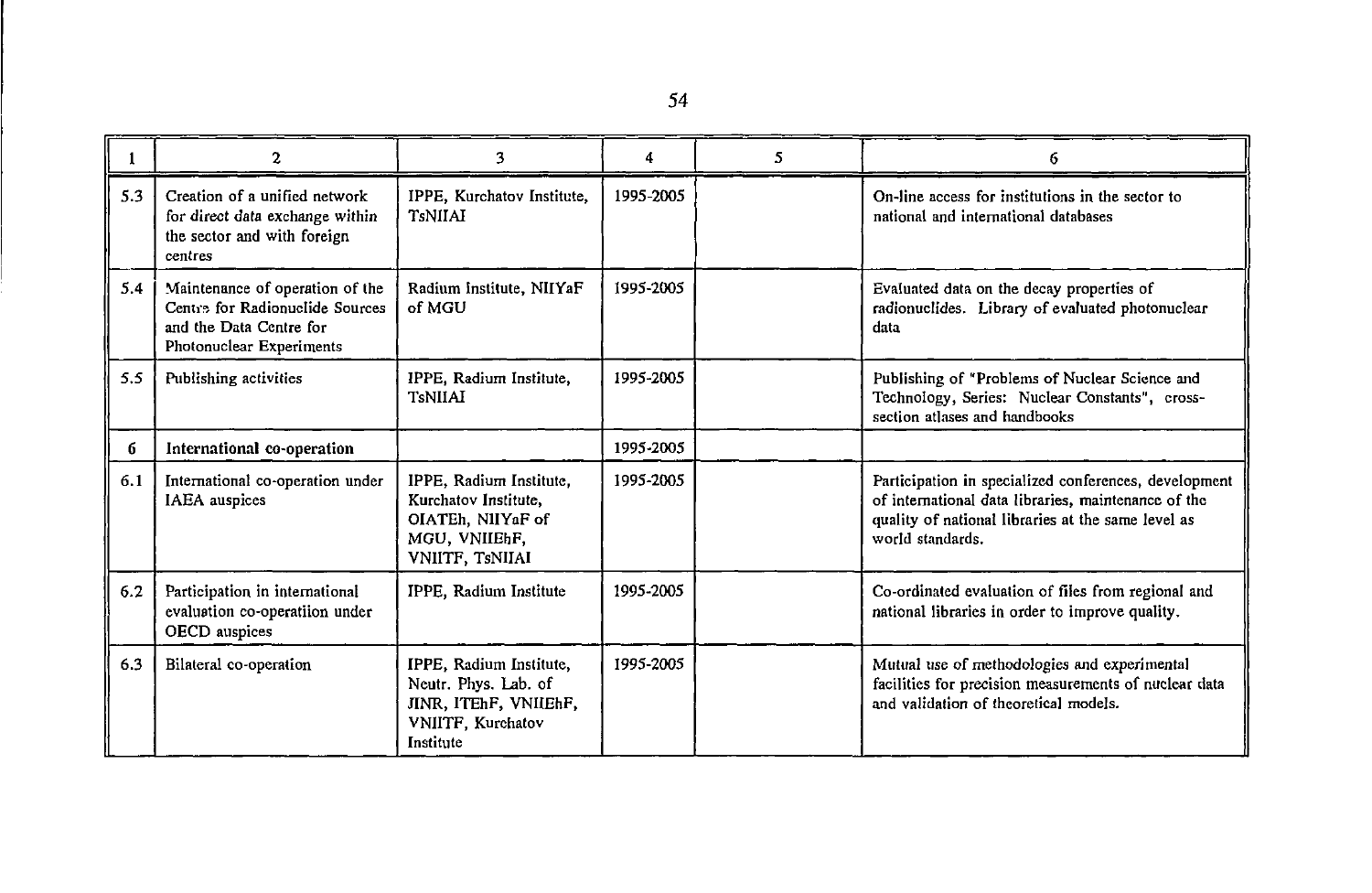| -6.4 | International conferences and<br>meetings | IPPE, Radium Institute,<br>OIATEh MIFI, NIIYaF of<br>MGU, VNIIEhF,<br>VNIITF, Kurchatov<br>Institute | 1995-2005 | Acquisition of latest information in the nuclear data<br>field, dissemination of national work, contacts with<br>foreign scientists. |
|------|-------------------------------------------|------------------------------------------------------------------------------------------------------|-----------|--------------------------------------------------------------------------------------------------------------------------------------|

 $\mathcal{A}^{\mathcal{A}}$